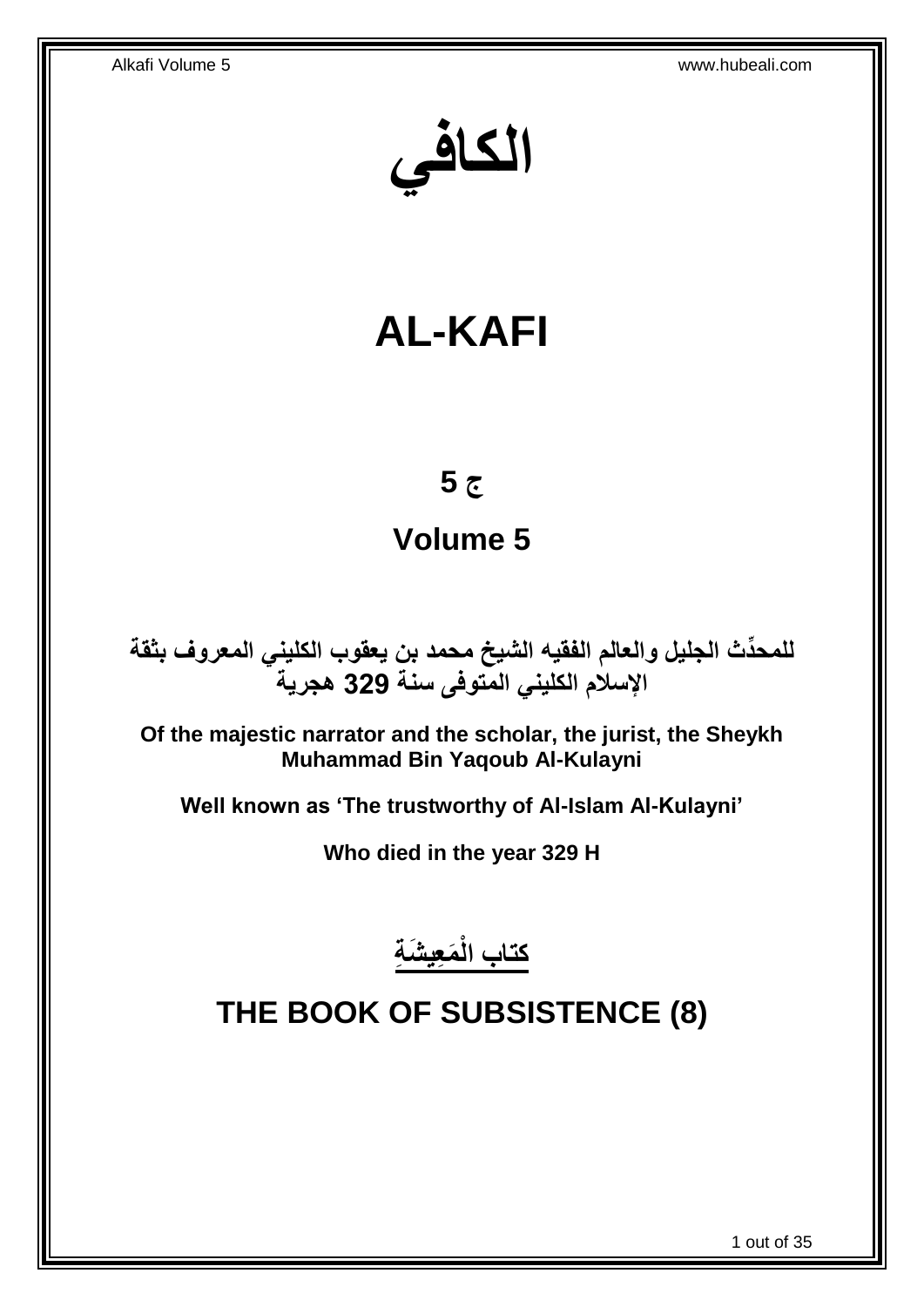# **TABLE OF CONTENTS**

| Chapter 149 - Comprehensive chapter regarding the sanctity of rights 3                   |
|------------------------------------------------------------------------------------------|
| Chapter 150 - The one who cultivates in other than his own land or plantation 5          |
|                                                                                          |
|                                                                                          |
|                                                                                          |
| Chapter 154 – Another chapter from it regarding protection of the wealth and abhorrence  |
| Chapter 155 – Responsibility of what the animals spoil, from the farm and the vegetation |
|                                                                                          |
| Chapter 157 - The owned slave trades, so the debt occurs upon him  12                    |
|                                                                                          |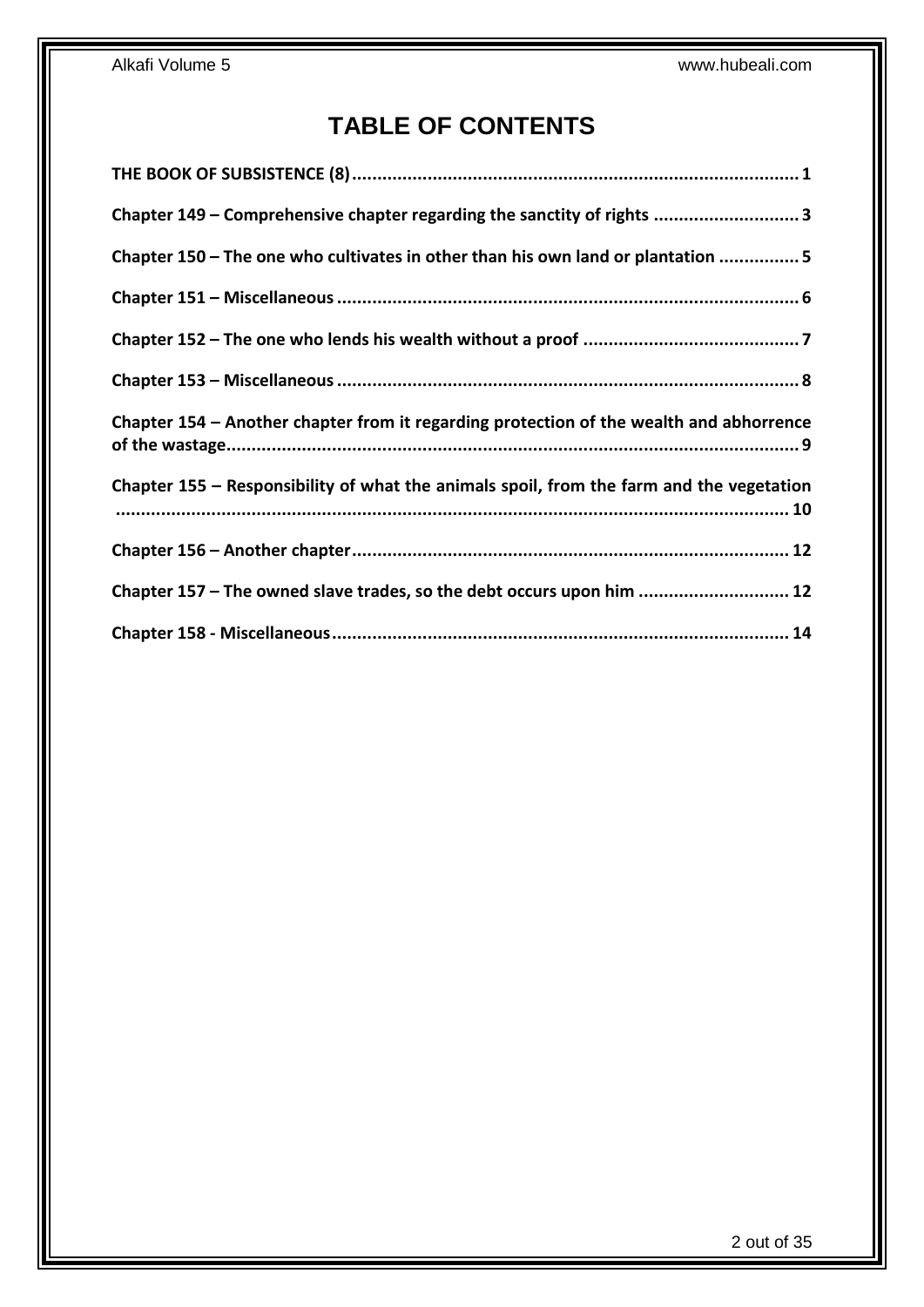**بسم هللا الرحمن الرحيم الحمد هلل رب العالمين، وصلى هللا على سيدنا محمد وآله الطاهرين، وسلم تسليما.**

In the Name of Allah<sup>azwj</sup> the Beneficent, the Merciful. The Praise is for Allah<sup>azwj</sup> Lord<sup>azwj</sup> of the Worlds, and Blessing be upon our Chief Muhammad<sup>saww</sup> and his<sup>saww</sup> Purified Progeny<sup>asws</sup>, and greetings with abundant greetings.

> **ُحقُو ِق الْ يم باب َجا ِم ٌع فِي َحر ِ ِ**

## <span id="page-2-0"></span>**Chapter 149 – Comprehensive chapter regarding the sanctity of rights**

َ َالِيُّ بْنُ إِبْرَاهِيمَ عَنٍْ أَبِيهِ عَنِ النَّوْفَلِيِّ عَنِ السَّكُونِيِّ عَنْ أَبِي عَيْدٍ اللَّهِ ( عليه السلام ) قَالَ قَضَهي النَّبِيُّ ( صلى الله عليه وأله **!** َ יִי<br>י ِ ) فِيَّ رَجُلٍ بَاعَ ٰنَخْلًا وَ اسْتَثْنَى عَلَيْهِ نَخْلَةً فَقَضَى لَهُ رَسُولٌ اللّهِ ( صلى الله عليه وألمه ) بِالْمَذْخَلِ آلِنْيُهَا وَ الْمَخْرَجِ مِنْهَا وَ ْ ِ ْ ِ ْ لَ ِ ِ<br>مَد*َى َ* جَرَ ائدَهَا

Ali Bin Ibrahim, from his father, from Al Nowfaly, from Al Sakuny,

(It has been narrated) from Abu Abdullah<sup>asws</sup> having said: 'The Prophet<sup>saww</sup> judged regarding a man who sold palm trees and made an exclusion upon it of one palm tree. So Rasool-Allah<sup>saww</sup> judged for him with the entrance to it and exit from it, and span of its twigs (as being his land)'.<sup>1</sup>

عِدَّةٌ مِنْ أَصْبِحَابِنَا عَنْ سَهْلِ بْنِ زِيَادٍ عَنْ مُحَمَّدِ بْنِ الْحَسَنِ بْنِ شَمُّونٍ عَنْ عَبْدِ اللَّهِ بْنِ عَبْدِ الرَّحْمَنِ الْأَصَمِّ عَنْ مِسْمَع بْنِ عَبْدِ ْ ¦ **∣** ِ الْمَلِكِ عَنْ أَبِي َعْبْدِ اللَّهِ ( عليهِ اَلسلام ) قَالَ قَالَ رَسُولُ اللَّهِ ( صليًى الله عليه وآله ) مَا بَيْنَ بِئْرِ الْمَعْطِنِ إِلَى بِئْرِ الْمَعْطِنِ ْ ֦֧֦֦֧֦֧֦֧֦֧֦֧֦֧֝ ِ َ ْ ْ ِ ِ ِ أَرْبَعُونَ ذِرَاعاً وَ مَا بَيْنَ بِبْرِ النَّاضِحِ إِلَى بِئْرِ النَّاضِحِ سِتُّونَ ذِرَاعاً وَ مَا بَيْنَ الْعَيْنِ إِلَٰى الْعَيْنِ خَمَّسُمِائَةِ ذِرَاعَ وَ الطَّرِيقُ إِذَا ِ **!** ِ  $\zeta$ ِ **∣** اً ِ ;<br>; ْ ِ ْ ِ نَشَاحَّ عَلَيْهِ أَهْلُهُ فَحَدُّهُ سَبْعَةُ أَذْرُعِ لَ ٍ **ٔ** َ ا<br>ا َ

A number of our companions, from Sahl Bin Ziyad, from Muhammad Bin Al Hassan Bin Shamoun, from Abdullah Bin Abdul Rahman Al Samma, from Misma'a Bin Abdul Malik,

(It has been narrated) from Abu Abdullah<sup>asws</sup> having said: 'Rasool-Allah<sup>saww</sup> said: 'What (distance) is to be between the drinking well to a drinking well, is of forty cubits, and what is to be between the irrigating well to an irrigating well is of sixty cubits<sup>'.2</sup>

عَلِيُّ بْنُ إِبْرَاهِيمَ عَنْ أَبِيهِ عَنِ إِبْنِ أَبِي عُمَيْرٍ عَنْ أَبِي الْمَغْرَاءِ عَنْ مَنْصُورِ بْنِ حَازِمٍ أَنَّهُ سَأَلَ أَبَا عَبْدِ اللَّهِ ( عليه السلام ) َ ֖֦֦֦֦֦֦֖֦֚֚֚֩֘֝֝֝֝֝֝֝֬֝֝ ِ ِ ْ َ َ **!** َ ِ َ َ عَنْ ۖ حَظِيرَ ةٍ بَيْنَ ٰدَارَيْنِ ۖ فَزَ عَمَ ۖ أَنَّ عَلِيّاً ۖ ( عليهٔ السلام ) ۖ فَضَى لِصَاحِبِ الذَّارِ الَّذِي مِنْ قُتِلِهِ الْقِمَاطُ . اُ ْ َّ ِ

Ali Bin Ibrahim, from his father, from Ibn Abu Umeyr, from Abu Al Magra,

(It has been narrated) from Mansour Bin Hazim who asked Abu Abdullah<sup>asws</sup> about a yard between two houses, so he<sup>asws</sup> claimed that Ali<sup>asws</sup> judged for the owner of the house to (allow for) the fence which was facing the other (house)<sup>3</sup>

مُحَمَّدُ بْنُ يَحْيَى عَنْ مُحَمَّدٍ بْنِ الْحُسَيْنِ عَنْ مُحَمَّدٍ بْنِ عَبْدِ اللَّهِ بْنِ هِلَالٍ عَنْ عُقْدَةً بْنِ خَالِدٍ أَنَّ النَّبِيَّ ( صلى الله عليه وأله )<br>. ْ ِ َ َفَضَى فِي هَوَائِرِ النَّخْلِ أَنْ تَكُوِنَ النَّخْلَةُ وَ النَّخْلَتَانِ لِلرَّجُلِ فِي َحَائِطِ الْآخَرِ فَيَخْتَلِفُونَ فِي حُقُوقِ ذَلِكَ فَقَضَى فِيهَا أَنَّ لِكُلُّ ِ َ ِ َ نَخْلَةٍ مِنْ أُولَئِكَ مِنَ الْأَرْضِ مَبْلَغَ جَرِيدَةٍ مِنْ جَرَائِدِهَا حِينَ بُعْدِهَا . ِ ِ<br>ُ

<sup>1</sup>  $1$  Al Kafi – V 5 – The Book of Subsistence Ch 147 H 1

 $2$  Al Kafi – V 5 – The Book of Subsistence Ch 147 H 2

 $3$  Al Kafi – V 5 – The Book of Subsistence Ch 147 H 3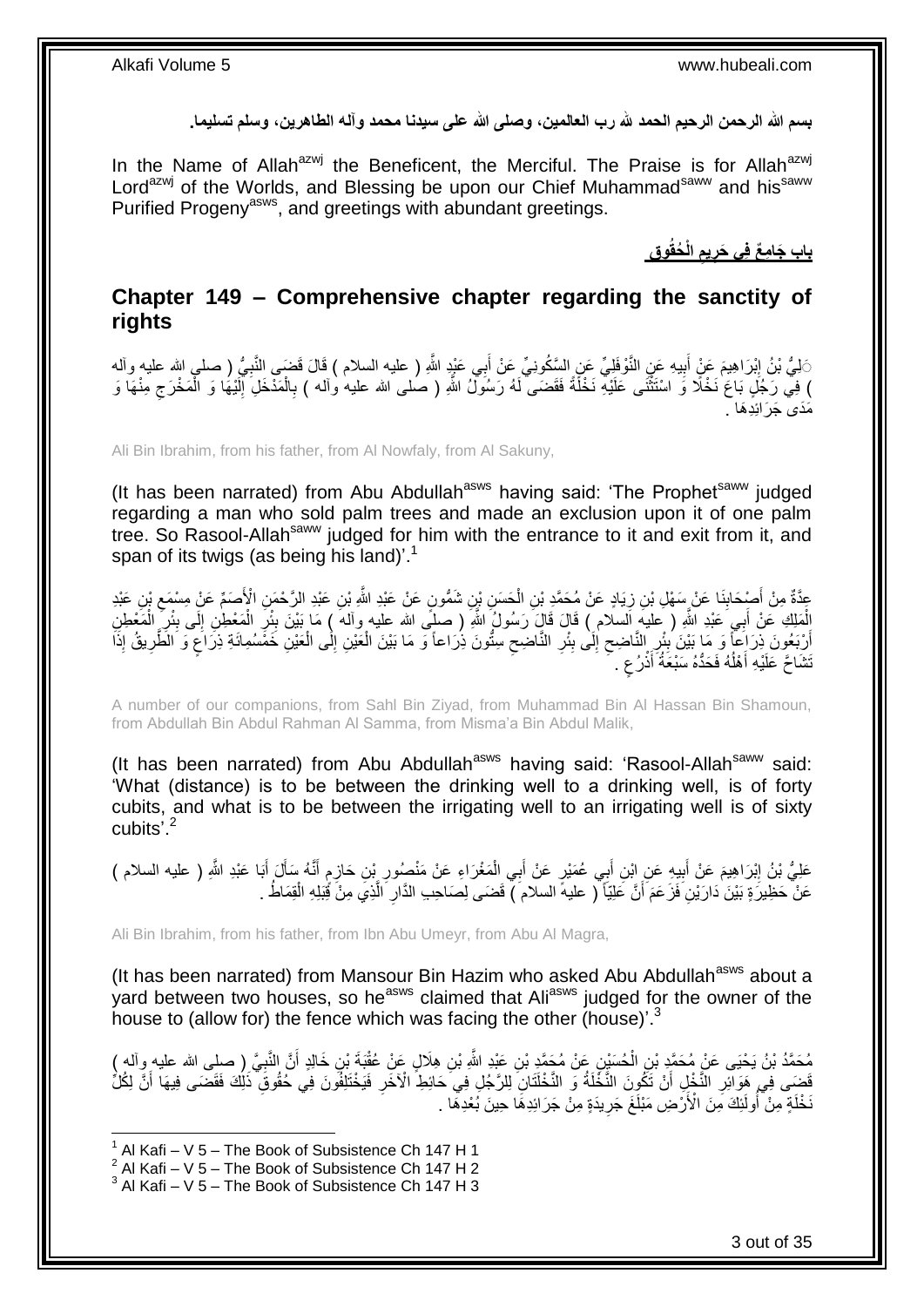Muhammad Bin Yahya, from Muhammad Bin Al Husayn, from Muhammad Bin Abdullah Bin Hilal, from Uqba Bin Khalid (who said),

'The Prophet<sup>saww</sup> judged regarding the palm trees if there happens to be a palm tree and two palm trees for the man in another garden, so they are differing with regards to the rights of that, so he saww judged regarding it that for every palm tree from those, from the land would be where a longest branch from its branches reaches to its furthest point'.<sup>4</sup>

عِدَّةٌ مِنْ أَصْحَابِنَا عَنْ أَحْمَدَ بْنِ مُحَمَّدٍ عَنِ الْبَرْقِيِّ عَنْ مُحَمَّدِ بْنِ يَحْيَى عَنْ حَمَّادِ بْنِ عُثْمَانَ قَالَ سَمِعْتُ أَبَا عَبْدِ اللَّهِ ( عليه ْ ْ َ **∣** َ السلام ) يَقُولُ حَرِيمُ الْبِئْرِ الْعَادِيَّةِ أَرْبَعُونَ ذِرَاعاً حَوْلَهَا اُ ْ ِ **∣** ْ ِ

A number of our companions, from Ahmad Bin Muhammad, from Al Barqy, from Muhammad Bin Yahya, from Hammad Bin Usman who said,

'I heard Abu Abdullah<sup>asws</sup> saying: 'The sanctuary of the regular well is of forty cubits around it'.

ِ زَ وَايَةٍ أُخْرَى خَمْسُونَ ذِرَاعاً إِلَّا أَنْ يَكُونَ إِلَى عَطَنٍ أَوْ إِلَى الطَّرِيقِ فَيَكُونُ أَقَلَّ مِنْ ذَلِكَ إِلَى خَمْسَةٍ وَ عِشْرِينَ ذِرَاعاً. ا<br>ا ِ ِ ِ َ **∶** ِ َ ∣∣<br>∶ َ

And in another report, '(He<sup>asws</sup> said:) 'Fifty cubits, except if it happens to be stinking (decayed/broken), or by the road, so it can happen to be less than that to twenty five cubits'<sup>5</sup>

مُحَمَّدُ بْنُ يَحْيَى عَنْ مُحَمَّدِ بْنِ الْحُسَيْنِ عَنْ مُحَمَّدِ بْنِ عَبْدِ اللَّهِ بْنِ هِلَالٍ عَنْ عُقْبَةَ بْنِ خَالٍدٍ عَنْ أَبِي عَبْدِ اللَّهِ ( عليه السلام )<br>مَذْ مَنْ يَحْيَى عَنْ مُحَمَّدِ بْنِ الْحُسَيْنِ ْ َ قَالَ يَكُونُ بَيْنَ الْبِئْرَيْنِ إِنْ كَانَتْ أَرْضناً صُلْبَةً خَمْسُمِائَةِ ذِرَاعٍ وَ إِنْ كَانَتْ أَرْضناً رِخْوَةً فَأَلْفُ ذِرَاعٍ ۖ. ِ ْ ٍ ْ ĺ **∶** َ יֲ<br>י ;<br>; ْ َ יֲ<br>י

Muhammad Bin Yahya, from Muhammad Bin Al Husayn, from Muhammad Bin Abdullah Bin Hilal, from Uqba Bin Khalid,

(It has been narrated) from Abu Abdullah<sup>asws</sup> having said: 'There should happen to be five hundred cubits between two wells if there was solid ground, and if it was soft ground, so a thousand cubits'.<sup>6</sup>

> عَلِيُّ بْنُ إِبْرَاهِيمَ عَنْ أَبِيهِ رَفَعَهُ قَالَ حَرِيمُ النَّهَرِ حَافَتَاهُ وَ مَا يَلِيهَا . **∶ ∶ !** َ ِ

Ali Bin Ibrahim, from his father, raising it,

'He<sup>asws</sup> said: 'Sanctuary of the river is its bank and what is adjacent to it'.<sup>7</sup>

َ عَلِيُّ بْنُ إِبْرَاهِيمَ عَنْ أَبِيهِ عَنِ النَّوْفَلِيِّ عَنِ السَّكُونِيِّ عَنْ أَبِي عَبْدِ اللَّهِ ( طِيه السلام ) أَنَّ رَسُولَ اللَّهِ ( صلى الله عليه وآله ) َ ِ َ ِ **∶** قَالَ مَا بَيْنَ بِئْرِ الْمَعْطِنَِ إِلَى بِئْرِ الْمَعْطِنِ ٱرْبَعُونَ ذِرَاعاً وَ مَا بَيْنَ بِئْرٍ النَّاضِحِ إِلَى بِئْرِ النَّاضِحِ سِتُّونَ ذِرَاعاً وَ مَا بَيْنَ الْعَيْنِ  $\frac{1}{2}$ ِ ِ ِ ¦ اُ ْ ِ **∣**  $\frac{1}{2}$ ْ **∶ ∣** ْ ِ إِلَى الْعَيْنِ يَغْنِيَ الْقَنَاةَ خَمْسُمِائَةِ ذِرَاعٍ وَ الطَّرِيقُ يَتَشَاحُ عَلَيْهِ أَهْلُهُ فَحَدُّهُ سَبْعَةُ أَنْزُعٍ َ ْ ْ ِ ٍ **ٔ** َ ا<br>ا َ **∶** ٍ

Ali Bin Ibrahim, from his father, from Al Nowfaly, from Al Sakuny,

 $4$  Al Kafi – V 5 – The Book of Subsistence Ch 147 H 4

 $<sup>5</sup>$  Al Kafi – V 5 – The Book of Subsistence Ch 147 H 5</sup>

 $6$  Al Kafi – V 5 – The Book of Subsistence Ch 147 H 6

 $^7$  Al Kafi – V 5 – The Book of Subsistence Ch 147 H 7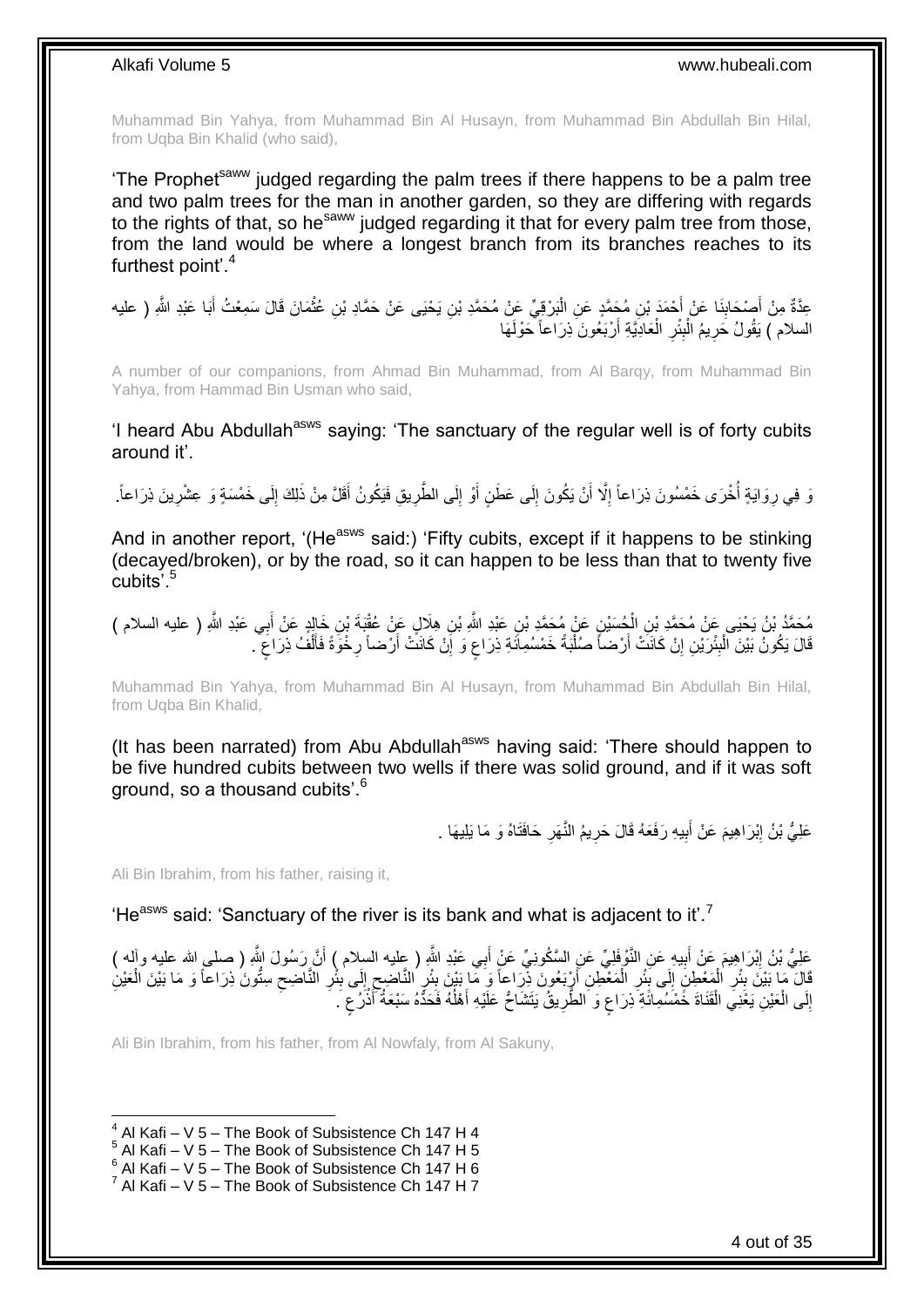(It has been narrated) from Abu Abdullah<sup>asws</sup> that Rasool-Allah<sup>saww</sup> said: 'What is to be between a regular well to a regular well is of forty cubits, and what is to be between the irrigating well to an irrigating well is sixty cubits, and what is to be between the spring to a spring, meaning the canal, is five hundred cubits, and the road which its people dispute over it, so its limit is of seven cubits'.<sup>8</sup>

أَبُو عَلِيٍّ الْأَشْعَرِيُّ عَنْ مُحَمَّدِ بْنِ عَبْدِ إِلْجَبَّارٍ عَنْ صَفْوَانَ بْنِ يَحْيَى عَنْ مَنْصُورِ بْنِ حَازِمٍ عَنْ أَبِي عَبْدِ اللَّهِ ( عليه السلام ) ֖֖֖֖֧֧֧֧ׅ֧ׅ֧֧֧ׅ֧ׅ֧ׅ֧֛֛֪֧֚֚֚֚֚֚֚֚֚֚֚֚֚֚֚֚֚֚֚֚֚֚֚֝֝֝֝֝֝֝֟֓֝֓֝֓֜֝֬֜֓֝֬֜֜֜֓֝֬֜֓֜֝֬ ِ ِ ِ ْ **ٍ** َ َ قَالَ سَأَلْتُهُ عَنْ خُصٌّ بَيْنَ دَارَيْنِ فَزَعَمَ أَنَّ عَلِّيّاً ( عليه السلام ) قَضَى بِهِ لِصَاحِبِ الذَّارِ الَّذِي مِنْ قِبْلِهِ وَجْهُ الْقِمَاطِ . اً ֦֦֖֦֪֦֧֦֪֦֧֦֪֦֧֦֪֦֪֦֪֦֪֪֦֖֧֦֘֝֟֘֝֟֘֟֟֟֟֟֟֟֟֓֡֟֟֟֟֟֓֡֟֟֟֟֩֞֟֩֞֟֓֞֟֩֕֞֟֟֓֞֟֟֓֟֩֓֞֟֟֩֓֞֟֟֟֟֟֟֩֓֞ َ ْ َّ **∶ ∶** 

Abu Ali Al Ashary, from Muhammad Bin Abdul Jabbar, from Safwan Bin Yahya, from Mansour Bin Hazim,

(It has been narrated) from Abu Abdullah<sup>asws</sup>, said, 'I asked him<sup>asws</sup> about a yard between two houses, so he<sup>asws</sup> claimed that Ali<sup>asws</sup> judged with it (in the favour) of the owner of the house which the fence was facing it'.<sup>9</sup>

> **ْو َغ َر َس ْر ِض ِه أ أ باب َم ْن َز َر َع فِي َغْير َ َ ِ**

### <span id="page-4-0"></span>**Chapter 150 – The one who cultivates in other than his own land or plantation**

مُحَمَّدُ بْنُ يَحْيَى عَنْ مُحَمَّدِ بْنِ الْحُسَيْنِ عَنْ مُحَمَّدِ بْنِ عَبْدٍ اللَّهِ بْنِ هِلَالٍ عَنْ عُقْبَةَ بْنِ خَالِدٍ قَالَ سَأَلْتُ أَبَا عَبْدِ اللَّهِ ( عِليه ْ َ ْ اً<br>أ  $\frac{1}{2}$ السلام ) عَنْ رَجُلٍ أَتَى أَرْضٍ رَجُلٍ فَزَرَ عَهَا بِغَيْرِ إِذْنِهِ حَتَّى إِذَا بَلَغَ الزَّرْعُ جَاءَ صَاحِبُ الْأَرْضِ فَقَالَ زَرَعْتَ بِغَيْرِ إِنْنِي ا<br>: ِ ِ اُ َ **ٔ** ِ ِ فَرَ رُعُكَ لِي وَ لَكَ عَلَيَّ مَا أَنْفَقْتَ أَ لَهُ ذَلِكَ أَمْ لَا فَقَالَ لِلزَّارِعِ زَرَٰ عُهُ وَ لِصَاحِبِ الْأَرْضِ كِرَى أَرْضِه ِ ا<br>ا لَ َ َ َ

Muhammad Bin Yahya, from Muhammad Bin Al Husayn, from Muhammad Bin Abdullah Bin Hilal, from Uqba Bin Khalid who said,

'I asked Abu Abdullah<sup>asws</sup> about a man who came to a land of a man, so he cultivated it without his permission until when the plantation matured, the owner of the land came over, so he said, 'You cultivated without my permission, so your plantation is for me, and for you upon me is whatever you have spent'. Is that for him or not?' So he<sup>asws</sup> said: 'For the farmer is his cultivation, and for the owner of the land is the rent for his land'.<sup>10</sup>

عَلِيُّ بْنُ إِبْرَاهِيمَ عَنْ أَبِيهِ عَنِ ابْنِ فَضَّالٍ عَنْ عَلِيِّ بْنِ عُقْبَةَ عَنْ مُوسَى بْنِ أَكَيْلِ النُّمَيْرِيِّ عَنْ مُحَمَّدِ بْنِ مُسْلِمٍ عَنْ أَبِي جَعْفَرٍ **∶** ُ **!** َ ِ َ م ( عِلْيه السَلامِ ) فِي رَجُلٍ اكْتَرَىَ دَاراً وَ فِيهَا بُسْتَانٌ فَزَرَعَ فِي الْبُسْتَانِ وَ غَرَسَ نَخْلَا وَ أَشْجَارِاً وَ فَوَاكِهَ وَ غَيْرَ ذَلِّكَ وَ لَمَّ َ ْ يُسْتَأْمِرْ فِي ذَلِكَ صَاحِبَ الْبُسْتَانِ فَقَالَ عَلَيْهِ الْكِرَى وَ يُقَوِّمُ صَاحِبُ الدَّارِ الْغَرْسَ وَ الزَّرْعَ قِيمَةً عَذْلٍ فَيُعْطِيهِ الْغَارِسَ وَ إِنْ ْ ِ ْ ْ ِ ِ ْ كَانَ اسْتَأْمَرَ فَعَلَيْهِ الْكِرَى وَ لَهُ الْغَرْسُ وَ الزَّرْ عُ يَقْلَعُهُ وَ يَذْهَبُ بِهِ حَيْثُ شَاءَ **∶** ا<br>ـ لَ ْ ْ :<br>ا

Ali Bin Ibrahim, from his father, from Ibn Fazzal, from Ali Bin Uqba, from Musa Bin Akeyl Al Numeyri, from Muhammad Bin Muslim,

(It has been narrated) from Abu Ja'far<sup>asws</sup> regarding a man who rented a house and therein was a garden, so he cultivated in the garden and planted palm trees, and (other) trees, and fruits (trees), and other than that, and the owner of the garden had not instructed him so. So he<sup>asws</sup> said: 'Upon him is the rent, and the owner of the

 $^8$  Al Kafi – V 5 – The Book of Subsistence Ch 147 H 8

 $^9$  Al Kafi – V 5 – The Book of Subsistence Ch 147 H 9

 $10$  Al Kafi – V 5 – The Book of Subsistence Ch 148 H 1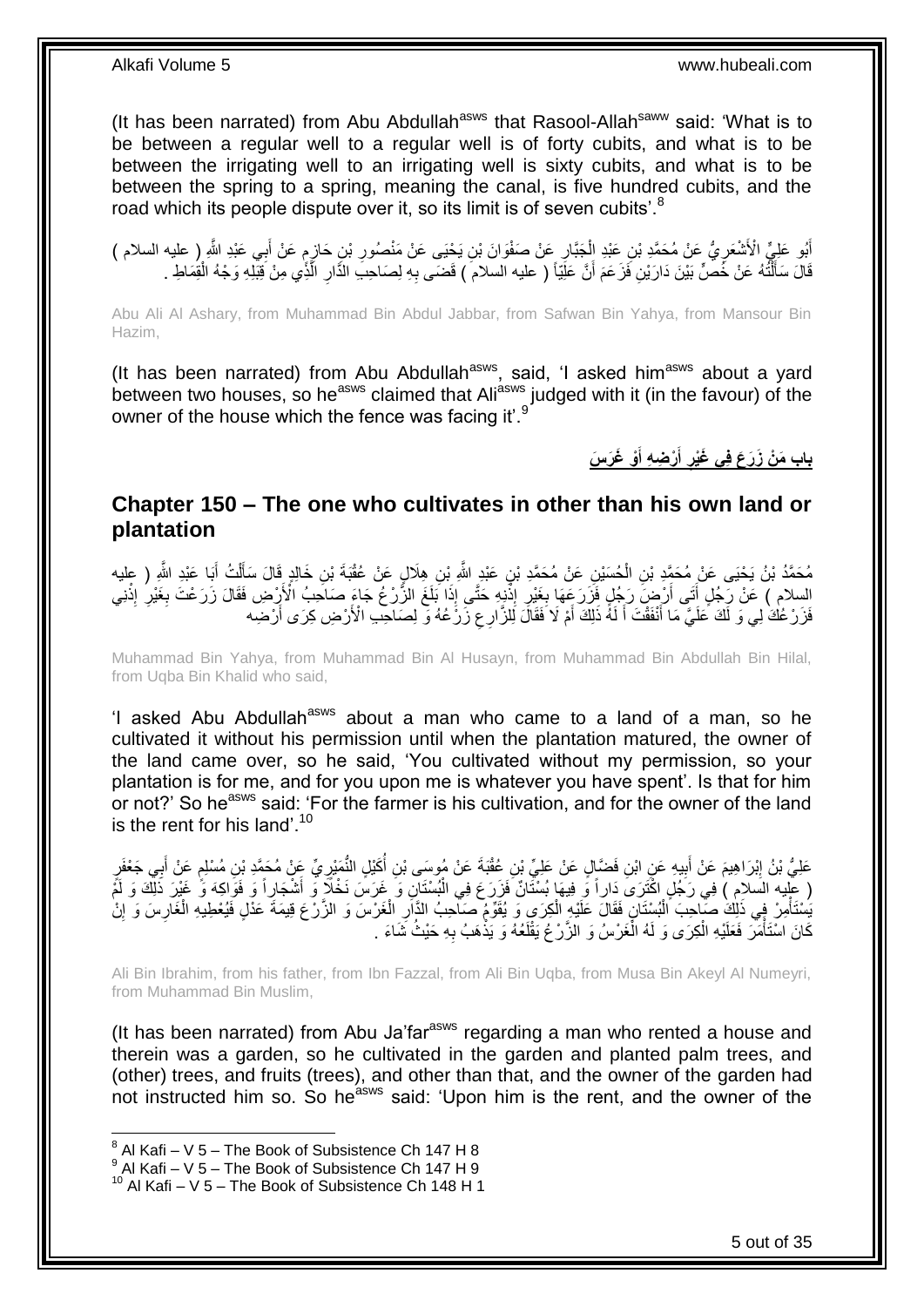house would evaluate the plants, and the cultivation for a fair price, so he would give it to the planter; and if it was that he had instructed it, so upon him would be the rent, and for him would be the plants and the cultivation. He could have uprooted it and gone with it wherever he so desired to'.<sup>11</sup>

مُحَمَّدُ بْنُ يَحْيَى عَنْ مُحَمَّدِ بْنِ الْحُسَيْنِ عَنْ يَزِيدَ بْنِ إِسْحَاقَ عَنْ هَارُونَ بْنِ حَمْزَةَ قَالَ سَأَلْتُ أَبَا عَبْدِ اللَّهِ ( عليه السلام ) عَنِ<br>دِيَنِدَ نُصِّفَ عَنْ مُحَمَّدٍ بِنَ أَمْرُهُ مُحَمَّ ْ َ ֦֦֦֦֦֚֚֚֝֝֝֝֝֝֝ ِ ْ َ الرَّجُلِ يَشْتَرِي النَّخْلَ لِيَقْطَعَهُ لِلْجُذُوعَ فَيَغِيبُ الرَّجَلُ وَ يَدَعُ النَّخْلَ كَهَيْئَتِهِ لَمْ يُقْطَعْ فَيَقْدَمُ الرَّجُلُ وَ قَدْ حَمَلَ النَّخْلُ فَقَالَ لَهُ ِ ْ الْحَمْلُ يَصْنَعُ بِهِ مَا شَاءَ إِلَّا أَنْ يَكُونَ ۖصَاحِبُ النَّخْلِ كَانَ يَسْقِيهِ وَ يَقُومُ عَلَيْهِ ۚ َ ِ **∶** ْ

Muhammad Bin Yahya, from Muhammad Bin Al Husayn, from Yazeed Bin Is'haq, from haroun Bin Hamza who said,

'I asked Abu Abdullah<sup>asws</sup> about the man who bought the palm tree in order to cut it for its branches. But, the man was absent and left the palm tree like it used to be, not having cut it. So (when) the man came over, the palm tree had borne (dates). So he<sup>asws</sup> said: 'For him is the fruit, he can do whatever he so desires to with it, except if the owner of the palm tree garden used to irrigate it and looked after it'.<sup>12</sup>

**باب َناِدٌر**

### <span id="page-5-0"></span>**Chapter 151 – Miscellaneous**

عِدَّةٌ مِنْ أَصْحَابِنَا عَنْ سَهْلِ بْنِ زِيَادٍ عَنِ الرَّيَّانِ بْنِ الصَّلْتِ أَوْ رَجُلٍ عَنْ رَيَّانَ عَنْ يُونُسَ عَنِ الْغَذِرِ الصَّالِحِ ( عليه السلام ) َ ْ ِ **∣** َ ِ ْ قَالَ فِلَّ الْأَرْضَ لِلَّهِ جَعَلَهَا ۖ وَقَّفاً عَلَى عِبَادِهِ فَمَنٌّ عَطِّلَ أَرْضاً ثَلَاثَ سِنِينَ مُنَوَالِيَةً لِغَيْرِ مَا عِلَّةٍ أُخْرِجَتْ مِنْ يَدِهِ وَ دُفِعَتْ ِ ِ ا<br>أ َّ ِ َ إِلَى غَيْرِهِ وَ مَنْ تَرَكَ مُطَالَبَةَ حَقٍّ لَهُ عَشْرَ سِنِينَ فَلَا حَقَّ لَهُ. ِ ِ

A number of our companions, from Sahl Bin Ziyad, from Al rayyan Bin Al Salt, or a man from Rayyan, from Yunus,

(It has been narrated) from Al-Abd Al-Salih<sup>asws</sup> ( $7<sup>th</sup>$  Imam<sup>asws</sup>) having said: 'The earth is Allah<sup>azwj</sup>'s. He<sup>azwj</sup> Dedicated it upon His<sup>azwj</sup> servants. So the one who keeps it inactive for three consecutive years without a valid reason, it would be taken out from his (custody) and handed over to someone else; and the one who neglects seeking a right of his (land) for ten years, so there is no right for him'.<sup>13</sup>

عَلِيُّ بْنُ إِبْرَاهِيمَ عَنْ أَبِيهِ عَنْ إِسْمَاعِيلَ بْنِ مَرَّارٍ عَنْ يُونُسَ عَنْ رَجُلٍ عَنْ أَبِي عَبْدِ اللَّهِ ( عليه السلام ) قَالَ مَنْ أُخِذَتْ مِنْهُ<br>يَسْمَى بِي الْبَرَاهِيمَ عَنْ أَبِيهِ عَنْ إِسْمَاعِيلَ َ ا<br>: ِ َ ِ أَرْضَّنَّ ثُمَّ مَكَثَ ثُلَاثَ سِنِينَ لَا يَطْلُبُهَا لَمْ يَحِلَّ لَهُ بَعْدَ ثَلَاثِ سِنِينَ أَنْ يَطْلُبُهَا . ا<br>ا ُ َ ُ

Ali Bin Ibrahim, from his father, from Ismail Bin Marrar, from yunus, from a man,

(It has been narrated) from Abu Abdullah<sup>asws</sup> having said: 'The one from whom a land is taken away, then he remains for three years not seeking it, it would not be Permissible for him after three years that he seeks it.<sup>14</sup>

 $11$  Al Kafi – V 5 – The Book of Subsistence Ch 148 H 2

 $12$  Al Kafi – V 5 – The Book of Subsistence Ch 148 H 3

<sup>&</sup>lt;sup>13</sup> Al Kafi – V 5 – The Book of Subsistence Ch 149 H 1

 $14$  Al Kafi – V 5 – The Book of Subsistence Ch 149 H 2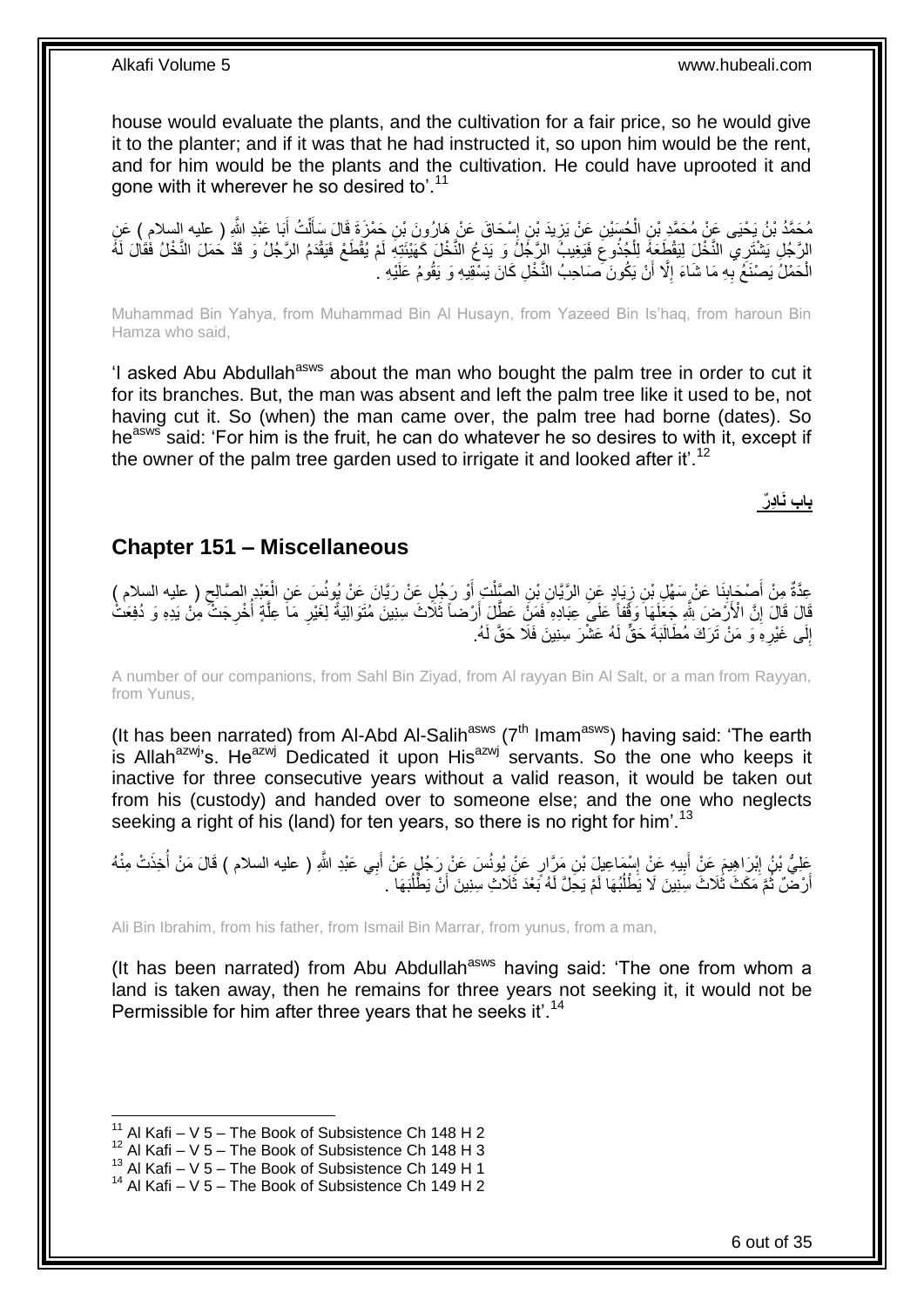**َبِّيَن ة َغْير ُه ب َدا َن َمالَ باب َم ْن أ ِ ِ َ**

## <span id="page-6-0"></span>**Chapter 152 – The one who lends his wealth without a proof**

مُحَمَّدُ بْنُ يَحْيَي عَنْ أَحْمَدَ بْنِ مُحَمَّدٍ بْنِ عِيسَى عَنْ عَلِيِّ بْنِ الْحَكَمِ عَنْ عِمْرَانَ بْنِ أَبِي عَاصِمٍ قَالَ قَالَ أَبُو عَبْدِ اللَّهِ ( عليه َ ֧֖֖֖֧֧֖֧֧֧֧֧ׅ֧֧֧֧֧֚֚֚֚֓֝֝֝֝֟֓֟֓֝֬֝֓֝֓֝֬֟֓֟֓֟֓֟֓֝֬֝֬֝֓֝֬֜֓֝֬֝֓֝֬֝֬֝ َ ِ ْ السلام ) أَرْبَعَةٌ لَا يُسْتَجَابُ لَهُمْ دَعْوَةٌ أَحَدُهُمْ رَجُلٌ كَانَ لَّهُ مَالٌ فَأَدَانَٰهُ بِغَيْرِ بَيِّنَةٍ يَقُولُ اللَّهُ عَزَّ وَ َٰجَلَّ أَ لَمْ آمُرْكَ بِالشَّهَادَةِ . **ٍ** ِ َ .<br>ا اً **∶** لَ َ

Muhammad Bin Yahya, from Ahmad Bin Muhammad Bin Isa, from Ali Bin Al Hakam, from Imran Bin Abu Aasim who said,

'Abu Abdullah<sup>asws</sup> said: 'There are four whose supplication is not Answered for them, one of them being a man who had some wealth for him so he lent is without proof. Allah<sup>azwj</sup> Mighty and Majestic would be Saying: "Did I<sup>azwj</sup> not Command you with the witnesses?"<sup>15</sup>

أَحْمَدُ بْنُ مُحَمَّدٍ الْعَاصِمِيُّ عَنْ عَلِيِّ بْنِ الْحَسَنِ الثَّيْمِيِّ عَنِ ابْنِ بَقَّاحٍ عَنْ أَبِي ع<br>بَدْ الْمَوْمِنِ عَنْ عَمَّلٍ الْعَاصِمِيُّ عَنْ عَلِيِّ بْنِ الْحَسَنِ الثَّيْمِيِّ عَنِ ابْنِ بَقَّاحٍ عَنْ َ ٍ ْ ْ َ ֧֖֖֖֖֧֧֖֖֧֧֧֛֛֧֛֛֛֚֚֚֚֚֚֚֚֚֓֝֝֬֝֟֓֝֓֝֓֝֬֟֓֟֓֟֓֝֓֝֓֜֜֜֡֬֜֝֬֜֜ َ ِ َ قَالَ أَبُو عَبْدِ اللَّهِ ( عليه السلام ) أَرْبَعَةٌ لَا يُسْتَجَابُ لَهُمْ فَذَكَرَ الرَّابِعٌ رَجُلٌ كَانَ لَهُ مَالٌ فَأَدَانَهُ بِغَيْرِ بَيِّنَةٍ فَيَقُولُ اللَّهُ عَزَّ وَ جَلَّ ِ َ َ ِ ِ اً لَمْ آمُرْكَ بِالشَّهَادَةِ . **∶** لَ َ

Ahmad Bin Muhammad Al Asimy, from Ali Bin Al Hassan Al Taymi, from Ibn Baqqah, from Abu Abdullah Al Momin, from Ammar Bin Abu Aasim who said,

'Abu Abdullah<sup>asws</sup> said: 'There are four who would not be Answered for them (their supplication)'. So he<sup>asws</sup> mentioned the fourth one as being a man who had some wealth for him, so he lent it out without a proof. So Allah<sup>azwj</sup> Mighty and Majestic would be Saying: "Did I<sup>azwj</sup> not Command you with the witnesses?"'<sup>16</sup>

َ عِدَّةٌ مِنْ أَصْحَابِنَا عَنْ أَحْمَدَ بْنِ أَبِي عَبْدِ اللَّهِ عَنْ مُحَمَّدِ بْنِ عَلِيٍّ عَنْ مُوسَىٍ بْنِ سَعْدَانَ عَنْ عَبْدِ اللَّهِ بْنِ شَرْ أَقَاسِمِ عَنْ عَبْدِ اللَّهِ بْنِ **∣** َ ِ ْ سِنَانٍ عَنْ أَبِي عَبْدِ اللَّهِ ( عليه السَلَّام ) قَالَ مَنْ ذَهَبَ حَقُّهُ عَلَى ۖ غَيْرِ بَيِّنَةٍ لَّمْ يُؤَجَرْ ِ َ

A number of our companions, from Ahmad Bin Abu Abdullah, from Muhammad Bin Ali, from Musa Bin Sa'dan, from Abdullah Bin Al Qasim, from Abdullah Bin Sinan,

(It has been narrated) from Abu Abdullah<sup>asws</sup> having said: 'The one whose right goes away upon without having any proof, would not be Recompensed'.<sup>17</sup>

مُحَمَّدُ بْنُ يَحْيَى عَنْ مُحَمَّدِ بْنِ الْحُسَيْنِ عَنْ مُوسَى بْنِ سَعْدَانَ عَنْ عَبْدِ اللَّهِ بْنِ الْقَاسِمِ عَنْ عَبْدِ اللَّهِ مُنْ عَبْدِ اللَّهِ ( ِ ْ ْ َ عليه السلام ) مِثْلَهُ لَ ْ

Muhammad Bin Yahya, from Muhammad Bin Al Husayn, from Musa Bin sa'dan, form Abdullah Bin Al Qasim, from Abdullah Bin Sinan,

(It has been narrated) from Abu Abdullah<sup>asws</sup> – similar to it.

<sup>&</sup>lt;sup>15</sup> Al Kafi – V 5 – The Book of Subsistence Ch 150 H 1

 $^{16}$  Al Kafi – V 5 – The Book of Subsistence Ch 150 H 2

 $17$  Al Kafi – V 5 – The Book of Subsistence Ch 150 H 3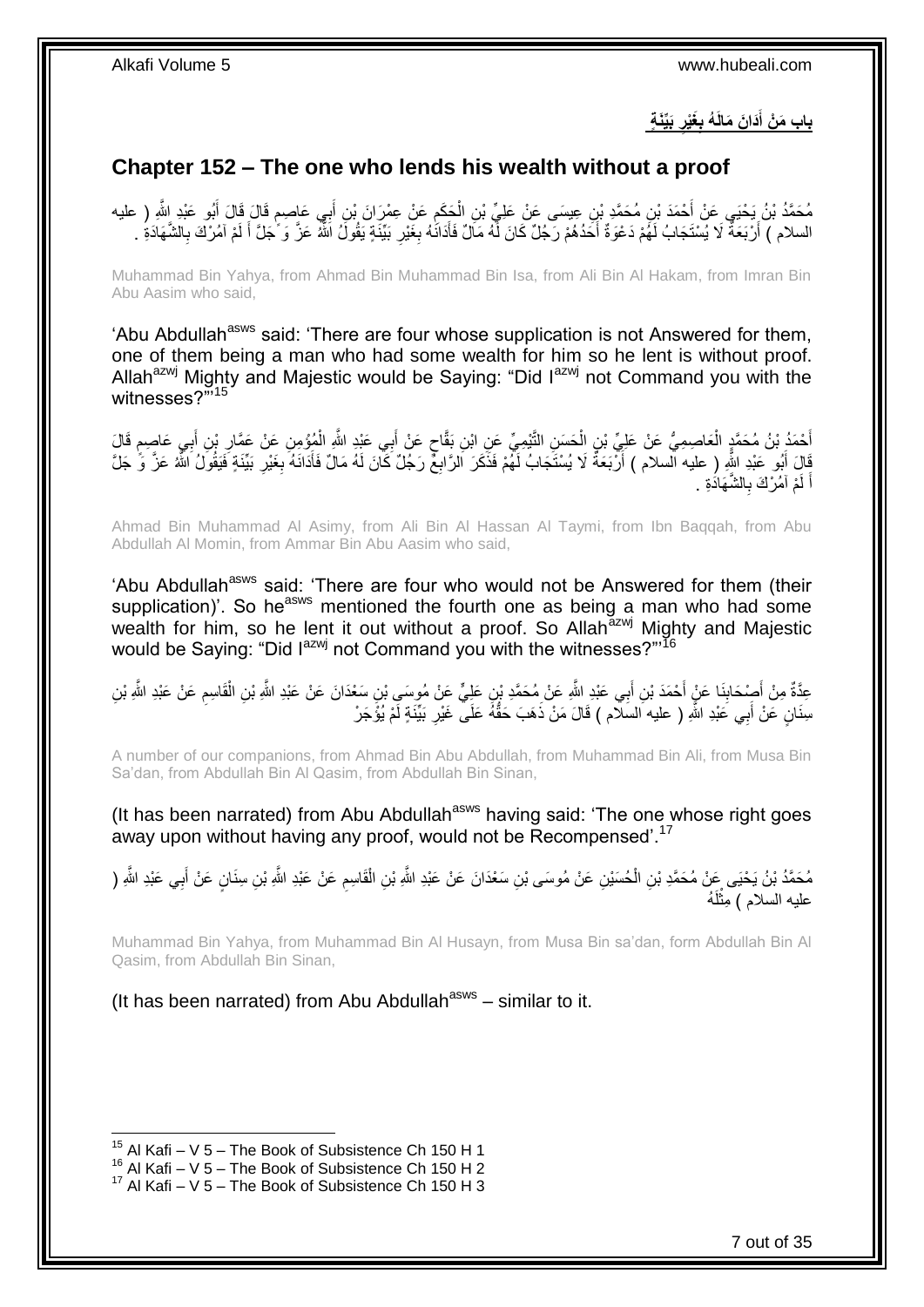**باب َناِدٌر**

# <span id="page-7-0"></span>**Chapter 153 – Miscellaneous**

عِدَّةٌ مِنْ أَصْحَابِنَا عَنْ سَهْلٍ بْنِ زِيَإِدٍ عَنْ هَارُونَ بْنِ مُسْلِمٍ عَنْ مَسْعَدَةَ بْنِ صَدَقَةَ عَنْ أَبِي عَبْدِ اللَّهِ ( عليه السلام ) قَالَ قَالَ ֧֧֧֧֧֚֚֚֚֚֚֚֚֚֚֚֚֚֓֝֡֓֓֓֡֓֓֓֡֓֝֓ ِ ِ َ َ يْسَ لَكَ أَنْ تَتَّهِمَ مَنِ ائْتَمَنْتَهُ وَ لَا َتَأْتَمِنَ الْخَائِنَ وَ قَدْ جَرَّبْتَهُ . ْ ْ لَ

A number of our companions, from Sahl Bin Ziyad, from Haroun Bin Muslim, from Mas'ada Bin Sadaqa,

(It has been narrated) from Abu Abdullah<sup>asws</sup> having said: 'It is not for you that you accuse the one you trust, nor trust a betrayer whom you have tried out yourself'.<sup>18</sup>

سَهْلُ بْنُ زِيَادٍ عَنْ مُحَمَّدِ بْنِ الْحَسَنِ بْنِ شَمُّونٍ عَنْ مُحَمَّدِ بْنِ هَارُوٍنَ الْجَلَّابِ قَالَ سَمِعْتُ أَبَا الْحَسَنِ ( عليه السلام ) يَقُولُ ْ ِ ْ َ ْ إِذَا كَانَ الْجَوْرُ أَغْلَبَ مِنَ الْحَقِّ لَمْ يَحِلَّ لِأَحَدٍ أَنَّ يَظُنَّ بِأَحَدٍ خَيْراً حَتَّى يَعْرِفَ ذَلِكَ مِنْهُ . ِ َ **∶** َ ْ ا<br>ا ْ

Sahl Bin Ziyad, from Muhammad Bin Al Hassan Bin Shamoun, from Muhammad Bin Haroun Al Jallab who said,

'I heard Abu Al-Hassan<sup>asws</sup> saying: 'When it is such that the injustice became more overwhelming than the truth, it is not Permissible for anyone that he thinks good with anyone until he recognises than from him<sup>'.19</sup>

عَلِيُّ بْنُ مُحَمَّدٍ عَنْ أَحْمَدَ بْنِ أَبِي عَيْدٍ اللَّهِ عَنٍْ مُحَمَّدِ بْنِِ عِيسَى عَنْ خَلَفٍ بْنِ حَمَّادٍ عَنْ زَكَرِيًا بِْنِ إِبْرِ اهِيمَ رَفَعَهُ عَنْ أَبِي َ ِ َ  $\frac{1}{2}$ ِ جَعْفَرٍ ( عليه السلام ) فِي حَدِيثٍ ۖ لَهُ أَنَّهُ قَالَ لِأَبِي عَبْدِ اللَّهِ ( عليه السلام ) مَنِ اَئْتَمَنَ غَيْرَ مُؤْتَمَنٍ فَلَا حَٰجَةَ لَهُ عَلَى اللَّهِ . َ

Ali Bin Muhammad, from Ahmad Bin Abu Abdullah, from Muhammad Bin Isa, from Khalaf Bin Hammad, from Zakariyya Bin Ibrahim, raising it,

(It has been narrated) from Abu Ja'far<sup>asws</sup> regarding a Hadeeth of his<sup>asws</sup>, having said to Abu Abdullah<sup>asws.</sup> 'The one who trusts an untrustworthy one, so there is no argument for him upon Allah<sup>azwj, 20</sup>

مُحَمَّدُ بْنُ يَحْيَى عَنْ أَحْمَدَ بْنِ مُحَمَّدٍ عَنْ مُعَمَّرٍ بْنِ خَلَّادٍ قَالَ سَمِعْتُ أَبَا الْحَسَنِ ( عليه السلام ) يَقُولُ كَانَ أَبُو جَعْفَرٍ ( عليه َ ِ َ ْ السلام ) يَقُولُ لَا يَخُنْكَ الْأَمِينُ وَ لَكِنِ ائْتَمَنْتَ الْخَاَئِنَ . ْ

Muhammad Bin Yahya, from Ahmad Bin Muhammad, from Mo'mar Bin Khallad who said,

'I heard Abu Al-Hassan<sup>asws</sup> saying: 'Abu ja'far<sup>asws</sup> was saying: 'The trustworthy did not betray you, but you trusted the untrustworthy one'.<sup>21</sup>

أَبُو عَلِيٍّ الْإَِشْعَرِ يُّ عَنْ مُحَمَّدِ بْنِ عَبْدِ الْجَبَّارِ عَنِ الْحَسَنِ بْنِ عَلِيٍّ الْكُوفِيِّ عَنْ عُبَيْسٍ بْنِ هِشَامٍ عَنْ أَبِي جَمِيلَةَ عَنْ أَبِي ْ ِ ْ ِ ِ َ ֧֩֘׆֧ ِ َ ْ ِّضْرَةَ عِّنْ أَبِي جَعْْفَرٍ ( عليه السلام ) قَالَ مَنْ عَرَفَ مِنْ عَبْدِ مِنْ عَبِيدِ اللَّهِ كَذِباً إِذَا حَدَّثَ وَ خُلْفاً إِذَا وَعَدَ وَ خِيَانَةً إِذَا اوُثُمِنَّ ِ ُّمَّ ائْتَمَنَهُ عَلَى أَمَانَةٍ كَانَ حَقّاً عَلَى اللَّهِ تَعَالَى أَنْ يَبْتَلِيَهُ فِيهَا ثُمَّ لَا يُخْلِفَ عَلَيْهِ وَ لَا يَأْجُرَهُ . َ ُ ْ ُ اُ

Abu Ali Al Ashary, form Muhammad Bin Abdul Jabbar, from Al Hassan Bin Ali Al Kufy, from Ubeys Bin Hisham, from Abu Jameela, from Abu Hamza,

1  $18$  Al Kafi – V 5 – The Book of Subsistence Ch 151 H 1

- $19$  Al Kafi V 5 The Book of Subsistence Ch 151 H 2
- 20 Al Kafi V  $5 -$  The Book of Subsistence Ch 151 H 3

<sup>21</sup> Al Kafi – V 5 – The Book of Subsistence Ch 151 H 4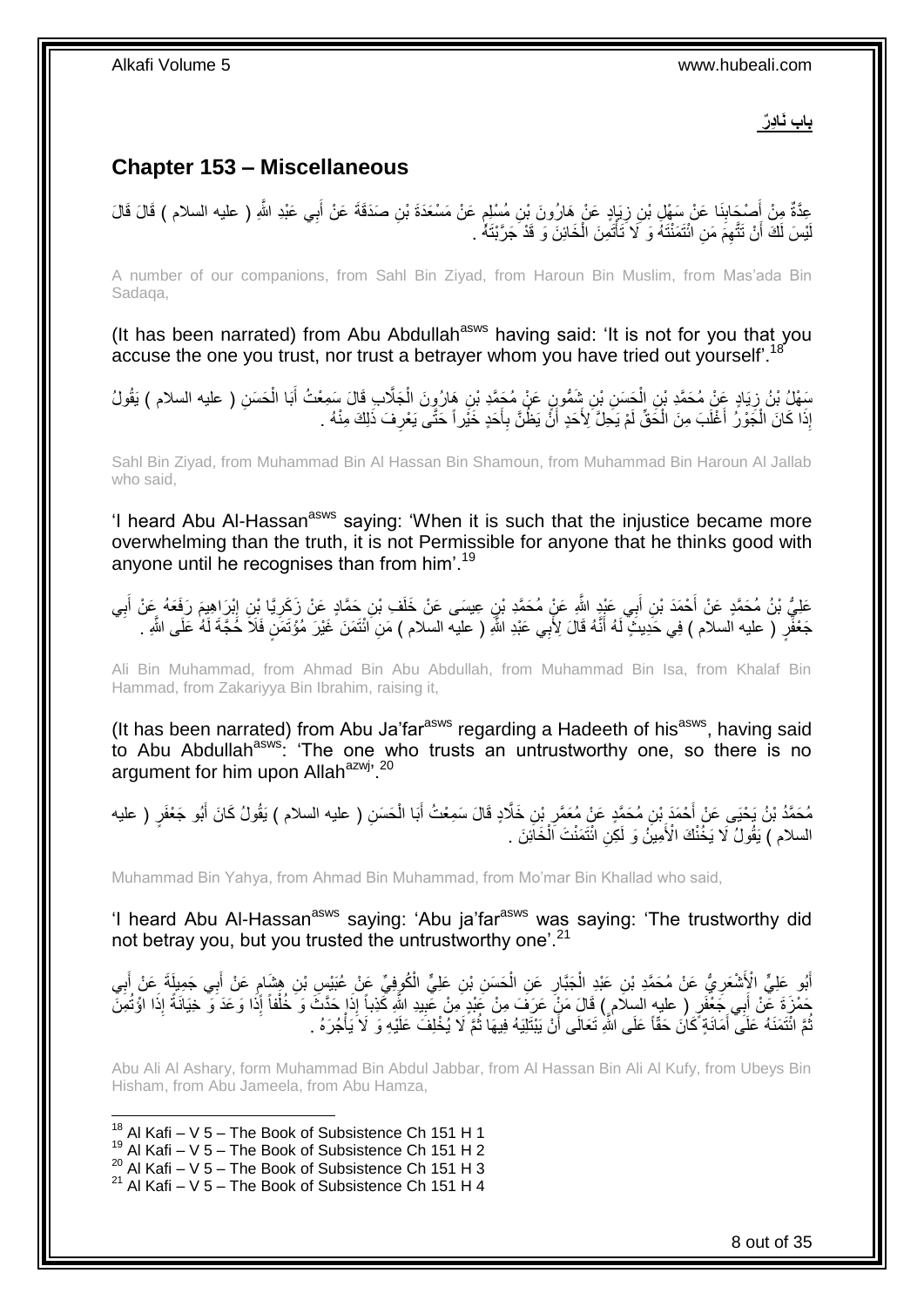(It has been narrated) from Abu Ja'far<sup>asws</sup> having said: 'The one who learns that a servant from the servants of Allah $a$ <sup>azwj</sup> is a liar when he discusses, and breaks when he promises, and betrays when he is entrusted, but (he still) entrusts him with a trust, there would be a right upon Allah<sup>azwj</sup> the Exalted that He<sup>azwj</sup> Tries him in it, then  $He^{azwj}$  would neither Compensate him nor Recompense him (for his loses)'.<sup>22</sup>

**َما ِل َو َكَرا َه ِة اْإلِ َضا َع ِة ِظ الْ باب آ َخ ُر ِمْن ُه فِي ِحفْ**

## <span id="page-8-0"></span>**Chapter 154 – Another chapter from it regarding protection of the wealth and abhorrence of the wastage**

عَلِيُّ بْنُ إِبْرَاهِيمَ [عَلْ أَبِيهِ] عَنْ مُحَمَّدِ بْنِ عِيسَى عَنْ يُونُسَ وَ عِدَّةٌ مِنْ أَصْحَابِذَا عَنْ أَحْمَدَ بْنِ أَبِي عَبْدِ اللَّهِ عَنْ أَبِيهِ جَمِيعاً ِ َ ِ ِ َ َ َ  $\frac{1}{2}$ َ ِعَنْ بُونُسَ عَنْ عَبْدِ ابِثَّهِ بْنِ سِنَانٍ وَ ابْنِ مُسْكَانَ عَنْ أَبِي الْجَارُودِ قَالَ قَالَ أَبُو جَعْفَرٍ ( عليه السلام ) إِذَا حَدَّثْتُكُمْ بِشَيْءٍ َ ْ ِ ْ فَاسْأَلُونِي عَنْ كِتَابِ اللَّهِ َ

Ali Bin Ibrahim, from his father, from Muhammad Bin Isa, from Yunus, and a number of our companions, from Ahmad Bin Abu Abdullah, from his father, altogether from Yunus, from Abdullah Bin Sinan, and Ibn Muskan, from Abu Al Jaroud who said,

'Abu Ja'far<sup>asws</sup> said: 'Whenever l<sup>asws</sup> narrate to you all, so ask me<sup>asws</sup> about (where it is from) the Book of Allah $a$ <sup>azwj</sup>.

ُمَّ قَالَ فِي حَدِيِثِهِ إِنَّ اللَّهَ نَهَى عَنِ الْقِيلِ وَ الْقَالِ وَ فَسَادِ الْمَالِ وَ كَثْرَةِ السُّؤَالِ فَقَالُوا يَا ابْنَ رَسُولِ النَّهِ وَ أَيْنَ هَذَا مِنْ كِتَابٍ النَّهِ **ٔ** ْ ْ ْ יֲ<br>י ُ َ قَالَ إِنَّ اللَّهَ عَزَّ وَ جَلَّ يَقُولُ فِي كَتَابِهِ لَا خَيْرَ فِي كَثِيرٍ مِنْ نَجْواهُمْ الْآيَةَ وَ قَالَ وَ لا تُؤْتُوا السُّفَهاءَ أَمْوالَكُمُ الَّتِي جَعَلَ اللَّهُ لَكُمْ ِ **׀** َّ َ قِياماً وَ قَالَ لا تَسْئَلُوا عَنْ أَشْيآءَ إِنْ َتُبْدَ لَكُمْ تَسُوُّكُمْ . יֲ<br>י َ

Then he<sup>asws</sup> said in a Hadeeth of his<sup>asws</sup> that Allah<sup>azwj</sup> has Forbidden from the 'It was said such', and 'he said such', and the spoiling of the wealth, and the abundance of questioning'. So they said, 'O son<sup>asws</sup> of Rasool-Allah<sup>saww</sup>! And where is this from the Book of Allah<sup>azwj</sup>?' He<sup>asws</sup> said: 'Allah Mighty and Majestic is Saying in His<sup>azwj</sup> Book [4:114] There is no good in most of their secret counsels - the Verse, and He<sup>azwj</sup> Said *[4:5] And do not give away your property to the foolish which Allah has Made for you a (means of) support*; and He<sup>azwj</sup> Said [5:101] O you who believe! *Do not put questions about things which if declared to you may trouble you*'.<sup>23</sup>

عِدَّةٌ مِنْ أَصْحَابِنَا عَنْ أَحْمَدَ بْنِ مُحَمَّدٍ عَنِ ابْنِ مَحْبُوبٍ عَنْ خَالِدِ بْنِ جَرِيرٍ عَنْ أَبِي الرَّبِيعِ عَنْ أَبِي عَبْدِ إِلَّهِ ( عليه السِلإِم )<br>ِ ِ ِ َ ِ **∣** َ َ وَّلَ قَالَ النَّبِيُّ (َ صلى الله عليهَ وأله ) مَنَ انْتَمَنَ شَارِبَ الْخَمْرِ عَلَى أَمَانَةٍ بَعْدَ عِلْمِهِ فِيهِ فَمَنِسَ لَهُ عَلَى اللَّهِ ضُمَانٌ وَ لَا أَجْرُ َ **∶** ْ **∶** ¦ َ ْ هُ وَ لَا خَلَفَّ . لَ

A number of our companions, from Ahmad Bin Muhammad, from Ibn Mahboub, from Khalid Bin jareer, from Abu Al Rabi'e,

(It has been narrated) from Abu Abdullah<sup>asws</sup> having said: 'The Prophet<sup>saww</sup> said: 'The one who entrusts a drinker of the wine upon an entrustment after his knowledge with regards to it, so there is no guarantee for him upon Allah $a$ <sup>zwj</sup>, nor would there be any Recompense for him, nor a compensation<sup>'.24</sup>

 $22$  Al Kafi – V 5 – The Book of Subsistence Ch 151 H 5

<sup>&</sup>lt;sup>23</sup> Al Kafi – V 5 – The Book of Subsistence Ch 152 H 1

 $24$  Al Kafi – V 5 – The Book of Subsistence Ch 152 H 2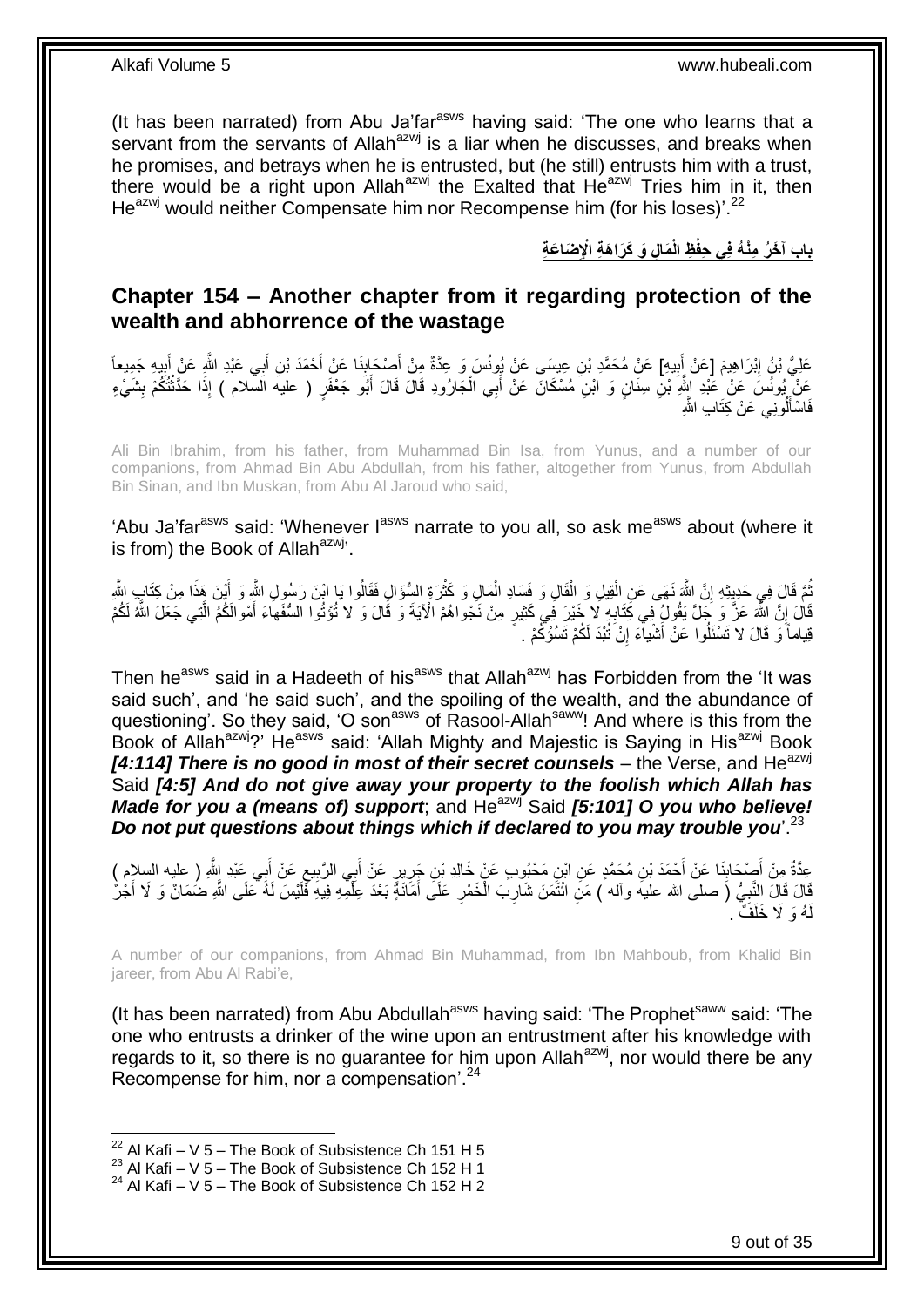**∶** عِدَّةٌ مِنْ أَصْحَابِنَا عَنْ سَهْلِ بْنِ زِيَادٍ عَنْ عَلِيِّ بْنِ أَسْبَاطٍ عَنْ بَعْضِ أَصْحَابِنَا عَنْ عَمْرِو بْنِ أَبِي الْمِقْدَامِ عَنْ أَبِي عَبْدِ الثَّهِ ( َ ِ َ ِ ِ َ ِ ْ عليه السلام ) قَالَ مَا أَبَالِي ائْتَمَنْتُ خَائِناً أَوْ مُضَيِّعاً . َ ُ

A number of our companions, from Sahl Bin Ziyad, from Ali Bin Asbaat, from sone of our companions, from Amro Bin Abu Al Miqdam,

(It has been narrated) from Abu Abdullah<sup>asws</sup> having said: 'It makes no difference whether you trust and untrustworthy one or waste it'.<sup>25</sup>

الْحُسَيْنُ بْنُ مُحَمَّدٍ عَنْ مُعَلَّى بْنِ مُحَمَّدٍ عَنِ الْوَشَّاءِ عَنْ أَبِي الْحَسَنِ ( عليه السلام ) قَالَ سَمِعْتُهُ يَقُولُ إِنَّ اللَّهَ عَزَّ وَ جَلَّ<br>الْحُسَيْنُ بْنُ مُحَمَّدٍ عَنْ مُعَلَّى بْنِ مُحَمَّدٍ ع ْ ْ َ ْ ِ يُبْغِضُ الْقِيلَ وَ الْقَالَ وَ إِضَاعَةَ الْمَالِ وَ كَثْرَةَ السُّؤَالِ . **ٔ** ْ ِ ْ ْ

Al Husayn Bin Muhammad, from Moalla Bin Muhammad, from Al Washa,

(It has been narrated) from Abu Al-Hassan<sup>asws</sup>, said, 'I heard him<sup>asws</sup> saying: 'Allah<sup>azwj</sup> Mighty and Majestic Hates 'الْقِيلَ وَ الْقَالُ' (the 'It was said such', and 'he said such', i.e., ْ ْ useless discussions and arguments), and wastage of the wealth, and abundant questioning<sup>'.26</sup>

> **ِ َح ْر ِث َو ال َّز ْرع ُم ِم َن الْ َب َهائِ ِسُد الْ ِن َما ُيفْ باب َض َما**

### <span id="page-9-0"></span>**Chapter 155 – Responsibility of what the animals spoil, from the farm and the vegetation**

مُحَمَّدُ بْنُ يَحْيَى عَنْ مُحَمَّدِ بْنِ الْحُسَيْنِ عَنْ يَزِيدَ بْنِ إِسْحَاقَ شَعِرٍ عَنْ هَارُونَ بْنِ حَمْزَةَ قَالَ سَأَلْتُ أَبَا عَبْدِ اللَّهِ ( عليه السلام<br>. َ ْ ĺ ِ ِ ْ ْ عَنِ الْبَقَرِ وَ الْغَنَمِ وَ الْإِبْلِ يَكُونُ فِي الرَّعْبِ فَتُفْسِدُ شَيْئاً هَلْ عَلَيْهَا ضَمَانٌ وَقَالَ إِنْ أَفْسَدَتْ نَهَاراً فَلَيْسَ عَلَيْهَا ضَمَانٌ مِنْ ِ ِ ֖֧֧֧֧֧ׅ֧֧֧֧֧֧֧֧֧֧֚֚֚֚֚֚֚֚֚֚֚֚֚֚֚֚֚֚֚֚֚֚֚֚֚֚֚֝֝֝֝֝֝֝֝֝֝֓֝֓֝֓֝֓֜֝֓֝֓֝֬֝֓֝֬֝֓֝֬֜֝֬ ْ ِ ْ َ أُجْلِ أَنَّ أَصَدَابَهُ يَخْفَظُونَهُ َوَ إِنْ أَفْسَدَتْ لَيْلًا فَإِنَّ عَلَيْهَا ضَمَانٌ . ِ َ ِ َ ر<br>ا َ

Muhammad Bin Yahya, from Muammad Bin Al Husayn, from Yazeed Bin Is'haq Shair, from Haroun Bin Hamza who said,

'I asked Abu Abdullah<sup>asws</sup> about the cow and the sheep and the camel who happen to be in the pasture, so it spoils something. Is there any responsibility upon it?' So he<sup>asws</sup> said: 'If it spoils during the day, so there is no responsibility upon it (the Shepherd) due to the reason that its (pasture's) owner should have protected it; and if it spoils at night, so upon it is the responsibility (of the animal owner)<sup>'.27</sup>

َّ عِدَّةٌ مِنْ أَصْحَابِنَا عَنْ أَحْمَدَ بْنِ مُحَمَّدٍ عَنِ الْجُسَيْنِ بْنِ سَعِيدٍ عَنْ بَعْضِ أَصْحَابِنَا عَنِ الْمُعَلَّى أَبِي عُثْمَانَ عَنْ أَبِي بَصِيرٍ قَالَ<br>وَأَمْرُ مِنْ أَسْحَابِنَا عَنْ أَحْمَدَ بْنِ مُحَمَّد ْ ِ َ ْ َ **ِ** َ َ **ٔ** َ سَأَلْتُ أَبَا عَبْدِ الَّذِي ( عليه السِلاَم ) عَلْ قَوْلِ اللَّهِ عَنَّ وَ جَلَّ وَ داوُدَ وَ سُلَيْمانَ إِذْ يَحْكُمانِ فِي الْحَرْثِ إِذْ نَفَشَتْ فِيهِ غَنَمُ الْقَوْمِ َ ْ َ  $\ddot{\phantom{a}}$ ْ **ٔ** ْ **ٔ** فَقَالٍ لَا يَكُونُ النَّفَشُ إِلَّا بِاللَّيْلِ إِنَّ عَلَى صَاحِبِ الْحَرْثِ أَنْ يَحْفَظَ الْحَرْثَ بِالنَّهَارِ وَ لَيْسَ عَلَى صَاحِبِ الْمَاشِيَةِ حِفْظُهَا ِ ِ ْ اُ ْ اٍ َّ **∶** ِ ْ بِالنَّـهَارِ ِ ِ

A number of our companions, from Ahmad Bin Muhammad, from Al Husayn Bin Saeed, from one of our companions, from Al Moalla Abu Usman,

(It has been narrated) from Abu Baseer who said, 'I asked Abu Abdullah<sup>asws</sup> about the Words of Allahazwj Mighty and Majestic *[21:78] And Dawood and Sulaiman* 

 $25$  Al Kafi – V 5 – The Book of Subsistence Ch 152 H 3

<sup>26</sup> Al Kafi – V 5 – The Book of Subsistence Ch 152 H 4

 $27$  Al Kafi – V 5 – The Book of Subsistence Ch 153 H 1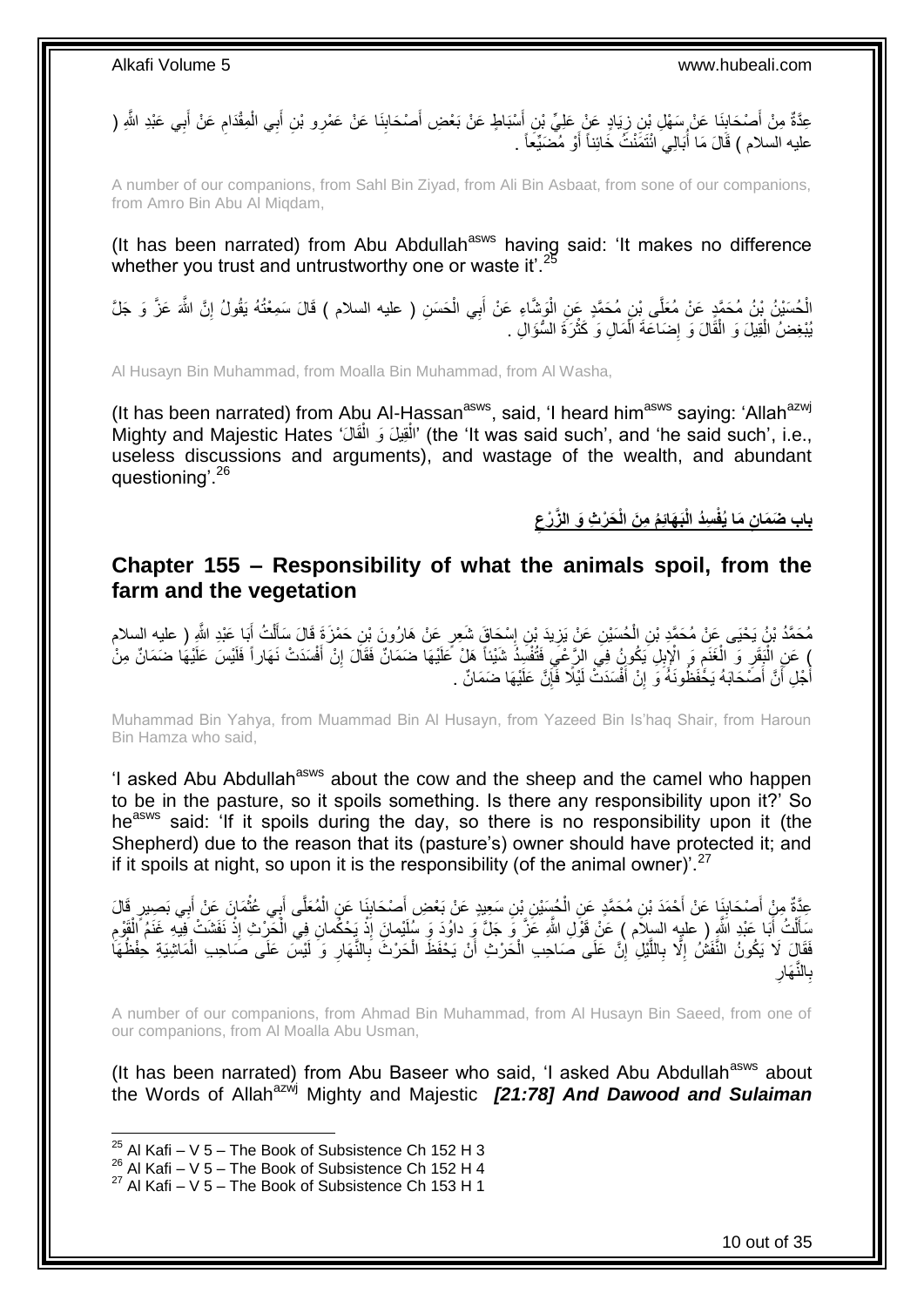*when they both gave judgement concerning the field when the people's sheep*  **pastured therein.** So he<sup>asws</sup> said: 'The pasturing did not happen except at night, and that it is upon the one who ploughed (the owner of the field) to protect it during the day, and it was not upon the owner of the cattle to protect it during the day.

وَ إِنَّمَا رَعْيُهَا بِالنَّهَارِ وَ أَرْزَاقُهَا فَمَا أَفْسَدَتْ فَلَيْسَ عَلَيْهَا وَ عَلَى أَصْحَابِ الْمَاشِيَةِ حِفْظُ الْمَاشِيَةِ بِاللَّيْلِ عِنْ حَرْثِ النَّاسِ فَمَا ْ َ َ اُ ِ ِ ِ َّ ِ ْ أَفْسَدَتْ بِاللَّيْلِ فَقَدْ ضَمِنُوا وَرِ هُوَ النَّفَشُِ وَ إِنَّ دَاوُدَ ( عليه السلام ) حَكَمَ لِلَّذِي أَصَابَ زَرْعَهُ رِقَابَ الْغَنَمِ وَ حَكَمَ سُلَيْمَانُ ( ِ َّ **∶** َ ِ ْ ِ َّ عليه السَلام ) الرِّسْلَ وَ الثَّلَّةَ وَ هُوَ اللَّبْنُ وَ الصُّوفُ فِي ذَلِكَ الْعَام<sup>ْ `</sup> ِ ْ ر<br>ا َّ

But rather, the grazing was during the day as well as the pasturing. So whatever got spoilt, there was no blame for it. And it was upon the owners of the cattle to protect the cattle from the fields of the people, so whatever was spoilt during the night, they were responsible for it, and that Dawood<sup>as</sup> gave the judgement in favour of the owner of the plantation, the necks of the sheep; and Sulayman<sup>as</sup> judged for the milk, and the wool (of the sheep) for that year as compensation to the owners of the plantation<sup>'.28</sup>

َ أَحْمَدُ بْنُ مُحَمَّدِ بْنِ عِيسَى عَنِ الْجُسَيْنِ بْنِ سَعِيدٍ عَنْ عَبْدِ اللَّهِ بْنِ بَحْرٍ عَنِ ابْنِ مُسْكَانَ عَنْ أَبِي بَصِيرٍ عَنْ أَبِي عَبْدِ اللَّهِ ( ْ َ َ **ٔ** ِ السلام ) قَالَ قُلْتُ لَهُ قَوْلَ اللَّهِ عَزَّ وَ حَلَّ وَ داوُدَ وَ سُلَيْمانَ إِذْ يَحْكُمانِ فِي الْحَرْثِ قُلْتُ حَبِنَ حَكَمَا فِي اَلْحَرْثِ كَانَتُ ْ ْ ْ َّفَضِيَّةً وَاحِدَٰةً فَقَالَ إِنَّهُ كَانَ أَوْحَىِ اللَّهُ عَنَّ وَ جَلَّ إِلَى النَّبِيِّينَ قَبْلَ دَاوُدَ إِلَى أَنِّ بَعَثٍ اللَّهُ دَاوُدَ أَيُّ غَنَم نَفَشَّتْ فِي الْحَرْثِ اُ ِ !! ِ ا<br>ا ֧֖֦֧֦֦֧֦֧֧֧֦֧֧֦֧֧֦֧֦֧֧֧֧֧֦֧֦֧֦֧֦֧֧֧֧֧֧֧֧֧֧֧֧֦֧֧֧֧֧֧֧֧֧֚֚֚֚֝֟֟֓֝֬֝֝֓֝֬֝֓֝֬֝֓֝֬֝֓֝֓֝֓֝֓֝֬֓֝֓֝֬ ْ ֧֖֧֦֧֦֧֦֧֦֚֝֝֝֝֝ َ فَلِصَاحِبِ الْحَرْثِ رِقَابُ الْغَنَمِ وَ لَا يَكُونُ النَّفَشُ إِلَّا بِاللَّيْلِ فَإِنَّ عَلَى صَاحِبِ الزَّرْعِ أَنْ يَحْفَظَهُ بِالنَّهَارِ وَ ُ عَلَى صَاحِبِ الْغَنَمِ ِ َ ِ ِ َّ ِ ِ **ُ** ْ **∶** ْ **∶** ْ ِ ِل ْي َّ الل **∶** ب ِ َغَنم ْ حِفْظُ الْ

Ahmad Bin Muhammad Bin Isa, from Al Husayn Bin Saeed, from Abdullah Bin Bahr, from Ibn Muskan, from Abu Baseer,

(It has been narrated) from Abu Abdullah<sup>asws</sup>, said, 'I said to him<sup>asws</sup>, 'The Words of Allah<sup>azwj</sup> Mighty and Majestic [21:78] And Dawood and Sulaiman when they both gave judgement concerning the field. When they<sup>asws</sup> both judged regarding the  $\frac{3}{10}$  field, was it one judgement?' So he<sup>asws</sup> said: 'It is what Allah<sup>azwj</sup> Mighty and Majestic had Revealed to the Prophets<sup>as</sup> before Dawood<sup>as</sup> up to (the time when) Allah<sup>azwj</sup> Sent Dawood<sup>as</sup> that whichever sheep spoils in the field, so for the owner of the field would be a neck of the sheep, and the spoiling does not happen except at night. Thus, it would be upon the owner of the plantation that he protects it during the day, and upon the owner of the sheep to guard them at night.

فَحَكَمَ دَاوُدُ ( عليه السلام ) بِمَا حَكَمَتْ بِهِ الْأَنْبِيَاءُ (ٍ عليهمِ السلام ) مِنْ قَبْلِهِ وَ أَوْحَىِ اللَّهُ عَزَّ وَ جَلٍّ إِلَى سُلَيْمَانَ ( عليه َ ِ **∶** ِ ِ السلام ) أَيُّ غَنَمْ نَفَشَتْ فِي زَرْعٍ فَلَيْسَ لِصَاحِبِ الزَّرْعِ إِلَّا مَا خَرَجْ مِنْ بُطُونِهَا وَ كَذَلِكَ جَرَت السُّنَّةُ بَعْدَ سُلَيْمَانَ ( عليه ِ ِ ; م السلام ) وَ هُوَ قَوْلُ اللَّهِ تَعَالَى وَ كُلَّا آَتَيْنا ُحُكْماً وَ عِلْماً فَحَكَّمَ كُلُّ وَاحِدٍ مِنْهُمَا بِحُكْمِ اللَّهِ عَزَّ وَ جَلَّ . ِ ِ ْ

So Dawood<sup>as</sup> judged with what the Prophets<sup>as</sup> had judged with from before him<sup>as</sup>, and Allah<sup>azwj</sup> Mighty and Majestic Revealed unto Suleyman<sup>as</sup> that whichever sheep spoils the plantation, so it is not upon the owner of the plantation except what comes out from its belly, and like that flowed the Sunnah after Suleyman<sup>as</sup>, and these are the Words of Allah<sup>azwj</sup> the Exalted **[21:79] and to each one We gave Wisdom and Knowledge** So each one of the two<sup>asws</sup> judged by the Judgement of Allah<sup>azwj</sup> Mighty and Majestic'.<sup>29</sup>

 $^{28}$  Al Kafi – V 5 – The Book of Subsistence Ch 153 H 2

 $29$  Al Kafi – V 5 – The Book of Subsistence Ch 153 H 3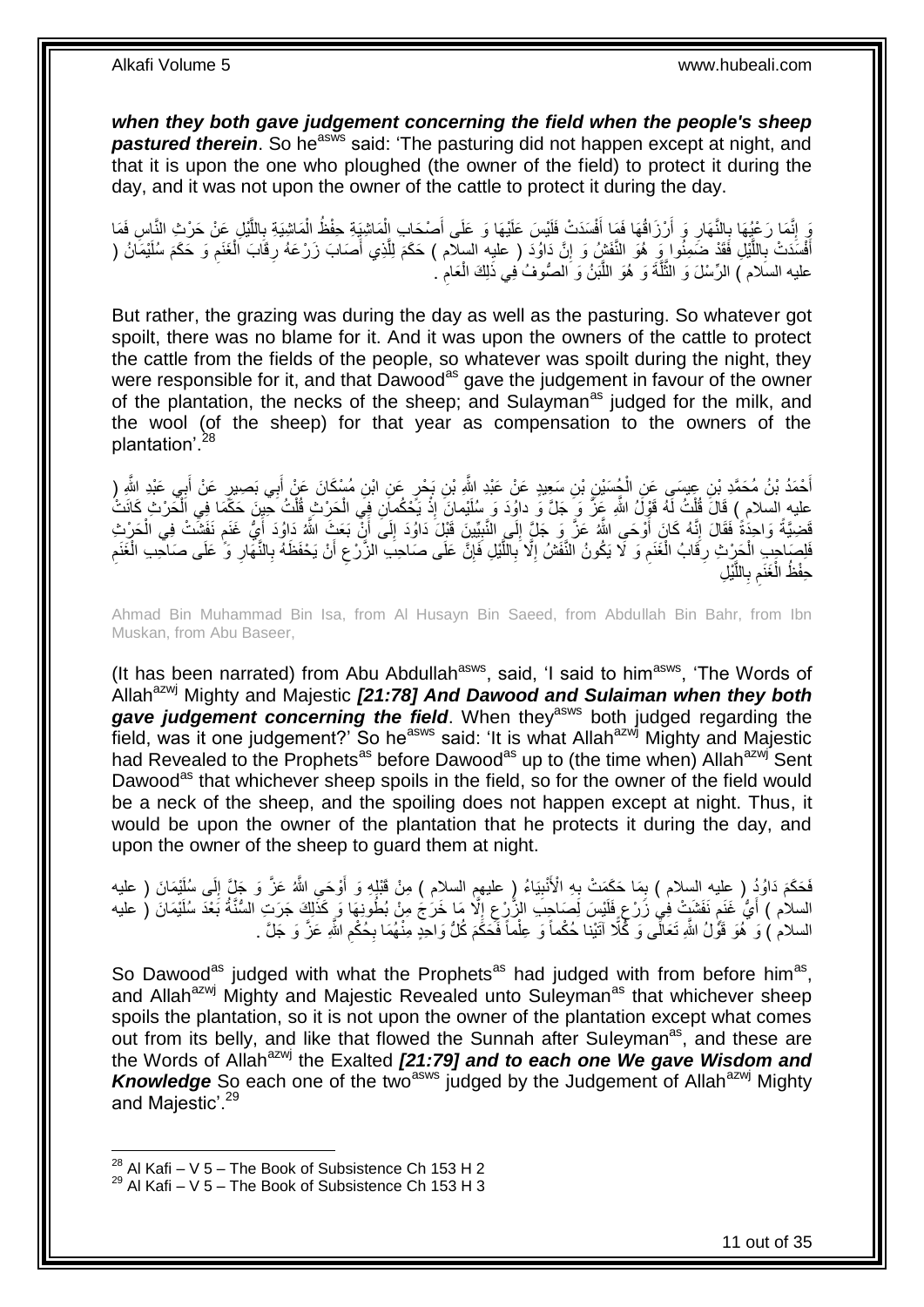**باب آ َخ ُر**

# <span id="page-11-0"></span>**Chapter 156 – Another chapter**

َ عَلِيُّ بْنُِ إِبْرَاهِيمَ عَنْ أَبِيهِ عَنِ ابْنِ أَبِي عُمَيْرٍ عَنِ ابْنِ مُسْكَانَ عَنْ زُِرَارَةَ وَ أَبِي بَصِيرٍ عَنْ أَبِي عَبْدِ اللَّهِ ( عليه السلام ) قَالَ َ َ **!** َ فَضِّي أَمِيَرُ الْمُؤْمِنِينَ صَلَوَاتُ اللَّهِ عَلَيْهِ فِي رَجُلٍ كَانَ لَهُ غُلامٌ فَاسْتَأْجَرَهُ مِنْهُ صَائِغٌ أَوٌ غَيْرُهُ فَّالَ إِنْ كَانَ ضَيَّعَ شَيْئاً أَوْ أَبَقَ ْ َ َ َ ِ َ ہ<br>أ لَ مِنْهُ فَمَوَالِيهِ ضَامِنُونَ .

Ali Bin Ibrahim, from his father, from Ibn Abu Umeyr, from Ibn Muskan, from Zurara and Abu Baseer,

(It has been narrated) from Abu Abdullah<sup>asws</sup> having said: 'Amir Al-Momineen<sup>asws</sup> judged regarding a man who had a slave of his, so he was hired from him by a jeweller or someone else'. He<sup>asws</sup> said: 'If he were to waste something or abscond from him, so his masters are responsible'.<sup>30</sup>

عِدَّةٌ مِنْ أَصْحَابِنَا عَنْ أَحْمَدَ بْنِ مُحَمَّدٍ بْنِ خَالِدٍ عَنْ أَبِيهِ عَنْ وَهْبِ عَنْ أَبِي عَبْدِ اللَّهِ ( عليه السلام ) قَالَ قَالَ أُمِيرُ الْمُؤْمِنِينَ َ **!** َ َ **∣** َ ْ َ صَلَوَاتُ اللَّهِ عَلَيْهِ مَنِ اسْتَعَارَ عََبْداً مَمْلُوكَاً لِقَوْمٍ فَعِيبَ فَهُوَ ضَامِنٌ وَ مَنِ اسْتَعَارَ حُرّاً صَغِيراً فَعِيبَ فَهُوَ ضَامِنٌ . ٍ

A number of our companions, from Ahmad Bin Muhammad Bin Khalid, from his father, from Wahab,

(It has been narrated) from Abu Abdullah<sup>asws</sup> having said: 'Amir Al-Momineen<sup>asws</sup> said: 'The one who borrows an owned slave for overseeing (a matter) and he faults, so he is responsible, and the one who borrows a free young person, so he faults, so he is responsible'.<sup>31</sup>

**ْي ِه الَّدْي ُن ُع َعلَ َيقَ ِج ُر فَ َم ْملُو ُك َيَّت باب الْ**

## <span id="page-11-1"></span>**Chapter 157 – The owned slave trades, so the debt occurs upon him**

ُّبِعْضُ أَصْحَابِنَا عَنْ مُحَمَّدِ بْنِ الْحُسَيْنِ عَنْ عُثْمَانَ بْنِ عِيسَى عَنْ ظَرِيفٍ الْأَكْفَانِيِّ قَالَ كَانَ أَذِنَ لِغُلَامٍ لَهُ فِي الشَّرَاءِ وَ الْبَيْعِ<br>يَقَوْمُ الصَّحَابِ بِنَ مُرْسَلِينَ اللَّهُ وَال َ **ٍ ٔ** ْ  $\ddot{\phantom{a}}$ َ ِ ْ لَ ¦a<br>¦ فَأَفْلَسَ وَ لَزِمَهُ دَيْنٌ فَأُخِذَ بِذَلِكَ الدَّيْنِ الَّذِي عَلَيْهِ وَ لَيْسَ بُسَاوِي ثَمَنُهُ مَا عَل<br>فَأَفْلَسَ وَ لَزِمَهُ دَيْنٌ فَأُخِذَ بِذَاءَ مَنْ الَّذِي عَلَيْهِ وَ لَيْسَ بِسَاوِي ثَمَنُهُ مَا بِقَالَةٍ المستقبل المستقبل المستقبل المستقبل المستقبل المستقبل المستقبل المستقبل المستقبل المستقبل المستقبل المستقبل ال<br>والمستقبل المستقبل المستقبل المستقبل المستقبل المستقبل المستقبل المستقبل المستقبل المستقبل المستقبل المستقبل ا ِ لَ َ َ َ َّ إِنْ بِعْنَهُ لَزِمَكَ الدَّيْنُ وَ إِنْ أَعْتَقْتَهُ لَمْ يَلْزَمْكَ الدَّيْنُ فَأَعْتَقَهُ فَلَمْ يَلْزَمْهُ شَيْءٌ . ْ ا<br>استعمال ْ َ ِ **∶** ِ <u>֖֚֚֚֚֚֚֚֓</u>

One of our companions, from Muhammad Bin Al Husayn, from Usman Bin Isa, from Zareyf Al Akfany, said,

'He authorised a slave of his regarding the buying and the selling, so he became bankrupt, and the debts were necessitated upon him. So he was seized due to that debt which was upon him, and it was not equal to his (slave's) price what was upon him from the debt. So he asked Abu Abdullah<sup>asws</sup>, so he<sup>asws</sup> said: 'If you sell him the debts would be necessitated upon you, and if you liberate him, the debts would not be necessitated upon you'. So he liberated him, and nothing was necessitated upon him'. $^{32}$ 

 $30$  Al Kafi – V 5 – The Book of Subsistence Ch 154 H 1

 $31$  Al Kafi – V 5 – The Book of Subsistence Ch 154 H 2

 $32$  Al Kafi – V 5 – The Book of Subsistence Ch 155 H 1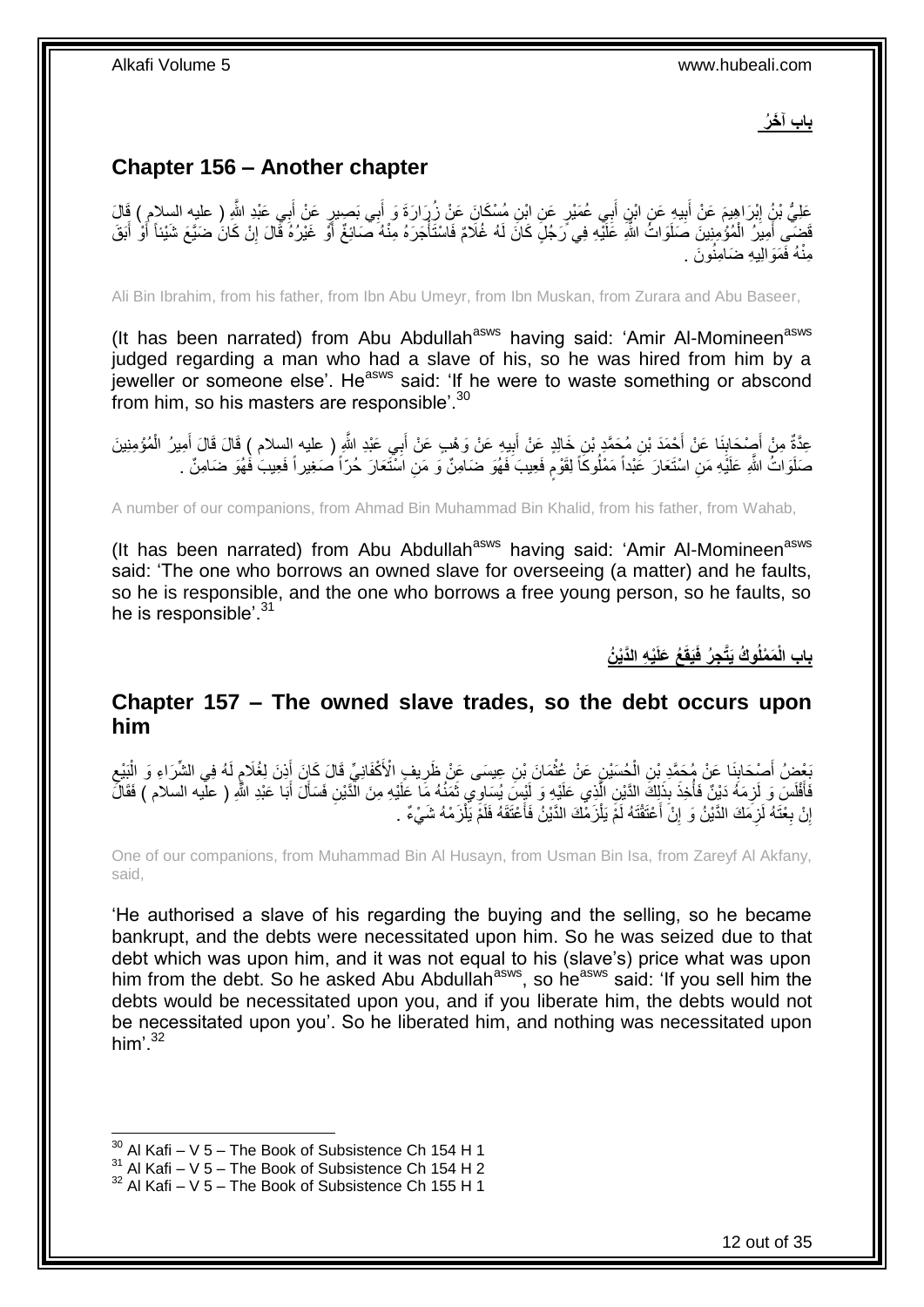حُمَيْدُ بْنُ زِيَادٍ عَنِ الْحَسَنِ بْنِ مُحَمَّدٍ عَنِ ابْنِ مَحْبُوبٍ عَنِ ابْنِ رِئَابٍ عَنْ زُرَارَةَ قَالَ سَأَلْتُ أَبَا جَعْفَرٍ ( عليه السلام ) عَنْ َ ْ ĺ ِ ْ ِ رَجُلٍ مَاتَ وَ تَرَكَ عَلَيْهِ دَيْناً وَ تَرَكَ عَبْداً لَهُ مَالٌ فِي الثِّجَارَةِ وَ وَلَداً وَ فِي يَدِ الْعَبْدِ مَالٌ وَ مَنَاعٌ وَ عَلَيْهِ دَيْنٌ اسْتَدَانَهُ الْعَبْدُ فِي لَ ْ ْ ْ حَيَاةِ ۗسَيِّدِهِ فِي تِجَارَتِهِ وَ إِنَّ الْوَرَثَةَ وَ غُرَمَاءَ الْمَيِّتِ اخْتَصَمُوا فِيمَا فِي يَدِّ الْعَبْدِ مِنَ الْمَالِ وَ الْمَثَاعِ وَ فِي رَقَبَةِ الْعَبْدِ ْ ْ ْ ِ ْ ِ ْ

Humeyd Bin Ziyad, from Al Hassan Bin Muhammad, from Ibn Mahboub, from Ibn Raib, from Zurara who said,

'I asked Abu Ja'far<sup>asws</sup> about a man who died and left debts upon him, and left a slave for whom was some wealth in the business, and a son, and in the hands of the slave was the wealth, and merchandise, and upon him were debts which the slave had incurred during the lifetime of his master in his business, and the inheritors and the creditors of the deceased disputed regarding what was in the hands of the slave, from the wealth and the merchandise, and regarding the neck (ownership) of the slave'.

فَقَالَ أَرَى أَنْ لَيْسَ لِلْوَرَثَةِ سَبِيلٌ عَلَى رَقَبَةِ الْعَبْدِ وَ لَا عَلَى مَا فِي يَدِهِ مِنَ الْمَتَاعِ وَ الْمَالِ إِلَّا أَنْ يُضَمَّنُوا دَيْنَ الْغُرَمَاءِ جَمِيعاً ْ ِ ْ ْ **!** ٔ, ا<br>ا اً اً ْ َ ِ فَيَكُونُ الْعَبْدُ وَ مَا فِي يَدِهِ مِنَ الْمَالِ لِلْوَرَثَةِ فَإِنْ أَبَوْا كَانَ الْعَبْدُ وَ مَا فِي يَدِهِ لِلْغُرَمَاءِ يُقَوَّمُ الْعَبْدُ وَ مَا فِي يَدِهِ مِنَ الْمَالِ ثُمَّ يُقْسَمُ ْ ْ َ ِ َ ْ ْ ْ ُ ْ ْ ذَلِكَ بَيْنَـهُمْ بِالْحِصَصِ ْ **∶** 

So he<sup>asws</sup> said: 'I<sup>asws</sup> view that there is no way for the inheritors upon the neck of the slave, nor upon what is in his hands from the merchandise and the wealth, except if they assume responsibility of the debts of the creditors altogether, then the slave and whatever in his hands from the wealth would be for the inheritors. But, if they were to refuse, the slave and whatever is in his hand would be for the creditors. The slave would be evaluated along with whatever is in his hands from the wealth, then that would be distributed between then with proportionately.

فَإِنْ عَجَزَ قِيمَةُ الْعَبْدِ وَ مَا فِي يَدِهِ عَنْ أَمْوَالِ الْغُرِكَاءِ رَجَعُوا عَلَى الْوِرَثَةِ فِيمَا بَقِيَ لَهُمْ إِنْ كَانَ الْمَيِّتُ تَرَكَ شَيْئاً قَالَ وَ إِنْ ة<br>أ ْ ْ َ ْ ِ ِ ْ ِ فَضَلَ مِنْ قِيمَةِ الْعَيْدِ وَ مَا كَانَ فِي يَدِهِ عَنْ دَيْنِ الْغُرَمَاءِ رُدَّ عَلَى الْوَرَثَةِ . ْ َ ْ ْ

So, if the price of the slave and whatever is his hands from the wealth is insufficient for the creditors, they can return upon the inheritors with regards to what remains for them, if the deceased had left anything (else)'. And if there was excess from the price of the slave and whatever was in his hands, from the creditors, it would be returned upon the inheritors'.<sup>33</sup>

مُحَمَّدُ بْنُ يَحْيَى عَنْ مُحَمَّدِ بْنِ الْحُسَيْنِ عَنْ أَحْمَدَ بْنِ مُحَمَّدِ بْنِ أَبِي نَصْرٍ عَنْ عَاصِرِ بْنِ حُمَيْدٍ عَنْ أَبِي بَعِينٍ عَنْ أَبِي جَعْفَرٍ<br>مُحَمَّدُ بْنُ يَحْيَى عَنْ مُؤْمُرَ : َ ْ َ َ ِ َ َ ( عليه السلام ) قَالَ قُلْتُ لَهُ رَجُلٌ يَأْذَنُ لِمَمْلُوكِهِ فِي التِّجَارَةِ فَيَصْبِيرُ عََلَيْهِ دَيْنٌ قَالَ إِنَّ كَانَ أَذِنَ لَهُ آَنْ يَسْتَّذِينَ فَالْذَّيْنُ عَلَىً ِ ا<br>ا ْ َ مَوْلَاهُ وَ إِنْ لَمْ يَكُنْ أَذِنَ لَهُ أَنْ يَسْتَدِينَ فَلَا شَيْءَ عَلَى الْمَوْلَى وَ يُسْتَسْعَى الْعَبْدُ فِي الدَّيْنِ . اً َ ِ ْ ْ

Muhammad Bin Yahya, from Muhammad Bin Al Husayn, from Ahmad Bin Muhammad Bin Abu Nasr, from Aasim Bin Humeyd, from Abu Baseer,

(It has been narrated) from Abu Ja'far<sup>asws</sup>, said, 'I said to him<sup>asws</sup>, 'A man permits his owned slave regarding the business, so debts come to be upon him'. He<sup>asws</sup> said; 'If it was such that it was permitted to him to incur debts, so the debts would be upon his master, and if there did not happen to be a permission for him that he incurs

 $33$  Al Kafi – V 5 – The Book of Subsistence Ch 155 H 2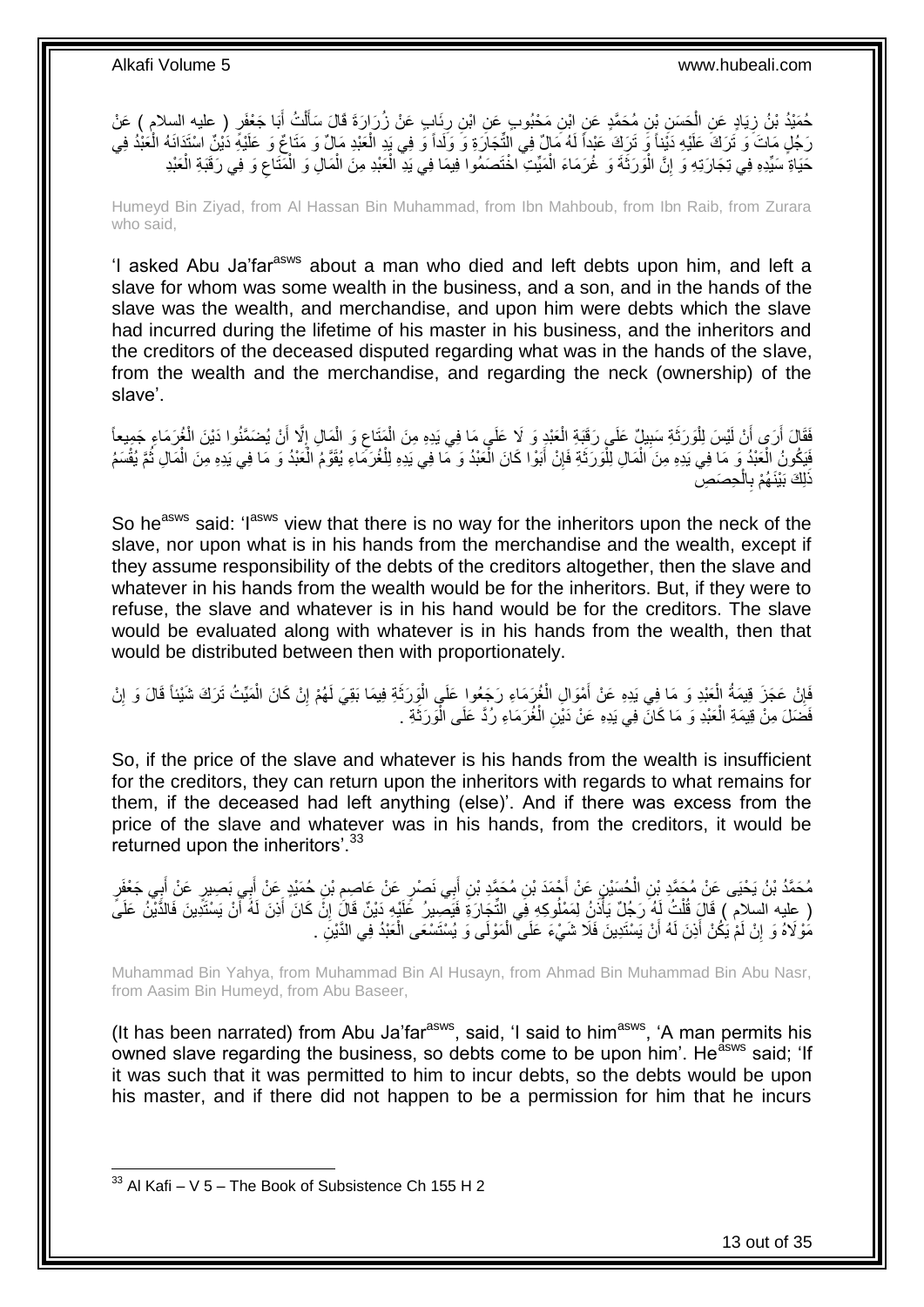debts, so there would not be anything upon the master, and the slave would have to work regarding the debts'.<sup>34</sup>

> **ِ باب الَّنَواِدر**

## <span id="page-13-0"></span>**Chapter 158 - Miscellaneous**

عَلِيُّ بْنُ إِبْرَاهِيمَ عَنْ أَبِيهِ عَنِ النَّوْفَلِيِّ عَنِ السَّكُونِيِّ عَنْ أَبِي عَبْدِ اللَّهِ ( عليه<br>عَلَيُّ بْنُ إِبْرَاهِيمَ عَنْ أَبِيهِ عَنِ النَّوْفَلِيِّ عَنِ السَّكُونِيِّ عَنْ أَبِي عَبْدِ اللَّهِ ( عليه َ **!** َ ِ ْ ِ َ ِ السلامِ ) رَجُلَانِ اشْتَرَى أَحَدُّهُمَا مِنَّ الْأَخَرِ بَعِيراً وَ اسْتَثْنَى الْدَائِعُ الرُّأْسَ وَ الْجِلْدَ ثُمَّ بَدَا لِلْمُشْتَرِيَ أَنْ يَبِيعَهُ فَقَالَ لِلْمُشْتَرِي ْ ِ َ ْ ُ ْ ْ **ٔ** ْ ْ ₫, ِ هُوَ شَرِيْكُكَ فِي اَلْبَعِيرِ عَلَى قَدْرِ الرَّأْسِ وَ الْجِلْدِ . ْ ْ :<br>أ **∶** ِ ْ ِ

Ali Bin Ibrahim, from his father, from Al Nowfaly, from Al Sakuny,

(It has been narrated) from Abu Abdullah<sup>asws</sup> having said: 'Two men brought their dispute to Amir Al-Momineen<sup>asws</sup>. One of the two had bought a camel from the other and had excluded the sale of the head and the skin. Then it became inevitable for the buyer that he sells it'. So he<sup>asws</sup> said for the buyer: 'He is your partner in the camel upon a measurement of the head and the skin'.<sup>35</sup>

أ م ْخَب َرِني ُم َح َّمُد ْب ُن ُم َراز ِن َح َّماٍد َقا َل أ ْح َمَد ْب ِي َح َّماٍد َع ْن أ ب ِن أ ْب َعلِ ُّي ْب ُن ُم َح َّمٍد َع ْن َصالِح َبا ْد ُت أ ْو َع ِّمِه َقا َل َشه ي ِه أ ب َع ْن أ ِ َ َ ِ َ ِ َ **∶** َ عَبْدِ اللَّهِ ( عليه السلام ) فِّ هُوَ يُحَاسِبُ وَكِيلًا لَهُ وَ الْوَكِيلُ يُكْثِرُ أَنْ يَقُولَ وَ اللَّهِ مَا خُنْتُ وَ ٱللَّهِ مَا خُنْتُ فَقَالَ لَهُ أَبُو عَبْدِ اللَّهِ ( ْ َ اُ عليه السلام ) يَا هَذَا خِيَانَتَٰكَ وَ تَضْبِيعُكَ عَلَيَّ مَالِي سَوَاءٌ لِأَنَّ الْخِيَانَةَ شَرُّهَا عَلَيْك ْ **!** 

Ali Bin Muhammad, from Salih Bin Abu Hammad, from Ahmad Bin Hammad who said,

'Muhammad Bin Murazim informed me from his father or his uncle who said, 'I witnessed Abu Abdullah<sup>asws</sup> and he<sup>asws</sup> was accounting a representative of his<sup>asws</sup>, and was frequently saying, 'By Allah<sup>azwj</sup>! I have not betrayed! By Allah<sup>azwj</sup>! I have not betrayed!' So Abu Abdullah<sup>asws</sup> said to him: 'O you! Your betrayal and your wastage upon my wealth is the same, because the betrayal, its evil is upon you'.

نُّمَّ قَالَ رَسُولُ اللَّهِ ( صلى اِلله عليه وآله ) لَوْ أَنَّ أَحَدَكُمْ هَرَبَ مِنْ رِزْقِهِ لَنَبِعَهُ حَتَّى يُدْرِكَهُ كَمَا أَنَّهُ إِنْ هَرَبَ مِنْ أَجَلِهِ **∶ ∶** ِ َ اُ َ ِ َ نْبِعَهُ حَتَّى يُدْرِكَهُ مَنْ خَانَ خِيَالَةً حُسِبَتْ عَلَيْهِ مِنْ رِزْقِهِ وَ كُتِبَ عَلَيْهِ وِزْرُهَا . ِ ِ ِ ِ

Then he<sup>asws</sup> said: 'Rasool-Allah<sup>saww</sup> said: 'If one of you were to flee from his sustenance, it would pursue him until it reaches him, just as if he were to flee from his death, it would pursue him until it apprehends him (falls on him). The one who betrays (cheats), so it would be Deducted him from his sustenance, and (also) its burden would be Written against him<sup>'.36</sup>

مُحَمَّدُ بْنُ يَحْيَىِ عَنْ أَحْمَدَ بْنِ مُحَمَّدٍ عَنِ ابْنِ فَضَّالٍ عَنْ أَبِي عُمَارَةَ الطَّيَّارِ قَالَ قُلْتُ لِأَبِي عَبْدٍ اللَّهِ ( عليه السلام ) إِنَّهُ قَدْ ْ **∶** َ ِ َهَبَ مَالِي وَ تَفَرَّقَ مَا فِي بَدِّي وَ عِيَالِيَ كَثِيْرٌ فَقَالَ لَهُ أَبُو عَبْدِ اللَّهِ ( عليه السلام ) إِذَا قَوْمْتَ الْكُوفَةَ فَافْتَحْ بَابَ حَاْنُوَتِكَ وَ َ ْ ابْسُطْ بِسَاطَّكَ وَ ضَعْ مِيزَ آَنَكَ وَ تَعَرَّضْ لِرِزْقِ رَبِّكَ **ِ** ِ

Muhammad Bin Yahya, from Ahmad Bin Muhammad, from Ibn Fazal, from Abu Umara Al Tayyar who said,

1  $34$  Al Kafi – V 5 – The Book of Subsistence Ch 155 H 3

- $35$  Al Kafi V  $5$  The Book of Subsistence Ch 156 H 1
- <sup>36</sup> Al Kafi V 5 The Book of Subsistence Ch 156 H 2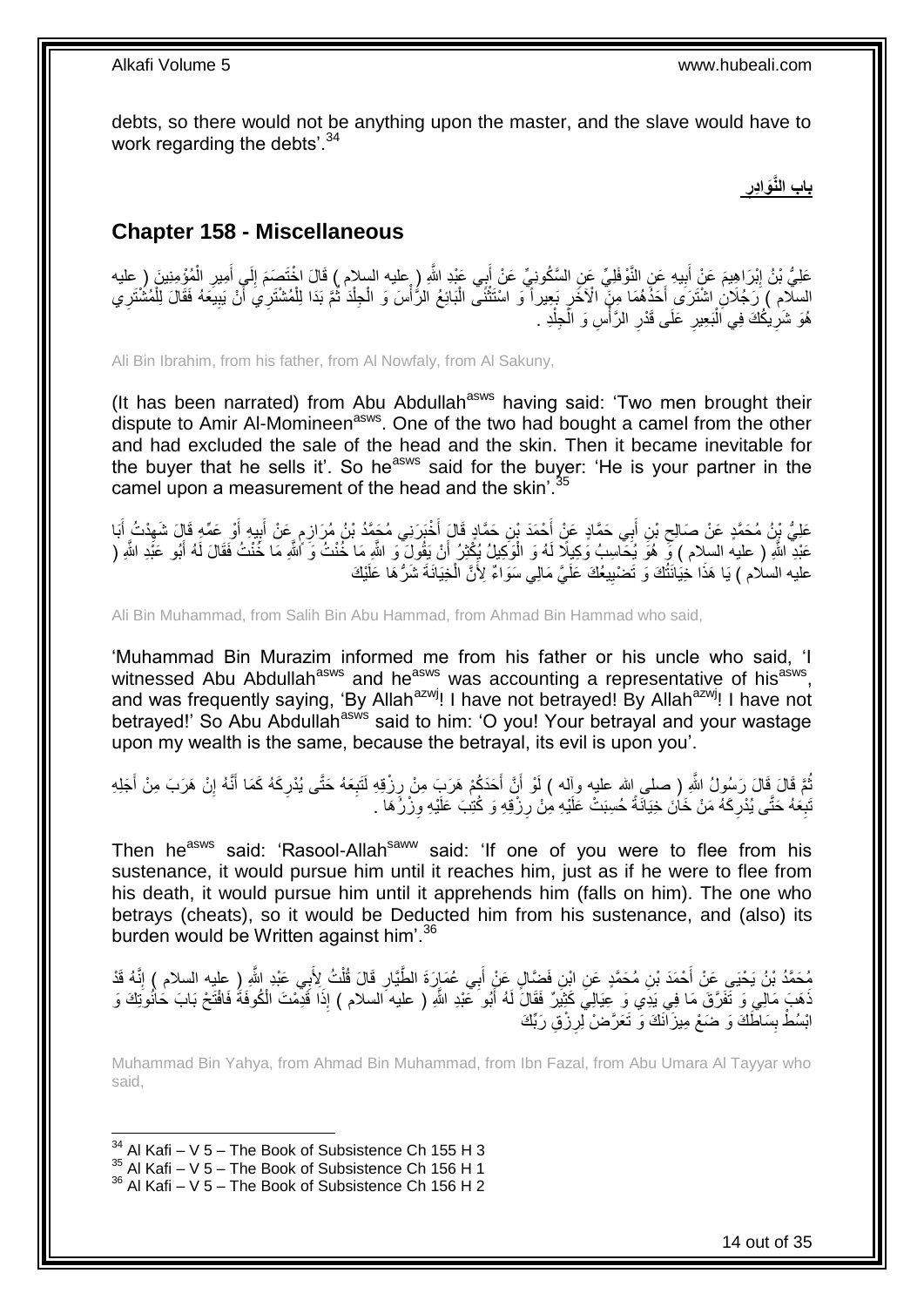'I said to Abu Abdullah<sup>asws</sup>, 'My wealth has gone and whatever was in my hands has dispersed, and my dependants are many'. So Abu Abdullah<sup>asws</sup> said to him: 'When you proceed to Al-Kufa, so open a door of your shop and spread out your spread sheet, and place your scale, and turn to your Lord<sup>azwj</sup> for the sustenance'.

قَالَ فَلَمَّا أَنْ قَدِمَ فَتَحَ بَابَ حَانُوتِهِ وَ بَسَطَ بِسَاطَهُ وَ وَضنَعَ مِيزَانَهُ قَالَ فَتَعَجَّبَ مَنْ حَوْلَهُ بِأَنْ لَيْسَ فِي بَيْتِهِ قَلِيلٌ وَ لَا كَثِيرٌ مِنَ **ِ** َ ِ الْمَتَاعِ وَ لَا عِنْدَٰهُ شَيْءٌ قَالَ فَجَاءَهُ رَجُلٌ فَقَالَ اشْتَرِ لِي ثَوْباً قَالَ فَاشْتَرَى لَهُ وَ أَخَذَ ثَمَنَهُ وَ صَارَ الثُّمَنُ إِلَيْهِ ثُمَّ جَاءَهُ آخَرُ فَقَالَ ِ َّ  $\ddot{\phantom{0}}$ َ ֪֪֦֧֪֪֪֦֧֪֪֦֪֪֦֧֪֪֦֧֦֪֦֪֪֪֦֧֦֪֪֦֦֖֪֪֪֪֦֞֟֟֟֟֟֟֟֟֟֟֟֟֟֟֟֟֟֟֟֟֟֟֟֟֟֟֟֟֟֟֟֟֟֟֟֟֟֟֟֝֟֟֟֝֬֝֟֟֝֬֞֝֝ **∶** ر<br>: لَ ِ لَهُ اشْتَرِ لِي ثَوْباً قَالَ فَطَلَبَ لَهُ فِي السُّوقِ ثُمَّ اشْتَرَى لَّهُ ثَوْباً فَأَخَذَ ثَمَنَهُ فَصَارَ فِي يَدِهِ وَ كَذَلِكَ يَصْنَعُ الثُّجَارُ يَأْخُذُ بَعْضُهُمْ مِنْ َ َ َ ان<br>المقامات المقامات المقامات المقامات المقامات المقامات المقامات المقامات المقامات المقامات المقامات المقامات<br>المقامات المقامات المقامات المقامات المقامات المقامات المقامات المقامات المقامات المقامات المقامات المقامات ة<br>أ ِ ْ بَعْضٍ

He (the narrator) said, 'So when he opened a door of his shop and spread his spread sheet and placed his scale, so the ones around him were astounded as there was nothing in his house, little nor more from the goods, nor was there anything with him. So a man came over and he said, 'Buy some garments for me'. He said, 'So I bought for him (on credit) and took its price', and the price came to be with him. Then another one came over, so he said to him, 'Buy some garments for me'. He said, 'So I sought for him in the market, then I bought some garments for him, and I took its price'. So it came to be in his hands. And such is how the merchants dealt, some of them taking from the others.

نُّمَّ جَاءَهُ رَجُلٌ آخَرُ فَقَالَ لَهُ يَا أَبَا عُمَارَةَ إِنَّ عِنْدِي عِذْلًا مِنْ كَتَّانٍ فَهَلْ تَشْتَرِيهِ وَ أُؤَخِّرَكَ بِثَمَذِهِ سَنَةً فَقَالَ نَعَمْ احْمِلْهُ وَ جِئْنِي ِ َ ْ َ ِ ا<br>ا ِ بِهِ قَالَ فَحَمَلَهُ فَاشْتَرَاهُ مِنْهُ بِتَأْخِيرِ سَنَةٍ قَالَ فَقَامَ الْزَّجْلُ فَذَهَبَ ثُمَّ أَتَاهُ آتٍ مِنْ أَهْلِ السُّوقِ فَقَالَ لَهُ يَا أَبَا عُمَارَةَ مَا هَذَا الْعِدْل<br>يَبُو قَالَ فَحَمَلَهُ فَاشْتُرَاهُ َ َ ُ ِ ة<br>أ **∣ ∶** َ ْ قَالَ هَذَا عِدْلٌ اشْتَرَيْتُهُ قَالَ فَبِعْنِيَ نِصْفَهُ وَ أَعَجّْلَ لَكَ ثَمَنَهُ قَالَ نَعَمْ فَاشْتَرَاهُ مِنْهُ وَ أَعْطَاهُ نِصْفَ الْمَقَاعِ وَ أَخَذَ نِصْفَ الثَّمَنِ َ َ ا<br>أ ِ َّ َ ِ ْ

Then another man came over to him, so he said to him, 'O Abu Umara! There is a bag of cotton with me, so would you like to buy it, and I shall delay its payment for you for a year?' So he said, 'Yes, carry it and come over to me with it'. So he carried it and I bought it from him with a year's delay (credit)'. So the man arose and went away. Then a man (customer) came from the people of the market, so he said to him, 'O Abu Umara! What is this bag?' He said, 'This is a bag which I have bought'. He said, 'So sell me half of it and I shall make immediate payment to you for it'. He said, 'Yes'. So he bought it from it, and he gave him half the merchandise and took half the price.

قَالَ فَصَارَ فِي يَدٍهِ الْبَاقِي إِلَى سَنَةٍ قَالَ فَجَعَلَ يَشْتَرِي بِثَمَنِهِ الثَّوْبَ وَ الثَّوْبَيْنِ وَ يَعْرِضُ وَ يَشْتَرِي وَ يَبِيعُ حَتَّى أَثْرَى وَ ِ َّ َّ َ **!**  $\frac{1}{2}$ :<br>ا ِ ْ َ عَرَضَ وَجْهُهُ ۖ وَ أَصَابَ مَعْرُوفاً ۚ ـِ َ

He (the narrator) said, 'So the remainder came to be in his hands for a year. He said that he went on to buy a garment and two garments with its price, and display it, and buy and sell, until he was enriched, and (was able to) show his face, and attained credibility (as a trader)'.<sup>37</sup>

عَلِيُّ بْنُ مُحَمَّدٍ عَنْ صَالِحٍ بْنِ أَبِي حَمَّادٍ عَنْ مُحَمَّدِ بْنِ سِنَانٍ عَنْ أَبِي جَعْفَرٍ الْأَحْوَلِ قَالَ قَالَ لِي أَبُو عَبْدِ اللَّهِ ( عليه السلام )<br>أ َ َ ِ َ أَيُّ شَيْءٍ مَعَاشُكَ قَالَ قُلْتُ غُلَامَالِ لِي وَ جَمَلَانِ قَالَ فَقَالَ اسَّنَتِرْ بِذَلِكَ مِنْ أَحْوَانِكَ فَإِنَّهُمْ إِنْ لَمْ يَحْمُرُوكَ لَمْ يَنْفَعُوكَ . ِ ا∣<br>ِ∘ **∶** ْ

Ali Bin Muhammad, from Salih Bin Abu Hammad, from Muhammad Bin Sinan, from Abu Ja'far Al Ahowl who said,

1  $37$  Al Kafi – V 5 – The Book of Subsistence Ch 156 H 3

15 out of 35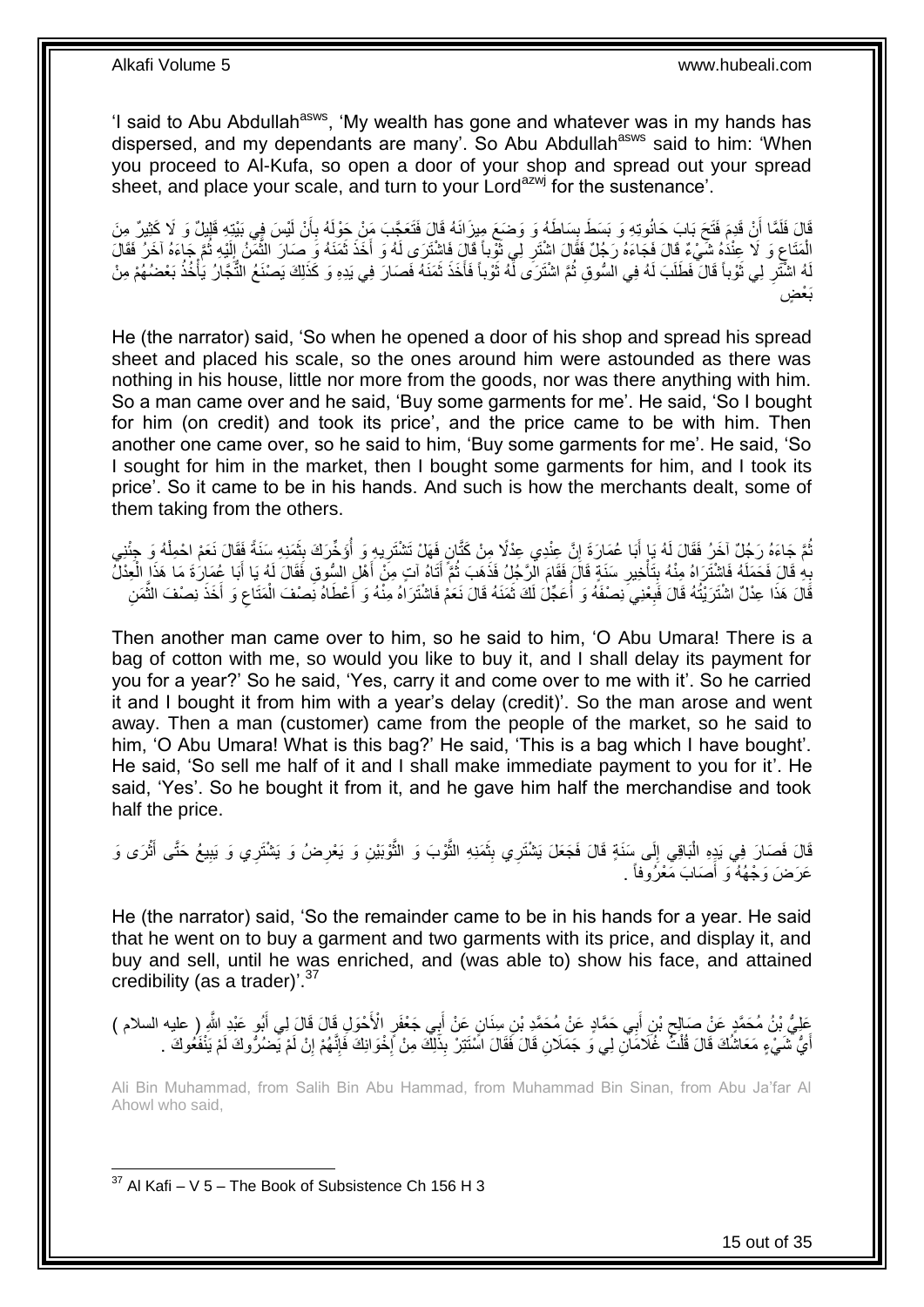'Abu Abdullah<sup>asws</sup> said to me: 'Which thing is your livelihood?' I said, 'There are two slaves for me and two camels'. So he<sup>asws</sup> said: 'Conceal that from your brethren, for if they do not harm you, they would not benefit you (either)'.<sup>38</sup>

أَبُو عَلِيٍّ الْأَشْعَرِيُّ عَنْ بَعْضِ أَصْحَابِنَا عَنْ إِبْرَاهِيمَ بْنِ عَبْدٍ الْحَمِيدِ عَنِ الْوَلِيدِ بْنِ صَبِيحٍ قَالَ سَمِعْتُ أَبَا عَبْدِ اللَّهِ ( عليه ٍ ِ ْ ْ ِ ِ َ ِ َ السلام ) يَقُولُ مِنَ النَّاسِ مَنْ رِزْقُهُ فِيَ الثَّجَارَةِ وَ مِنْهُمْ مَنْ رِزْقُهُ فِي السَّيْفَ وَ مِنْهُمْ مَنْ رِزَقُهُ فِي لِسَانِهِ . ِ ِ ِ

Abu Ali Al Ashary, from one of his companions, from Ibrahim Bin Abdul Hameed, from Al Waleed Bin Sabeeh who said,

'I heard Abu Abdullah<sup>asws</sup> saying: 'From the people there is one whose sustenance is in the business, and from them is one whose sustenance is in his sword, and from them is one whose sustenance is in his tongue'.  $39$ 

عَلِيُّ بْنُ إِبْرَاهِيمَ عَنْ أَبِيهِ عَنِ ابْنِ أَبِي عُمَبْرٍ عَنْ هِشَامِ بْنِ الْمُثَنَّى عَنْ أَبِي عَبْدِ اللَّهِ ( عليه السلام ) قَالَ مَنْ ضَاقَ عَلَيْهِ َ َ ْ ِ َ **∣** َ ِ الْمَعَاشُ أَوْ قَالَ الرِّزْقُ فَلْيَشْتَرِ صِغَاراً وَ لْيَبِعْ كِبَاراً . ِ :<br>ا **∶** ْ َ ْ

Ali Bin Ibrahim, from his father, from Ibn Abu Umeyr, from Hisham Bin Al Musanna,

(It has been narrated) from Abu Abdullah<sup>asws</sup> having said: 'The one upon whom the livelihood is straitened', or said: 'the sustenance, so let him buy small (animals) and let him sell bigger ones (after they have grown)'.

> َو رُوِيَ عَنْهُ أَنَّهُ قَالَ ( عليه السلام ) مَنْ أَعْيَتْهُ الْحِيلَةُ فَلْيُعَالِجِ الْكُرْسُفَ .  $\zeta$ ْ ْ َ َ ِ

And it is reported from him<sup>asws</sup> that he<sup>asws</sup> said: 'The one whose (business) plan does not work out, so let him deal with old cotton'.<sup>40</sup>

مُحَمَّدُ بْنُ يَحْيَى عَنْ أَحْمَدَ بْنِ مُحَمَّدٍ عَنْ مُحَمَّدِ بْنِ خَالِدٍ عَنْ سَعْدِ بْنِ سَعْدٍ عَنْ مُحَمَّدِ بْنِ فُضَيْلٍ عَنْ أَبِي الْحَسَنِ ( عليه ْ َ السلام ) قَالَ كُلُّ مَا افْتَتَحَ بِهِ الرَّجُلُ رِزْقَهُ فَهُوَ تِجَارَةٌ . **∶** ِ

Muhammad Bin Yahya, from Ahmad Bin Muhammad, from Muhammad Bin Khalid, from Sa'ad, from Muhammad Bin Fuzayl,

(It has been narrated) from Abu Al-Hassan<sup>asws</sup> having said: 'Everything by which the man opens his sustenance with, so it is his business<sup>'.41</sup>

مُحَمَّدُ بْنُ يَحْيَى عَنْ بَعْضِ أَصْبِحَابِذَا عَنْ مَنْصُورِ بْنِ الْعَبَّاسِ عَنِ الْجَسَنِ بْنِ عَلِيٍّ بْنِ يَقْطِينِ عَنِ الْحُسَيْنِ بْنِ مَيَّاحٍ عَنْ أَمَيَّةَ ْ ْ **∶** ِ َ ْ ٍ ْنِي عَمْرٍ و عَنِ الشَّعِيرِ يِّ عَنْ أَبِي عَيْدِ اللَّهِ ( عليه إِلسَلام ) قَالَ كَانَ أَمِيزُ الْمُؤْمِنِينَ ( عليه السلام ) يَقُولُ إِذَا نَادَى الْمُنَادِي ْ َ َ ِ ْ فَلَيْْسَ لَكَ أَنْ تَزِيدَ وَ إِنَّمَا يُحَرِّمُ الْزَّيَادَةَ النِّدَاءُ وَ يُحِلُّهَا السُّكُوتُ . ِ ِ اً ُّ

Muhammad Bin Yahya, from one of our companions, from Mansour Bin Al Abbas, from Al Hassan Bin Ali Bin Yaqteen, from Al Husayn Bin Mayyah, from Umayya Bin Amro, from Al Ashary,

(It has been narrated) from Abu Abdullah<sup>asws</sup> having said: 'Amir Al-Momineen<sup>asws</sup> was saying: 'When the caller calls out (in the market to sell his goods), so it is not for you

 $38$  Al Kafi – V 5 – The Book of Subsistence Ch 156 H 4

 $39$  Al Kafi – V 5 – The Book of Subsistence Ch 156 H 5

<sup>40</sup> Al Kafi – V 5 – The Book of Subsistence Ch 156 H 6

 $41$  Al Kafi – V 5 – The Book of Subsistence Ch 156 H 7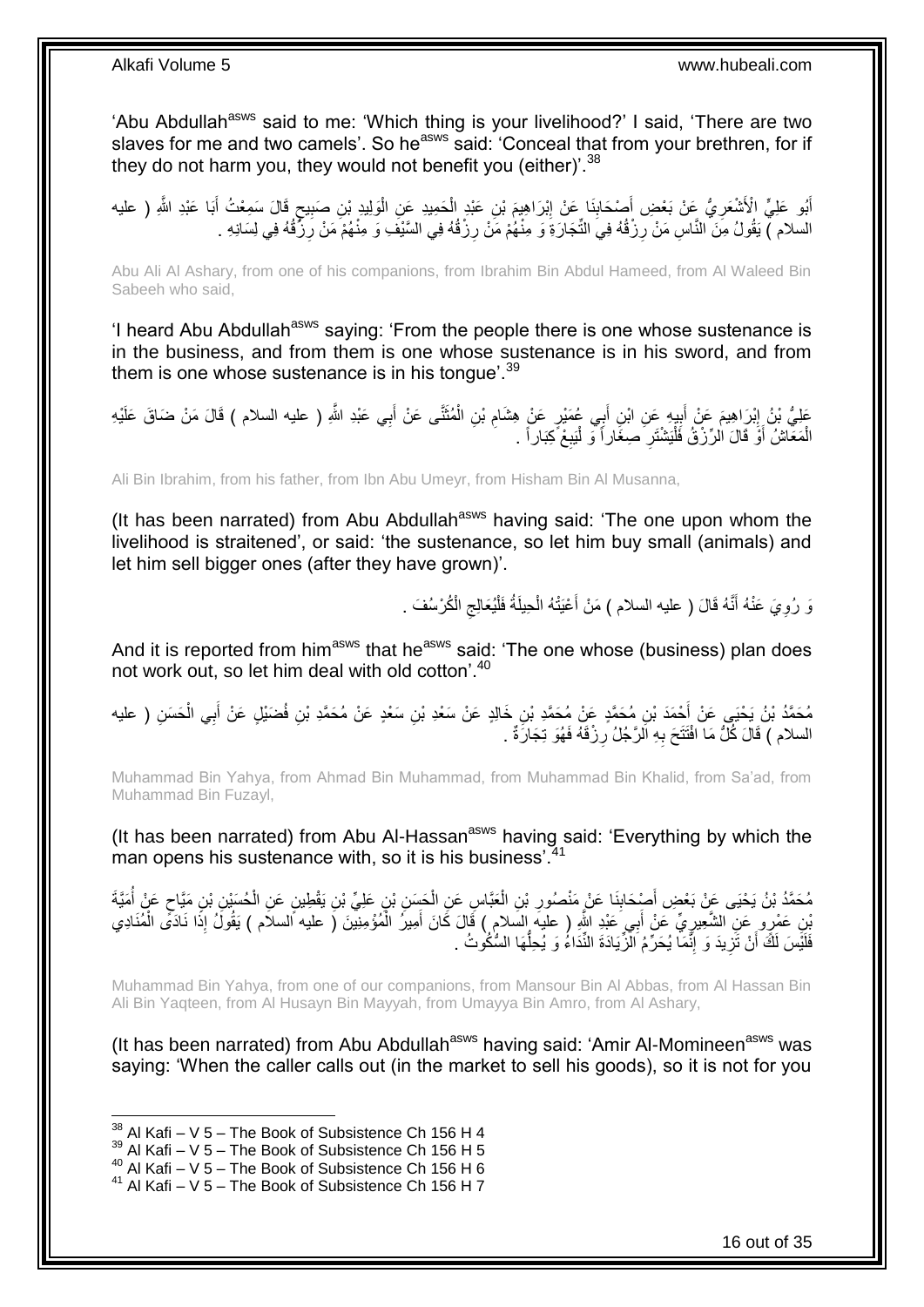that you increase (upon his call), and rather the increased calling makes it Prohibited, and silence makes it Permissible'.<sup>42</sup>

مُحَمَّدُ بْنُ يَحْيَى عَنْ أَحْمَدَ بْنِ مُحَمَّدٍ أَوْ غَيْرِهِ عَنِ ابْنِ مَحْبُوبٍ عَنْ عَيْدِ الْعَزِيزِ الْعَبْدِيِّ عَنْ عَيْدِ اللَّهِ بْنِ أَبِي يَعْفُورٍ قَالَ ْ ِ **∶** ْ ِ َ َ سَمِعْتُ أَبَا عَبْدِ اللَّهِ ( ِعليه السِّلام ) يَقُولُ مَنٍّ زَرَعَ حِنَّطَةً فِي أَرْضٍ فَلَمْ يَزْكُ زَرْعُهُ أَوْ خَرَجَ زَرْعُهُ كَثِّيرَ الشَّعِيرِ فِّبِظُلْم َ َ ِ ْ ِ ِ َ ِ عَمَلِهِ فِي مِلْكِ رَقَبَةِ الْأَرْضِ أَوْ بِظُلْمٍ لِمُزَارِعِيهِ وَ أَكْرَتِهِ لِأَنَّ اللَّهَ عَزَّ وَ جَلْ يَقُولُ فَبِظُلْمٍ مِنَ الَّذِينَ هادُوا حَرَّمْنا عَلَيْهِمْ طَيِّبَاتٍ ٰ َ ِ م<br>أ ْ ِ َ ْ ِ َّ ٍ ْ ِ اُحِلَّتْ لَهُمْ يَعْنِي لُحُومَ الْإِبِلِ وَ الْبَقَرِ ۚ وَ الْغَنَمِ ْ ِ :<br>ا ُ ا<br>ا

Muhammad Bin Yahya, from Ahmad Bin Muhammad, or someone else, from Ibn Mahboub, from Abdul Aziz Al Abdy, from Abdullah Bin Abu Yafour who said,

'I heard Abu Abdullah<sup>asws</sup> saying: 'The one who cultivates wheat in a land, so it is not a pure produce, or most of the crop comes out as barley, so it is due to the injustice of his work regarding the owned title of the land, or due to an injustice to his farmers and hired labourers, because Allah<sup>azwj</sup> Mighty and Majestic is Saying **[4:160] Due to** *the iniquity of those who are Jews did We Forbid to them the good things which had been made Lawful for them* – Meaning the flesh of the camels and the cows and the sheep.

وَ قَالَ إِنَّ إِسْرَائِيلَ كَانَ إِذَا أَكَلَ مِنْ لَحْمِ الْإِبْلِ هَيَّجَ عَلَيْهِ وَجَعَ الْخَاصِرَةِ فَحَرَّمَ عَلَى نَفْسِهِ لَحْمَ الْإِبِلِ وَ ذَلِكَ قَبْلَ أَنْ تَنْزِلَ<br>وَمِن وَجَعَ الْبِرَائِيلَ يَمْنِي وَ الْم ْ ِ َ ِ **֝** ِ َ ْ النَّوْرَاةُ فَلَمَّاَ نَزَلَتِ النَّوْرَاةُ لَمْ يُحَرِّمْهُ وَ لَمَّ يَأْكُلُهُ . :<br>أ

And he<sup>asws</sup> said: 'An Israelite, whenever he used to eat from the flesh of the camel, would suffer pain in his lower back, so he forbade unto himself the flesh of the camel, and that was before the Revelation of the Torah. So when the Torah was Revealed, it was not forbidden in it, but still they (Israelite) did not eat it'.<sup>43</sup>

مُحَمَّدُ بْنُ يَجْبَى عَنْ مُحَمَّدِ بْنِ أَحْمَدَ عَنْ مُحَمَّدِ بْنِ عِيسَى عَنْ جَعْفَرِ بْنِ مُحَمَّدِ بْنِ أَبِي الصَّبَّاحِ عَنْ أَبِيهِ عَنْ جَدِّهِ قَالَ قُلْتُ َ ِ َ ْ ِ َ ِ لِأَبِي عَيْدِ اللَّهِ ( عليهِ السلام ) فَتَى صَادَقَتْهُ جَارِيَةً فَدَفَعَتْ إِلَيْهِ أَرْبَعَةً آلَاَّفٍ دِرْهَمٍ ثُمَّ قَالَتْ لَهُ إِذَا قَسَدَ بَيْنِي وَ بَيْنَكَ رُدَّ عَلَيَّ ُ ֧֖֖֖֖֧֧֧ׅ֧֧ׅ֧֚֚֚֚֚֚֚֚֚֓֝֝֬֝֟֓֝֓֝֓֝֓֜֟֓֟֓֟֓֝֬֜֝ اُ لَ ِ ِ َفَذِهِ ۖ الْأَرْبَعَةَ آلَافٍ فَعَمِلَ بِهَا الْفَتَى وَ رَبِحَ ثُمَّ إِنَّ الْفَتَى تَزَوَّجَ وَ أَرَادَ أَنْ يَتُوبَ كُيْفُ يَصْنَعُ قَالَ يَرُدُّ عَلَّيْهَا الْأَرْبَعَةَ آلَافٌ ْ ֧<u>׀</u> ُ **∶** ْ **∶** َ َ دِرْ هَم وَ الرِّبْحُ لَهُ ٍ

Muhammad Bin Yahya, from Muhammad Bin Ahmad, from Muhammad Bin Isa, from Ja'far Bin Muhammad Bin Abu Al Sabbah, from his father, from his grandfather who said,

'I said to Abu Abdullah<sup>asws</sup>, 'A youth befriended a maid, so she handed over to him four thousand Dirhams. Then she said to him, 'If there is a spoiling (of relationship) between me and you, return these four thousand back to me'. So the youth worked with it and profited, Then the youth got married and intended to repent. How should he deal with it?' He<sup>asws</sup> said: 'He should return the four thousand Dirhams back to her, and the profit would be for him<sup>'.44</sup>

عَلِيُّ بْنُ إِبْرَاهِيمَ عَنْ أَبِيهِ عَنِ ابْنِ أَبِي عُمَيْرٍ عَنْ حَمَّادٍ عَنِ الْحَلَبِيِّ عَنْ أَبِي عَبْدِ اللَّهِ ( عليه السلام ) قَالَ نَهَى رَسُولُ اللَّهِ ( َ ِ ْ ِ َ ِ صلَّى الله َعليه وآله ) أَنْ يُؤْكَلُ مَاَ تَخْمِلُ النَّمَّلَةُ بِفِيهَا وَ قَوَائِمِهَا . **ِ** َ

Ali Bin Ibrahim, from his father, from Ibn Abu Umeyr, from Hammad, from Al Halby,

 $42$  Al Kafi – V 5 – The Book of Subsistence Ch 156 H 8

<sup>43</sup> Al Kafi – V 5 – The Book of Subsistence Ch 156 H 9

<sup>44</sup> Al Kafi – V 5 – The Book of Subsistence Ch 156 H 10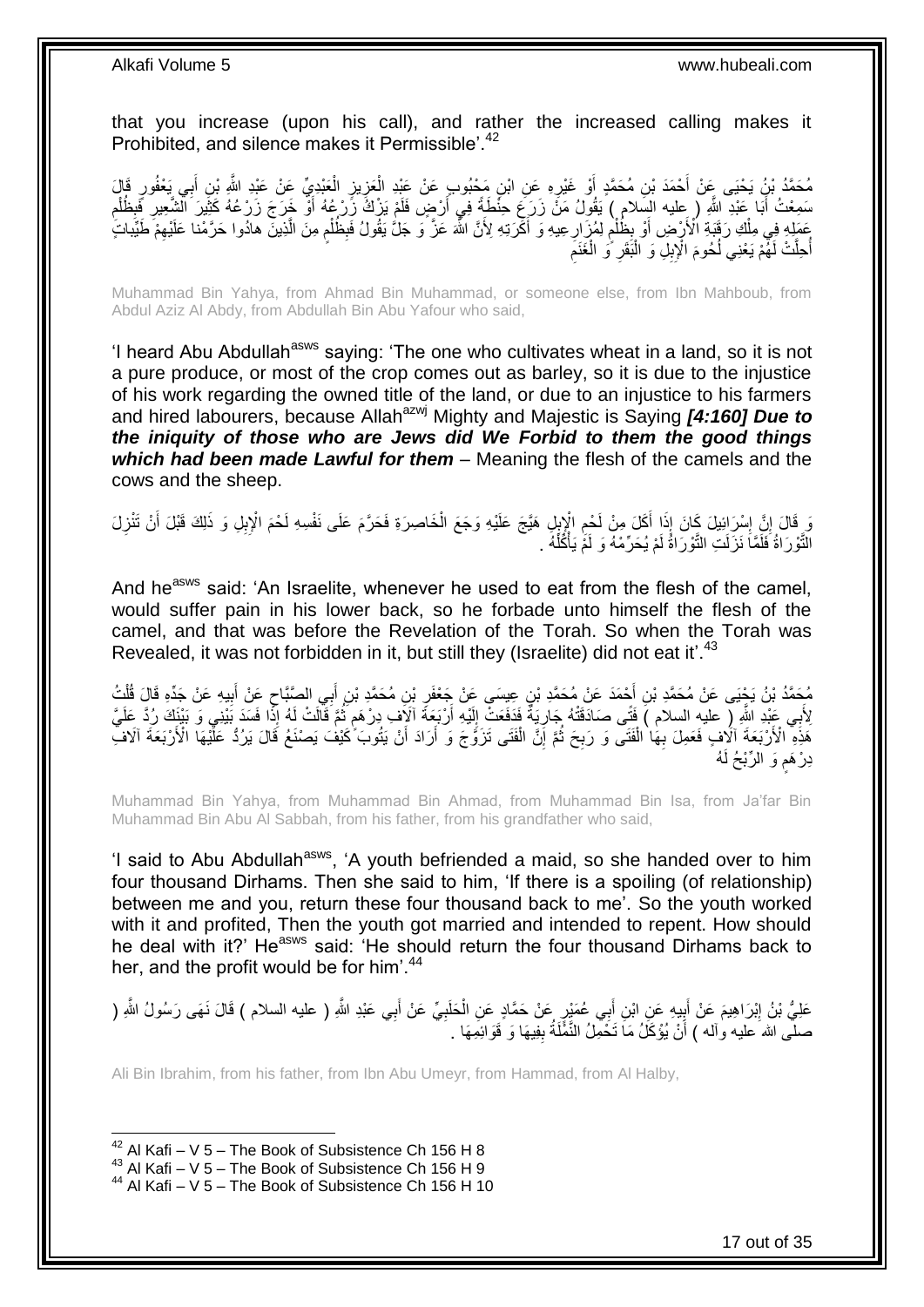(It has been narrated) from Abu Abdullah<sup>asws</sup> having said: 'Rasool-Allah<sup>saww</sup> forbade from eating what the ant carried with its mouth and its legs'.<sup>45</sup>

الْحُسَيْنُ بْنُ مُحَمَّدٍ عَنْ مُعَلَّى بْنِ مُحَمَّدٍ عَنِ الْوَشَّاءِ عَنْ أَبِي الْحَسَنِ ( عليه السلام ) قَالَ سَمِعْتُهُ يَقُولُ حِيلَةُ الرَّجُلِ فِي بَابِ ْ ْ ِه . ِ مَكْسَدٍ

Al Husayn Bin Muhammad, from Moalla Bin Muhammad, from Al Washa,

(It has been narrated) from Abu Al-Hassan<sup>asws</sup>, said, 'I heard him<sup>asws</sup> saying: 'The skilfulness of a man is a door (way) to his earnings (for living)<sup>'.46</sup>

عِدَّةٌ مِنْ أَصْحَابِذَا عَنْ أَحْمَدَ بْنِ مُحَمَّدٍ عَنِ ابْنِ مَجْبُوبٍ عَنِ الرِّبَاطِيِّ عَنْ أَبِي الصَّبَّاحِ مَوْلَى آلِ سَامٍ عَنْ جَابِرٍ قَالَ سَأَلْتُ أَبَا<br>- $\zeta$ َ **∣** َ ֧֖֖֖֖֧֧֧ׅ֧֧ׅ֧֚֚֚֚֚֚֚֚֚֓֝֝֬֝֟֓֝֓֝֓֝֓֜֟֓֟֓֟֓֝֬֜֝ َ ْ َ ا پایا<br>سال عَبْدٍ اللَّهِ ( عليه السلام ) عَنْ رَجُلٍ صَادَقَتْهُ امْرَأَةٌ فَأَعْطَتْهُ مَالًا فَمَكَّثَ فِي يَدِهِ مَا شَاءَ اللَّهُ ثُمَّ إِنَّهُ بَعْدٌ خَرَجَ مِنْهُ قَالَ يَرُدُّ إِلَيْهَا َ َ لَ ِ ِ مَا أَخَذَ مِنْٰهَا وَ إِنْ كَانَ فَضَلَ فَهُوَ لَّهُ . اٍ

A number of our companions, from Ahmad Bin Muhammad, from Ibn Mahboub, from Al Rabaty, from Abu Al Sabbah a slave of the progeny of Saam, from Jabir who said,

'I asked Abu Abdullah<sup>asws</sup> about a man who befriended a woman, so she gave him some wealth. So it remained in his hand for was long as Allah<sup>azwj</sup> so Desired. Then afterwards he spent from it. He<sup>asws</sup> said: 'He should return it to her whatever he had taken from her, and if there was any excess, so it would be for him'.<sup>47</sup>

مُحَمَّدُ بْنُ يَحْيَى قَالَ كَتَبَ مُحَمَّدٌ إِلَى أَبِي مُحَمَّدٍ ( عليه السلام ) رَجُلٌ يَكُونُ لَهُ عَلَى رَجُلٍ مِائَةُ دِرْهَمٍ فَيَلْزَمُهُ فَيَقُولُ لَهُ<br>\* ْ م<br>و َ ِ أَنْصَرِ فُ إِلَيْكَ إِلَيٍ عَشَرَةٍ أَيَّامٍ وَ أَقْضَى خَاجَتَكَ فَإِنُّ لَمْ أَنْصَرِ فْ فَلْكَ عَلَيَ أَأْفٌ دِرْهِمِ حَالَةً مِنْ غَيْرِ شَرْطٍ وُ أَشْهَدَ بِذَلِكَ عَلَيْهِ<br>إِنَّ مَثَلِ شَرْطٍ وَ أَشْهَدَ بِذَلِكَ عَ ْ َ ِ َ ِ َ ֧֧֝֟֓֝֟֓֟׆֧ َ  $\sum_{i=1}^{n}$ لَ  $\frac{1}{2}$ ِ َ ِ َّ ֖֦֦֦֦֦֦֧֦֧֦֚֩֘֝֝֝֝֝֝֝֬֜֝֓֟֓֝ نُّمَّ دَعَاهُمْ إِلَى الشَّهَادَةِ فَوَقَّعَ (ُ عليه السَّلام ) لَا يَنْبَغِي لَهُمْ أَنَّ يَشْهَدُوا إِلَّا بِالْحَقِّ وَ لَأُ يَنْبَغِي لِصَاحِبِ الدَّيْنِ أَنْ يَأْخُذَ إِلَّا الْحَقَّ ْ ِ ِ َ יִי<br>י ْ ِ ْ َ إِنْ شَاءَ اللَّهُ <sub>.</sub> اٍ

Muhammad Bin Yahya who said,

'Muhammad wrote to Abu Muhammad<sup>asws</sup>, 'A man happened to have for him one hundred Dirham (as a debt) upon a man, so he necessitated it (for collection), so he said to him, 'I shall come to you after ten days and fulfil your need. But, if I do not come to you, so for you would be a thousand Dirhams upon me for immediate payment from without any stipulations', and he had it witnessed upon it, then called them to the witnessing'. So he<sup>asws</sup> signed: 'It is not befitting that they testify except with the truth, nor is it befitting for the owner of the debt that he takes anything except for the right (original amount), Allah<sup>azwj</sup> Willing'.<sup>48</sup>

ِ وَ عَنْهُ عَنْ أَحْمَدَ بْنِ مُحَمَّدٍ عَنِ ابْنِ فَضَّالٍ عَنْ عَبْدِ النَّهِ بْنِ عَبْدِ الزَّحْمَنِ عَنْ يَحْيَى الْحَلِبِيِّ عَنِ النَّصَالِيِّ قَالَ مَرَرْتُ مَعَ أَبِي ْ َ ِ َ ُ عَبْدِ اللَّهِ ( عليه السلَّام ) فِي سُوقٍ النُّجَاسِ فَقُلْتُ جُعِلْتُ فِدَاكَ هَذَا النُّحَاسُ أَيُّ شَيْءٍ أَصْلُهُ فَقَالَ فِضَةٌ إِلَّا أَنَّ الْأَزْضَ أَفْسَدَتْهَا ْ ْ َ َ َ ا<br>ا ا<br>ا َ فَمَنْ قَدَرَ عَلَى أَنْ يُخْرِجُ الْفَسَادَ مِنَّهَا انْتَفَعَ بِهَا. **∶** ْ ِ اُ

And from him, from Ahmad Bin Muhammad, from Ibn Fazzal, from Abdullah Bin Abdul Rahman, from Yahya Al Halby, from Al Sumaly who said,

1  $45$  Al Kafi – V 5 – The Book of Subsistence Ch 156 H 11

 $46$  Al Kafi – V 5 – The Book of Subsistence Ch 156 H 12

 $47$  Al Kafi – V  $5$  – The Book of Subsistence Ch 156 H 13

 $48$  Al Kafi – V 5 – The Book of Subsistence Ch 156 H 14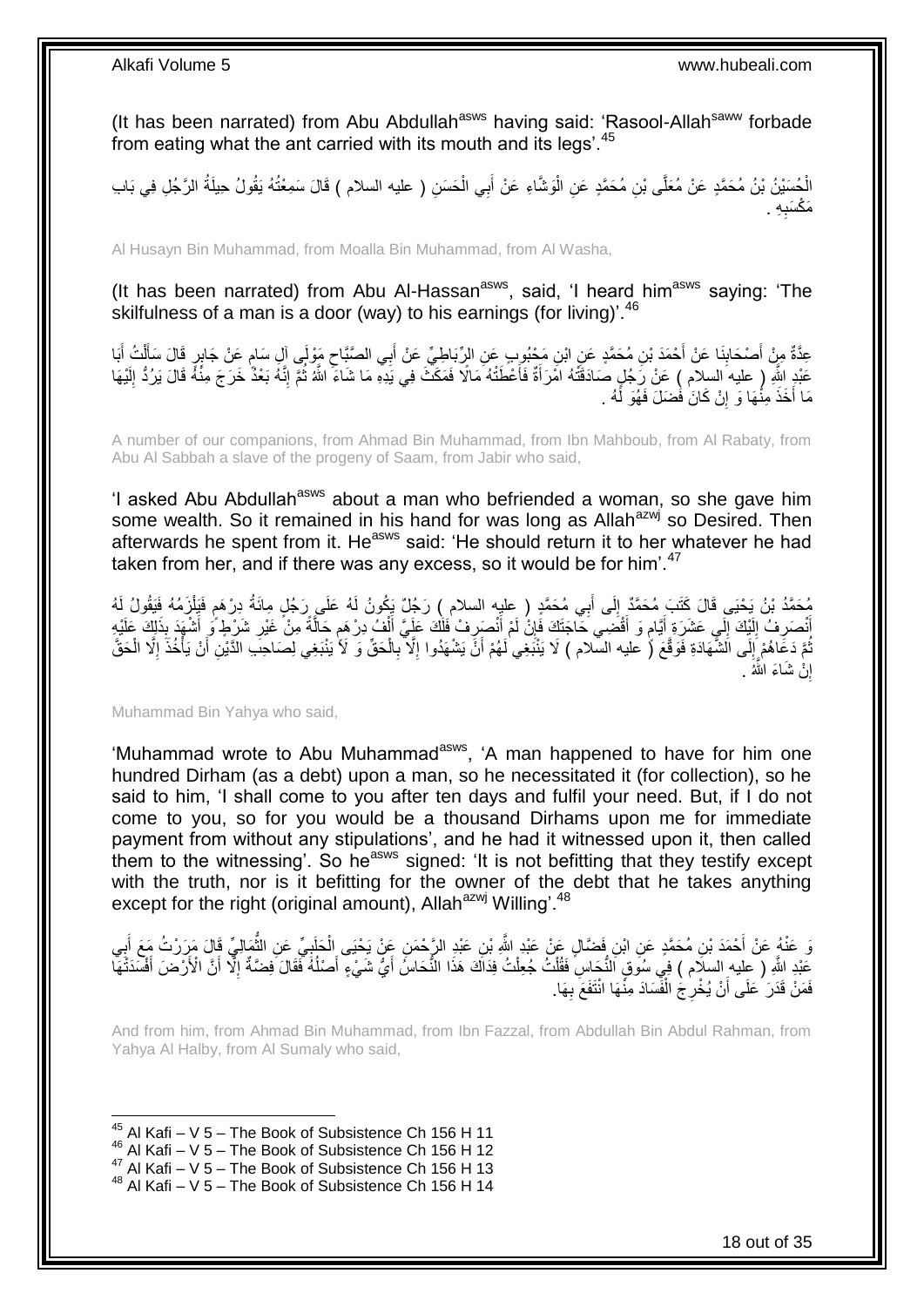'I passed by along with Abu Abdullah<sup>asws</sup> in a market of the copper traders, so I said, 'May I be sacrificed for you<sup>asws</sup>! This copper, which this is its origin?' So he<sup>asws</sup> said: 'Silver, except that the land spoils it. So the one who is able upon extracting the spoilt from it, would benefit by it'.<sup>49</sup>

عِدَّةٌ مِنْ أَصْحَابِذَا عَنْ أَحْمَدَ بْنِ مُحَمَّدٍ عَنِ ابْنِ فَضَّالٍ عَنْ تَعْلَيَةَ بْنِ مَيْمُونٍ عَنْ عَبْدِ الْمَلِكِ بْنِ عُثْبَةَ قَالَ قُلْتُ لَا أَزَالُ أَعْطِي<br>دَيَنْ مَثَّلِ الْمَسْئِلِ الْمَسْئِلِ الْمَحْ ْ  $\ddot{\phantom{0}}$ َ ِ َ ُ َ ْ الرَّجُلَ الْمَالَ فَيَقُولُ قَدْ هَلَكَ أَوْ ذَهَبَ فَمَا عِنْدَكَ حِيلَةٌ تَحْتَالُهَا لِيَ فَقَالَ أَعْطِ الرَّجُلَ أَلْفَ دِرْهَم وَ أَقْرِضْهَا إِيَّاهُ وَ أَعْطِهِ اً َ ِ ِ َ ֧֖֖֖֖֧֧֧ׅ֧֧ׅ֧֚֚֚֚֚֚֚֚֚֓֝֝֬֝֟֓֝֓֝֓֝֓֜֟֓֟֓֟֓֝֬֜֝ ْ َ َ ا<br>ا عِشْرِينَ دِرْهَماً يَعْمَلُ بِالْمَالِ كُلُّهِ وَ تَقُولُ هَذَا رَأْسُ مَالِي وَ هَذَا رَأْسُ مَالِكَ فَمَا أَصَبْتَ مِنْهُمَا جَمِيعًا فَهُوَ بَيْنِي وَ بَيْنَكَ فَسَأَلْتُ َ ا<br>ا<br>ا ا<br>أ ِّ ْ **∶** ِ ْ َ أَبَا عَبْدِ اللَّهِ ( عليه السلّام ) عَنْ ذَلِكَ فَقَالَ لَا بَأْسَ بِهِ . ِ ا<br>ا َ

A number of our companions, from Ahmad Bin Muhammad, from Ibn Fazzal, from Sa'alba Bin Maymoun, from Abdul Malik Bin Utba who said,

'I said, 'I do not cease to give the goods to the man, and he is saying, 'It has perished, or gone'. So what is a strategy with you to sort it out for me?' So he (the planner) said, 'Give the man one thousand Dirhams and lend it to him, and give him twenty Dirhams to work with all of the goods, and you should be saying, 'This is the capital of my wealth, and this is the capital of your wealth, so whatever you attain from these two together, so it would be between me and you'. So I asked Abu Abdullah<sup>asws</sup> about that, so he<sup>asws</sup> said: 'There is no problem with it'.<sup>50</sup>

عِدَّةٌ مِنْ أَصْحَابِنَا عَنْ أَحْمَدَ بْنِ أَبِي عَبْدِ اللَّهِ عَنْ عَبْدِ اللَّهِ بِنِ الْفَضْلِ عَنْ بَعْضِ أَصْحَابِنَا قَالَ شَكَوْنَا إِلَى أَبِي عَبْدِ اللَّهِ ْ ِ َ اُ َ ِ َ ِ ِ َ ( عليه السلام ) ذَهَابَ ثِيَابِنَا عِنْدَ الْفَصَّارِينَ فَقَالَ اَكْتُبُوا عَلَيْهَا بَرَكَةٌ لَنَا فَفَعَلْنَا ذَلِكَ فَمَا ذَهبَ لَنَا َبَعْدَ ذَلِكَ ثَوْبٌ َ **∶** :<br>ا  $\frac{1}{2}$ َ ْ

A number of our companions, from Ahmad Bin Abu Abdullah, from his father, from Abdullah Bin Al Fazl, from one of our companions who said,

'We complained to Abu Abdullah<sup>asws</sup>, 'Our clothes were lost with the cleaners'. So he<sup>asws</sup> said: 'You should be writing upon it, 'Blessings be for us'. So we did that, and no clothes of ours were lost after that'.<sup>51</sup>

مُحَمَّدُ بْنُ يَحْيَى عَنْ مُحَمَّدِ بْنِ الْحُسَيْنِ عَنْ مُحَمَّدِ بْنِ إِسْمَاعِيلَ بْنِ بَزِيعٍ عَنِ الْخَيْبَرِيِّ عَنِ الْحُسَيْنِ بْنِ ثُوَيْرٍ عَنْ أَبِي عَبْدِ الثَّهِ ْ َ ا پایا<br>ا ْ ِ ْ ٍ ِ ِ ( عليه السلام ) قَالَ إِذَا أَصَابَتْكُمْ مَجَاعَةٌ فَاعْبَثُوا بِالزَّبِيَبِ . **! ∶** روبو ۽<br>با َ

Muhammad Bin Yahya, from Muhammad Bin Al Husayn, from Muhammad Bin Ismail Bin Bazie, from Al Khayri, from Al Husayn Bin Suweyr,

(It has been narrated) from Abu Abdullah<sup>asws</sup> having said: 'When hunger hits you, so play with (eat slowly) the raisins'.<sup>52</sup>

وَ عَنْهُ عَنْ مُحَمَّدِ بْنِ أَحْمَدَ عَنٍ السِّنْدِيِّ بْنِ مُحَمَّدٍ عَنْ أَبِي الْبَخْتَرِيِّ عَنْ أَبِي عَبْدِ اللَّهِ ( عليه السلام ) قَالَ قَالَ أَمِيرُ الْمُؤْمِنِينَ َ ْ َ َ ِ ْ ( عليه السلام ) لَا يَحِلُّ مَنْعُ الْمِلْح وَ النَّارِ َ . ِ ِ ْ

And from him, from Muhammad Bin Ahmad, from Al Sandy Bin Muhammad, from Abu Al Bakhtary,

(It has been narrated) from Abu Abdullah<sup>asws</sup> having said: 'Amir Al-Momineen<sup>asws</sup> said: 'It is not Permissible to deny the salt and the fire (to the one who asks for it)'.<sup>53</sup>

 $^{49}$  Al Kafi – V 5 – The Book of Subsistence Ch 156 H 15

 $50$  Al Kafi – V 5 – The Book of Subsistence Ch 156 H 16

 $51$  Al Kafi – V  $5$  – The Book of Subsistence Ch 156 H 17

 $52$  Al Kafi – V 5 – The Book of Subsistence Ch 156 H 18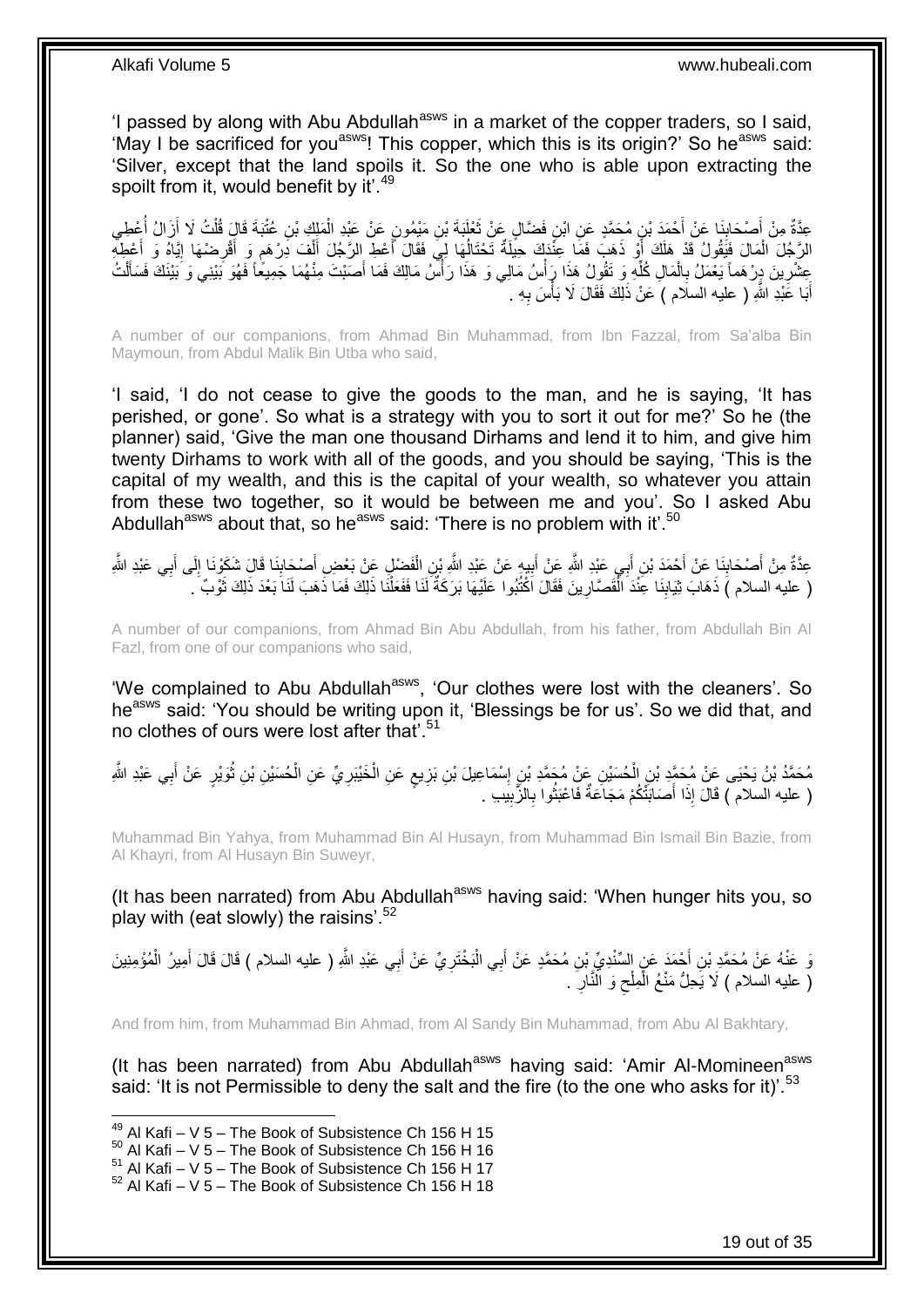عَنْهُ عَنْ مُوسَى بْنِ جَعْفَرٍ الْيَغْدَادِيِّ عَنْ عُبَيْدِ اللَّهِ بْنِ عَبْدِ اللَّهِ عَنْ وَاصِلٍ بْنِ سُلَيْمَانَ عَنْ عَبْدِ اللَّهِ (( مَنْ وَاصِل بِنَ سُلَيْمَانَ عَنْ عَبْدِ اللَّهِ ( :<br>ا َ عليه السلام ) قَالَ كَانَ لِلَّنَّبِيِّ ( ِصَلَّى الله عليه وآله ) خَلِيطٌ فِي الْجَاهِلِيَّةِ فَلَّمَّا بُعِثَ ( عليه السلام ) لَقِيَهُ خَلِيطُهُ فَقَالَ لِلنَّبِيِّ ( ْ **∶** ِ صلى الله عليه وآله ) جَزَاكَ اللَّهُ مِنْ خَلِيطٍ خَيْراً فَقَدْ كُنْتَ تُوَاتِّي وَ لَإِ تُمَارِي فَقَالَ لَمهُ النَّبِيُّ ( صلى الله عليه وآله ) وَ أَنْتُ ِ <u>ٔ</u> َ فَجَزَاكَ اللَّهُ مِنْ خَلِيطٍ ْخَيْرٍ أَ فَإِنَّكَ لَمْ تَكُنْ تَرُدُّ رِبْحاً وَ لَا تُمْسِكُ ضِرْساً . ِ ِ

From him, from Musa Bin Ja'far Al Baghdady, from Ubeydullah Bin Abdullah, from Wasil Bin Suleyman, from Abdullah Bin Sinan,

(It has been narrated) from Abu Abdullah<sup>asws</sup> having said: 'There used to be for the Prophet<sup>saww</sup>, a social contact during the pre-Islamic period. So when he<sup>saww</sup> was Sent (Declared hissaww Prophet-hood), hissaww social contact met himsaww. So he said to the Prophet<sup>saww</sup>, 'May Allah<sup>azwj</sup> Recompense you<sup>saww</sup> with goodness, because as a compassion you agreed and did not argue'. So the Prophet<sup>saww</sup> said to him: 'And you, so may Allah<sup>azwj</sup> Recompense you with goodness, from a social contact, for you never rejected a profit nor did you grit your teeth (harsh)<sup>'.54</sup>

عَلِيُّ بْنُ إِبْرَاهِيمَ عَنْ [أَبِيهِ] عَنْ عَلِيِّ بْنِ مُحَمَّدٍ الْقَاسَانِيِّ عَنِ الْقَاسِمِ بْنِ مُحَمَّدٍ عَنْ سُلَيْمَانَ بِّنِ دَاوُدَ عَنْ رَجُلٍ عَنْ أَبِي عَبْدِ **∶** ْ ْ **!** َ ِ **∶** َ اللَّهِ ۚ ( عليهَ السلام ) قَالَ سَأَلَتُهُ عَنْ رَجُلَ مِنَ الْمُسْلِمِينَ أَوْدَعَهُ رَجُلٌ مِنَ اللَّصُوصِ دَرَاهِمَ أَوْ مَتَاعاً وَ اللَّصُوُّ مُسْلِمٌ هَلِّ يَرُدُّ َ ْ ֦֧֦֧֧֦֧֦֧֦֧֦֧֦֧֦֧֧֦֧֦֪֧֪֦֪֦֧֧֧֧֧֧֧֟֟֟֓֕֟֓֕֝֓֟֓֡֟֓֡֟֓֡֟֓֡֟֓֡֟֟֓֡֟֓֡֟֟֩֓֞֟֓֞֟֓֡֟֓֞֟֓֟֓֝֬֝֓֟֝֓֟֝֬֝֬֝֬֝֬֝֬֝֬֝֬<br>֧֪֪֧֪֧֪֪֪֪֦֧֪֧֪֪֪֪֪֦֧֝֝֝֬֝֝֬֝ َ ِّ َ ُّ ِ عَلَيْهِ قَالَ لَا يَرُدُّ عَلَيْهِ فَإِنْ أَمْكَنِهُ أَنْ يَرُّدَّ عَلَى صَاحِبِهِ فَعَلَ وَ إِلَّا كَانَ فِي يَدِهِ بِمَنْزِلَةِ الْلُّقَطَةِ يُصِيبُهَا فَيُعَرِّفُهَا حَوْلًا فَإِنْ ِ ِ ِ اُ َ ِ ُّ ∣ļ أَصَابَ صَاحِبَهَا رَدَّهَا عَلَيْهِ وَ إِلَّا تَصَدَّقَ بِهَا ِ ِ َ

Ali Bin Ibrahim, from his father, from Ali Bin Muhammad Al Qasany, from Al Qasim Bin Muhammad, from Suleyman Bin Dawood, from a man,

(It has been narrated) from Abu Abdullah<sup>asws</sup>, said, 'I asked him<sup>asws</sup> about a man from the Muslims with whom a man from the thieves leaves some Dirham, or merchandise, and the thief is a Muslim. Should he return it to him?' He<sup>asws</sup> said: 'He should not return it to him. If he is able to return it to its (rightful) owner, he should do so, or else, in his hands, it would be at the status of the found property which he has come across. So he should advertise it for a year, and if he comes across its owner, so he should return it to him, or else, he should give in charity with it.

َائِلُ جَاءَ صَاحِبُهَا بَعْدَ ذَلِكَ خَيَّرَهُ بَيْنَ الْأَجْرِ وَ الْغُرْمِ فَإِذَا اخْتَارَ الْأَجْرُ فَلَهُ الْأَجْرُ<br>نَبْ ِ ْ ِ ِ ْ ُه. لَ

So if its owner comes over after that, he can let him choose between the Recompense and the loss. So if he chooses the Recompense, so for him would be the Recompense, and if he chooses the loss, it would be paid (by someone) to him (the owner), and the Recompense would be for him (the one who paid it)<sup>'.55</sup>

عَلِيُّ بْنُ إِبْرَاهِيمَ عَنْ مُحَمَّدِ بْنِ عِيسَى عَنْ يُونُسَ بْنِ عَبْدِ الرَّحْمَنِ قَالَ سَأَلْتُ عَبْداً صَالِحاً فَقُلْتُ جُعِلْتُ فِدَاكَ كُنَّا مُرَافِقِينَ<br>ِ ْ َ ِ ْ ْ ْ لِقَوْمْ بِمَكَّةَ فَارْتَحَلْنَا عَنْهُمْ وَ حَمَلَنَا بَعْضَ مَتَاعِهِمْ بِغَيْرِ عِلْم وَ قَدْ ذَهَبَ الْقَوْمُ وَ لَا نَعْرِفُهُمْ وَ لَا نَعْرِفُ أَوْطَانَهُمْ فَقَدْ بَقِيَ الْمَتَاعُ **ٍ ∶** ِ ْ ْ ِ ٍ ْ َ **∶ ٍ** ْ ֧֧֚֓֝֝֓֝ عِنْدَّنَا َفَمَا نَصْنَعُ بِهِ ِ

Ali Bin Ibrahim, from Muhammad Bin Isa, from Yunus Bin Abdul Rahman who said,

1 Al Kafi – V 5 – The Book of Subsistence Ch 156 H 19 Al Kafi – V  $5$  – The Book of Subsistence Ch 156 H 20 Al Kafi – V 5 – The Book of Subsistence Ch 156 H 21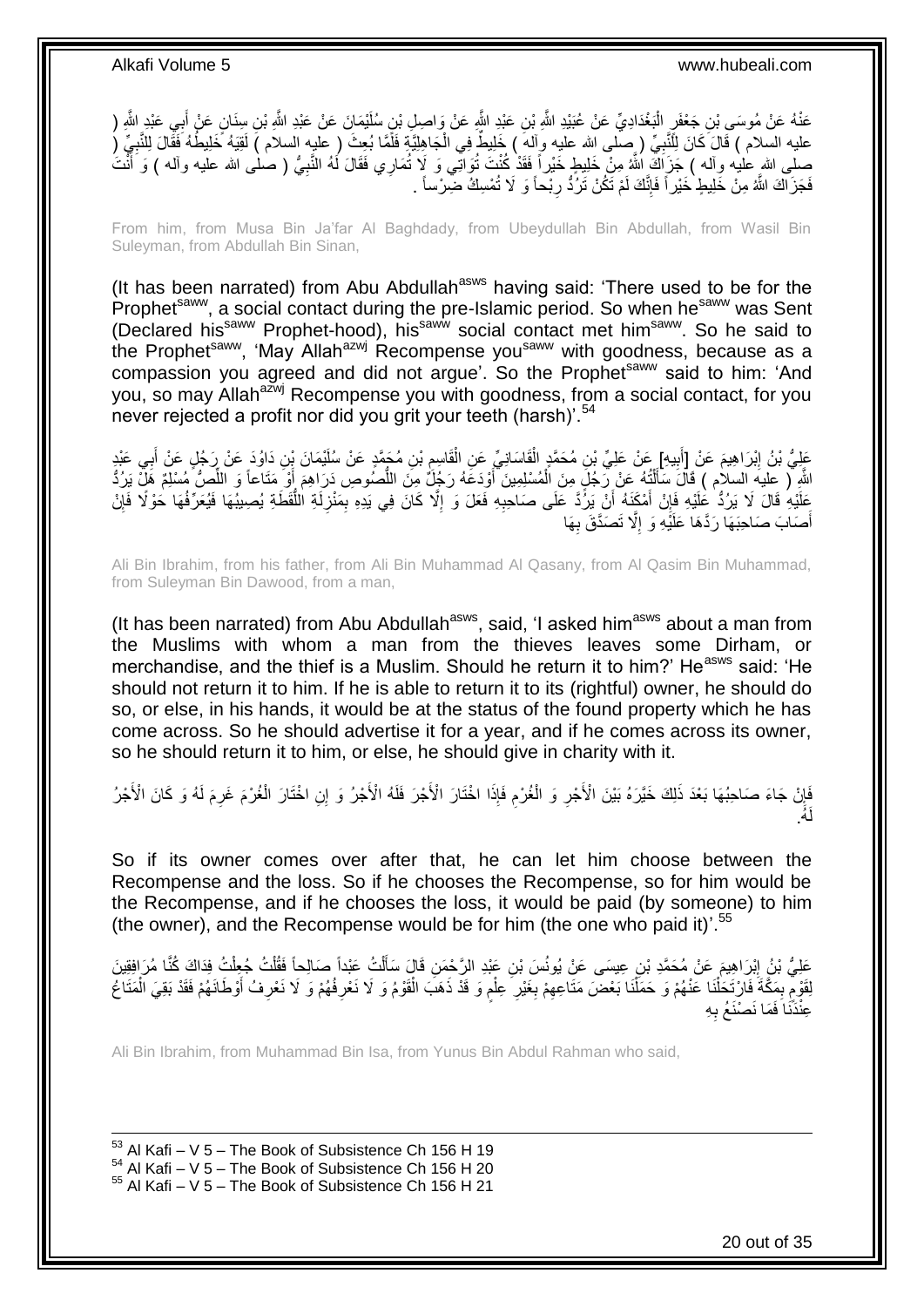'I asked Abd Salih<sup>asws</sup> ( $7<sup>th</sup>$  Imam<sup>asws</sup>), so I said, 'May I be sacrificed for you<sup>asws</sup>! We had friends from the people of Makka, so when went away from them, we (found out later that) we were unknowingly carrying some of their goods with us, and the people had gone and we do not recognise them, nor do we recognise their home towns. So the goods remained with us, so what shall we do with these?'

قَالَ فَقَالَ تَحْمِلُونَهُ حَتَّى تَلْحَقُوهُمْ بِالْكُوفَةِ فَقَالَ يُونُسُ قُلْتُ لَهُ لَسْتُ أَعْرِفُهُمْ وَ لَا نَدْرِي كَيْفَ نَسْأَلُ عَنْهُمْ قَالَ فَقَالَ بِعْهُ وَ أَعْطِ<br>يَهُ يَفْسَلُ الْمَسْئَمَ الْمَسْئِمَةِ **∶** َ ْ ِ ْ َ ِ َ تُمَذَهُ أَصْحَابَكَ قَالَ فَقُلْتُ جُعِلْتُ فِذَاكَ أَهْلَ الْوَلَايَةِ قَالَ فَقَالَ نَعَمْ . :<br>ا َ ْ ْ َ

So he (the narrator) said, 'He<sup>asws</sup> said: 'Keep carrying them until you meet them in Al-Kufa'. So Yunus (the narrator) said, I said to him<sup>asws</sup>, 'We do not know them and we do not know how we should be asking around about them'. So he<sup>asws</sup> said: 'Sell it and give its price to your companions'. So I said, 'May I be sacrificed for you<sup>asws</sup>! The people of your<sup>asws</sup> Wilayah?' So he<sup>asws</sup> said: 'Yes'.<sup>56</sup>

الْحُسَيْنُ بْنُ مُحَمَّدٍ عَنْ مُعَلَّي بْنِ مُحَمَّدٍ عَنِ الْوَشَّاءِ عَنْ أَحْمَدَ بْنِ عَائِذٍ عَنْ أَبِي خَدِيجَةَ عَنْ أَبِي عَبْدٍ اللَّهِ ( عليه السلام ) قَالَ<br>الْحُسَيْنُ بْنُ مُحَمَّدٍ عَنْ مُعَلَّي بْنِ مُحَمَ َ ا.<br>ا َ َ َسَأَلَهُ ذَرِيحٌ الْمُجَارِبِيُّ عَنِ الْمَمْلُوكِ يَأْخُذُ اللَّقَطَةَ قَالَ وَ مَا لِلْمَمْلُوكِ وَ اللَّقَطَةِ لَا يَمْلِكُ مِنْ نَفْسِهِ شَيْئاً فَلَا يَعُرِضُ لَمَا الْمَمْلُوكِ<br>ِ ُّ ْ ُّ ا<br>ا ْ **∶** ِ ْ **∶** لَ ا<br>ا ْ ِ فَإِنَّهُ يَذْبَغِي لَهُ أَنْ يُعَرِّفَهَا سَنَةً فَإِنْ جَاءَ طَالِبُهَا دَفَعَهَا إِلَيْهِ وَ إِلَّا كَانَتْ فِي مَالِهِ فَإِنْ مَاتَ كَانَ مِيرَاثاً لِوَلَدِهِ وَ لِمَنْ وَرِثَهُ فَإِنْ لَمْ **∶** لَ  $\frac{1}{2}$ ِ اً ِ ∣ٍ َ ِ ِ يَجِئْ لَهَا طَالِبٌ كَانَتْ فِي أَمْوَالِهِمْ هِيَ لَهُمْ وَ إِنْ جَاءَ طَالِبُهَا دَفَعُوهَا إِلَيْهِ . ِ َ لَ ِ ِ

Al Husayn Bin Muhammad, from Moalla Bin Muhammad, from Al Washa, from Ahmad Bin A'iz, from Abu Khadeeja,

(It has been narrated) from Abu Abdullah $^{asws}$ , said, 'Zareeh Al-Muhariby asked him<sup>asws</sup> about the owned slave who takes the found property. He<sup>asws</sup> said: 'And what is it to do with the owned slave to the found property? He does not own anything for himself, so the owned slave must not have bothered about it. Thus, it would be befitting for him that he advertises it for a year, so if its seeker comes over, he should hand it over to him, or else it would be in his wealth. So if he dies, it would be an inheritance for his children, and for the one who inherits him. So if a seeker does not come for it, it would be in their wealth. It would be for them; and if its seeker comes over, they should hand it over to him'.<sup>57</sup>

عَلِيُّ بْنُ إِبْرَاهِيمَ عَنْ أَبِيهِ عَنِ النَّوْفَلِيِّ عَنِ السَّكُونِيِّ عَنْ أَبِي عَيْدِ اللَّهِ ( عليه السلام ) قَالَ نَهَى رَسُولُ اللَّهِ ( صلى الله عليه<br>-َ ِ َ ِ وآلهِ ) عَنِ الْكَشُوفِ وَ هُوَ أَنْ تُضْرَبَ اَلثَّاقَةُ وَ وَلَدُهَا طِّفْلٌ إِلَّا أَنْ يُتُصَدَّقَ بِوَلَدِهَا أَوْ يُذْبَحَ وَ نَهَى أَنْ يُنْزَى حِمَارٌ عَلَى **ٔ:** َ ِ َ ِ ْ َ عَتِيقَةٍ.

Ali Bin Ibrahim, from his father, from Al Nowfaly, from Al Sakuny,

(It has been narrated) from Abu Abdullah<sup>asws</sup> having said: 'Rasool-Allah<sup>saww</sup> forbade from the exposure, and it is that the she-camel is connected (given away) for the breeding and her children are young, except if he gives in charity with her children, or is slaughtered, and he<sup>saww</sup> forbade from making a donkey leap upon an old one'.<sup>58</sup>

عَلِيُّ بْنُ إِبْرَاهِيمَ عَنْ أَبِيهِ عَنِ الْحَسَنِ بْنِ الْحُسَيْنِ اللَّوُلُوْمِيِّ عَنْ صَفْوَانَ بْنِ يَجْيَى عَنْ عَبْدِ الرَّحْمَنِ بْنِ الْحَجَاجِ قَالَ كَانَ رَجُلٌ ِ ُّ ْ ْ **∣** َ ِ ِ ْ مِنْ أَصْبِحَابِنَا بِالْمَدِينَةِ فَضَاقَ ضَنْقِاً شَدِيداً وَ اشْتَذَّتْ حَالُهُ فَقَالَ لَهُ أَبُو عَبْدِ اللَّهِ ( عليه السلام ) اذْهَبْ فَخُذْ حَأَنُوتاً فِي السُّوقِ ُ ْ ِ ِ َ **ٔ** ا:<br>-وَ آَبْسُطُ بِسَاطاً وَ لْيَكُنْ عِنْدَكَ جَرَّةٌ مِنْ مَاءٍ وَ الْزَمْ بَابَ حَانُوتِكَ ْ ا<br>ا ِ

<sup>1</sup>  $56$  Al Kafi – V 5 – The Book of Subsistence Ch 156 H 22

 $57$  Al Kafi – V  $5$  – The Book of Subsistence Ch 156 H 23

 $58$  Al Kafi – V 5 – The Book of Subsistence Ch 156 H 24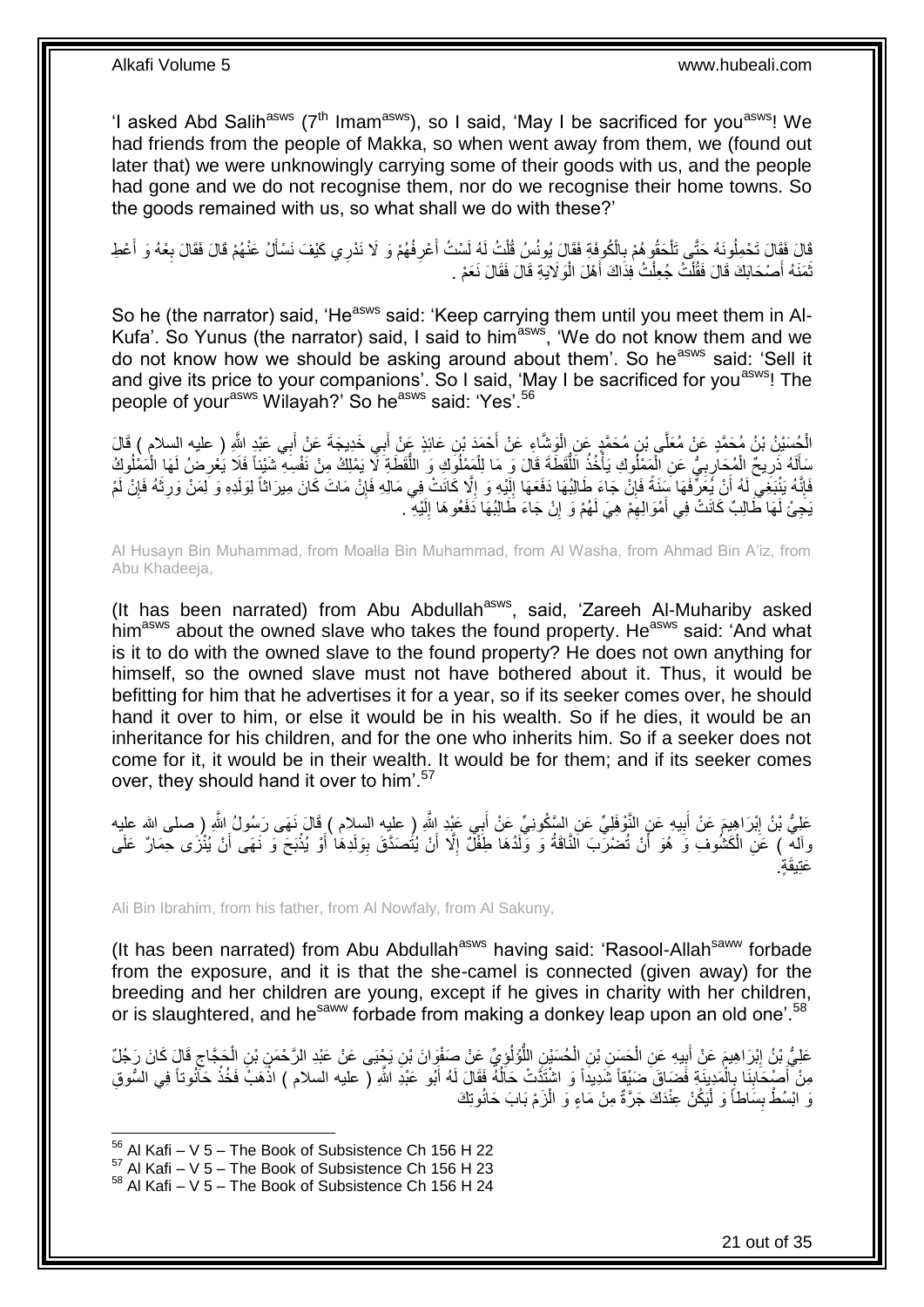Ali Bin Ibrahim, from his father, from Al Hassan Bin Al Husayn Al Lului, from Safwan Bin Yahya, from Abdul Rahman Bin Al Hajjaj who said,

'A man from our companions was in Al-Medina, so he was constrained by severe constraints, and his state became difficult. So Abu Abdullah<sup>asws</sup> said to him: 'Go and take a shop in the market and spread out your spread sheet, and let there be with you a jug of water, and bind (it to) the door of your shop'.

قَالَ فَفَعَلَ الرَّجُلُ فَمَكَثَ مَا شَاءَ اللَّهُ قَالَ ثُمَّ قَدِمَتْ رِفْقَةٌ مِنْ مِصْرَ فَأَلْقَوْا مَتَاعَهُمْ كُلُّ رَجُلٍ مِنْهُمْ عِنْدَ مَعْرِفَتِهِ وَ عِنْدَ صَدِيقِهِ ْ ĺ **∶** .<br>• • • • ֦֧֦֧ حَتَّى مَلَّئُوا الْحَوَانِيتَ \_ َبَقِيَ رَجُلٌ مِنْهُمْ لَمْ يُصِبْ َحَانُوتاً يُلْقِي فِيهِ مَتَاعَهُ فَقَالَ لَهُ أَهْلُ الْسُّوقِ هَاهُنَا رَجُلٌ لَيْسَ بِهِ بَأْسٌ وَ ْ ْ ِ َ ْ يْسَ فِي حَانُوتِهِ مَتَاعٌ فَلَوْ أَلْقَيْتِ مَتَاعَكَ فِي حَانُوتِهِ فَذَهَبَ إِلَيْهِ فَقَالَ لَهُ أُلْقِي مَتَاعِي فِي حَانُوتِكَ فَقَالَ لَهُ نَعْم فَأَلْقَى مَتَاعَهُ فِي ْ أأ لَ ِ ر<br>ا َ لَ ْ َ حَانُونِهِ ۖ وَ جَعَلَ يَبِيعُ مَتَاعَهُ الْأَوَّلَ فَالْأَوَّلَ حَتَّى إِذَا حَضَرَ خُُرُوجُ الرِّفْقَةِ بَقِّيَ عِنْدَ الرَّجُلِ شَيْءٌ يَسِيرُ مِنْ مَتَاعِهِ فَكَرِهَ الْمُقَامَ **∣** ْ ِ عَلَيْهِ فَقَالَ لِصَاحِبِنَا ۖ أَخَلِّفُ هَذَا الْمَتَاعَ عِنْدَكَ تَبِيعُهُ وَ تَبْعَثُ إِلَيَّ بِثَّمَذِهِ قَالَ فَقَالَ نَعَمْ ْ ِّ اً<br>ا **ِ**  $\ddot{\phantom{0}}$ **!** لَ ∣∣<br>∶ **!** 

He (the narrator) said, 'So the man did so, and remained like that for as long as Allah $a^{2}$  so Desired. Then travelling merchants from Egypt came over, so they cast their merchandise, each man from them with a known person of his and with a friend of his until the shops were filled up. There remained one man from them who could not come across a shop to cast his goods therein. So the people of the market said to him, 'Over there is a man with whom there is no problem, and there are no goods in his shop, if only you could cast your goods in his shop'. So he went to him and said to him, 'Will you cast my goods in your shop'. He said, 'Yes'.

فَخَرَجَتِ الرِّفْقَةُ وَ خَرَجَ الرَّجُلُ مَعَهُمْ وَ خَلَّفَ الْمَتَاعَ عِنْدَهُ فَبَاعَهُ صِمَاحِبُنَا وَ بَعَثَ بِثَمَنِهِ إِلَيْهِ قَالَ فَلَمَّا أَنْ تَهَيَّأُ خُرُوجُ رِفْقَةِ َ ِ ْ َّ ِ َ َ لَ ِ مِصْنٍ مِنْ مِصْنَ بِمَعْثَ إِلَيْهِ بِبِضَاعَةٍ فُبَاعَهَا وَ رَدَّ إِلَيْهِ ثَمَنَهَا فَلَمَّا رَأَى ذَلِكَ الرَّجُلُ أَقَامَ بِمِصْنَ وَ جَعَلَ يَبْعَثُ إِلَيْهِ بِالْمَنَاعِ وَ لَ  $\frac{1}{2}$ ِ ِ لَ ∣∣<br>∶ ِ ْ **∶** لَ ِ ِ َ َ يُجَهِّزُ عَلَيْهِ قَالَ فَأَصَابَ وَ كَثَّرَ مَالُهُ وَ أَثْرَى . ْ َ ا<br>ا :<br>ـا َ

So the travelling merchants went out and the man went out along with them, and left the goods with him. So our companion sold them and sent his price to him. So whenever the travelling merchants of Egypt prepared to go out from Egypt, he would send his goods to him, so he would sell them and return its price to him. So when that man saw that, he stayed in Egypt and went on sending the goods to him, and equipped upon him'. He (the narrator) said: 'Thus he attained a lot of wealth and was enriched'.<sup>59</sup>

عِدَّةٌ مِنْ أَصْحَابِنَا عَنْ أَحْمَدَ بْنِ مُحَمَّدٍ عَنِ ابْنِ فَضَّالٍ عَنْ تَعْلَبَةَ عَنْ عَبْدِ الْحَمِيدِ بْنِ عَوَّاضٍ الطَّائِيِّ قَالَ قُلْتُ لِأَبِي عَبْدِ الثَّهِ ( َ َ **∣** َ ْ ْ عليه السلام ) إِنِّي اتَّخَذْتُ رَحًى فِيهَا مَجْلِسِي َو يَجْلِسُ إِلَيَّ فِيهَا أَصْحَابِي فَقَالَ ذَاكَ رِفْقُ اللَّهِ عَزَّ وَ جَلَّ . ِ َ لَ  $\frac{1}{2}$ **ٔ** ِ

A number of our companions, from Ahmad Bin Muhammad, from Ibn Fazaal, from Sa'alba, from Abdul Hameed Bin Awwaz Al Taiy who said,

'I said to Abu Abdullah<sup>asws</sup>, 'I took a flour mill wherein was my gathering, and my companions tend to sit with me therein'. So he<sup>asws</sup> said: 'That is a Mercy of Allah<sup>azwj</sup> Mighty and Majestic'.<sup>60</sup>

الْحُسَيْنُ بِنُ مُحَمَّدٍ عَنْ مُعَلِّي بْنِ مُحَمَّدٍ عَنِ الْحَسَنِ بْنِ عَلِيٍّ عَنْ جَمَّادِ بْنِ عُثْمَانَ قَالَ سَمِعْتُ أَبَا عَبْدِ الثَّهِ ( عليه السلام )<br>اُمِن نَا أَمَا عَبْدِ اللَّهُ ( ، فَ اللَّهِ اللَّهُ عَ ْ ْ َ َفَوْلُ لَكُلُوسُ الرَّجُلِ فِي دُبُرِ صَلَاةِ الْفَجْرِ إِلَى طُلُوعَ الشَّشِّي أَنْفَذُ فِي طَّلَبِ الرِّزْقِ مِنْ رُكُوبِ الْبَحْرِ فَقُلْتُ يَكُونُ لِلرَّجُلِ ْ ِ ْ ِ ْ َ ِ  $\frac{1}{2}$ ِ الْحَاجَةُ يَخَافُ فَوْتَهَا فَقَالَ يُدْلِجُ فِيهَا وَ لْيَذْكُرِ اَللَّهَ عَزَّ وَكَّجَلَّ فَإِنَّهُ فِي تَعْقِيبِ مَا دَامَ عَلَى وُضُوءٍ . ِ **∶ ٔ** ْ ْ لَ

 $59$  Al Kafi – V 5 – The Book of Subsistence Ch 156 H 25  $60$  Al Kafi – V 5 – The Book of Subsistence Ch 156 H 26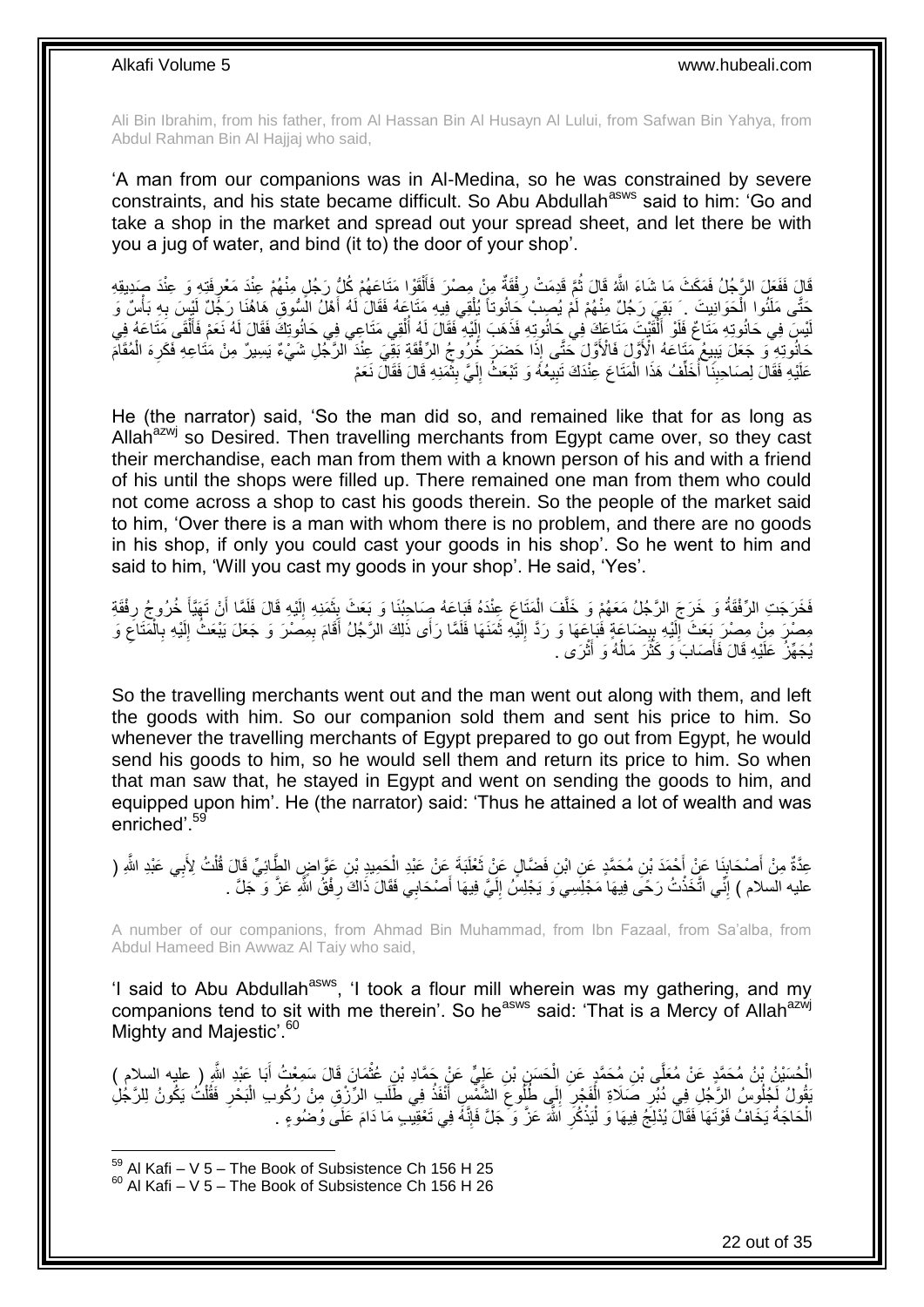Al Husayn Bin Muhammad, from Moalla Bin Muhammad, from Al Hassan Bin Ali, from Hammad Bin usman who said,

'I heard Abu Abdullah<sup>asws</sup> saying: 'The sitting of the man after the dawn Prayer up to the emergence of the sun is more beneficial than seeking of the sustenance and/or sailing the sea'. So I said, 'Supposing there happens to be the need for the man which he fears missing out on?' So he<sup>asws</sup> said: 'He can set out with regards to it, and let him Mention Allah<sup>azwj</sup> Mighty and Majestic, for he would be in the follow-up Prayer for as long as he would be upon an ablution'.<sup>61</sup>

عِدَّةٌ مِنْ أَصْحَابِنَا عَنْ سَهْلِ بْنِ زِيَادٍ وَ أَحْمَدَ بْنِ مُحَمَّدٍ عَنِ ابْنِ فَضَّالٍ عَنْ مُعَاوِيَةَ بْنِ وَهْبٍ عَنْ أَبِـي عَبْدٍ اللَّهِ (ٍ عليه السلام **∶** َ ِ ِ َ َ ) قَالَ يَأْتِي عَلَى النَّاسِ زَمَالٌ عَضُوُمِّنٌ يَعَضُّ كُلُّ امْرِئٍ عَلَى مَا فِي يَذَيْهِ وَ يَُنْسَى الْفَضْلُ وَ قَدْ قَالَ اللَّهُ عَزُّ وَ جَلَّ وَ لا<br>، فلسط اللَّهُ عَزَّ وَجَلَّ عَضْلُومِّنْ يَجْمَلُ كُلُّ امْ ْ َنْتَسَوُا الْفَضْلَ بَيْنَكُمْ يَنْبَرِي فِي ذَلِكَ الزَّمَانِ قَوْمٌ يُعَامِلُونَ الْمُضْطَرِّينَ هُمْ شِرَارُ الْخَلْقِ . ْ ْ ْ ْ

A number of our companions, from Sahl Bin Ziyad and Ahmad Bin Muhammad, from Ibn Fazzal, from Muawiya Bin Wahab,

(It has been narrated) from Abu Abdullah<sup>asws</sup> having said: 'There would come upon the people a biting time period. Every person would bit upon what is in his hands, and he would forget the kindness; and Allah<sup>azwj</sup> Mighty and Majestic has Said **[2:237]** *and do not neglect the kindness between you*. There would appear a people during that time period who would be dealing (harshly) with the desperate ones. They would be the most evil of the creatures'.<sup>62</sup>

يْهِلُ بْنُ زِيَادٍ عَنْ يَغْفُوبَ بْنِ يَزِيدَ عَنْ مُحَمَّدِ بْنِ مُرَازِمٍ عَنْ رَجُلٍ عَنْ إِسْحَاقَ بْنِ عَمَّارٍ قَالَ سَمِعْتُ أَبَا عَبْدٍ اللَّهِ ( عِليه ِ ֧֖֖֖֧֖֧֧֧֧֧֧֧֧֧֧֧֚֚֚֚֓֝֝֝֝֟֓֟֓֝֬֝֓֝֬֟֓֟֓֬֝֓֟֓֟֓֝֬֝֓֝֓֟֓֝֬֝֬֝֓֝֬֝֓֝֬ ِ ِ ِ َ السلام ) يَقُولُ مَنْ طَلَبَ قَلِيلَ الرَّزْقِ كَانَ ذَلِكَ دَاعِيَهُ إِلَىًّ اجْتِلَاب كُثِيرٍ مِنَ الرِّزْقِ وَقَ تَرَكَ قَلِيلًا مِنَ الرِّزْقِ كَانَ ذَلِكَ ِ ذَاعِيَهُ ٰإِلَٰى ذَهَابِ كَثِيرٍ مِنَ الرِّزْقِ] . ِ

Sahl Bin Ziyad, from Yaqoub Bin Yazeed, from Muhammad Bin Murazim, from a man, from Ishaq Bin Ammar who said,

'I heard Abu Abdullah<sup>asws</sup> saying: 'The one who seeks the little sustenance, that would be inviting him to bringing a lot (a bigger amount) from the sustenance; (and the one who neglects a little (sale/project/income) from the sustenance, that would be inviting him to the going away of a lot from the sustenance)<sup>'.  $63$ </sup>

عَلِيُّ بْنُ مُحَمَّدٍ بْنِ بُنْدَارَ عَنْ أَحْمَدَ بْنِ أَبِي عَبْدِ اللَّهِ عَنْ مُحَمَّدٍ بْنِ عِيسَي عَنْ رَجُلٍ سَمَّاهُ عَنِ الْحُسَيْنِ الْجَمَّالِ قَالَ شَهِدْتُ َ َ ِ ْ ْ إِسْكَاقَ بْنَ عَمَّارٍ يَوْماً وَ قَدْ شَدَّ كِيسَهُ وَ ۖ هُوَ يُرِيدُ أَنْ يَقُومَ فَجَاءَهُ إِنْسَانٌ يَطْلُبُ دَرَاهِمَ بِدِينَارٍ فَحَلَّ الْكِيسَ فَأُعْطَاهُ دَرَاهِمَ ِ ُ ِ َ ِ ِ َ ْ ِ بَدِينَارٍ قَالَ فَقُلْتُ لَّهُ سُبْحَانَ اللَّهِ مَا كَانَ فَضْلُ هَذَا الدِّينَارِ فَقَالٍ إِسْحَاقُ مَا فَعَلْتُ هَذَا رَغْبَةٌ فَي فَضَلْ الدِّينَارِ وَ لَكِنْ سَمِعْتُ أَبَاٰ ْ **∣** َ ِ ْ ِ عَبْدِ اَللَّهِ ( عليه السلام ) يَقُولُ مَنِ اسْنَقَلَّ قَلِيلَ الرِّزْقِ حُرِمَ الْكَثِيَرَ . ْ

Ali Bin Muhammad Bin Bundar, from Ahmad Bin Abdu Abdullah, from Muhammad Bin Isa, from a man who heard it from Al Husayn Al Jammal who said,

'I Witnessed Is'haq Bin Ammar one day and he had packed his bag and he wanted to move, when a person came asking to exchange Dirhams with Dinars. So he opened his bag and gave him Dirhams for Dinars. So I said to him, 'Glory be to Allah<sup>azwj</sup>! How Dinars can be better?' So Is'haq said, 'I did not do this (exchange) in

 $61$  Al Kafi – V 5 – The Book of Subsistence Ch 156 H 27

 $62$  Al Kafi – V  $5$  – The Book of Subsistence Ch 156 H 28

 $63$  Al Kafi – V 5 – The Book of Subsistence Ch 156 H 29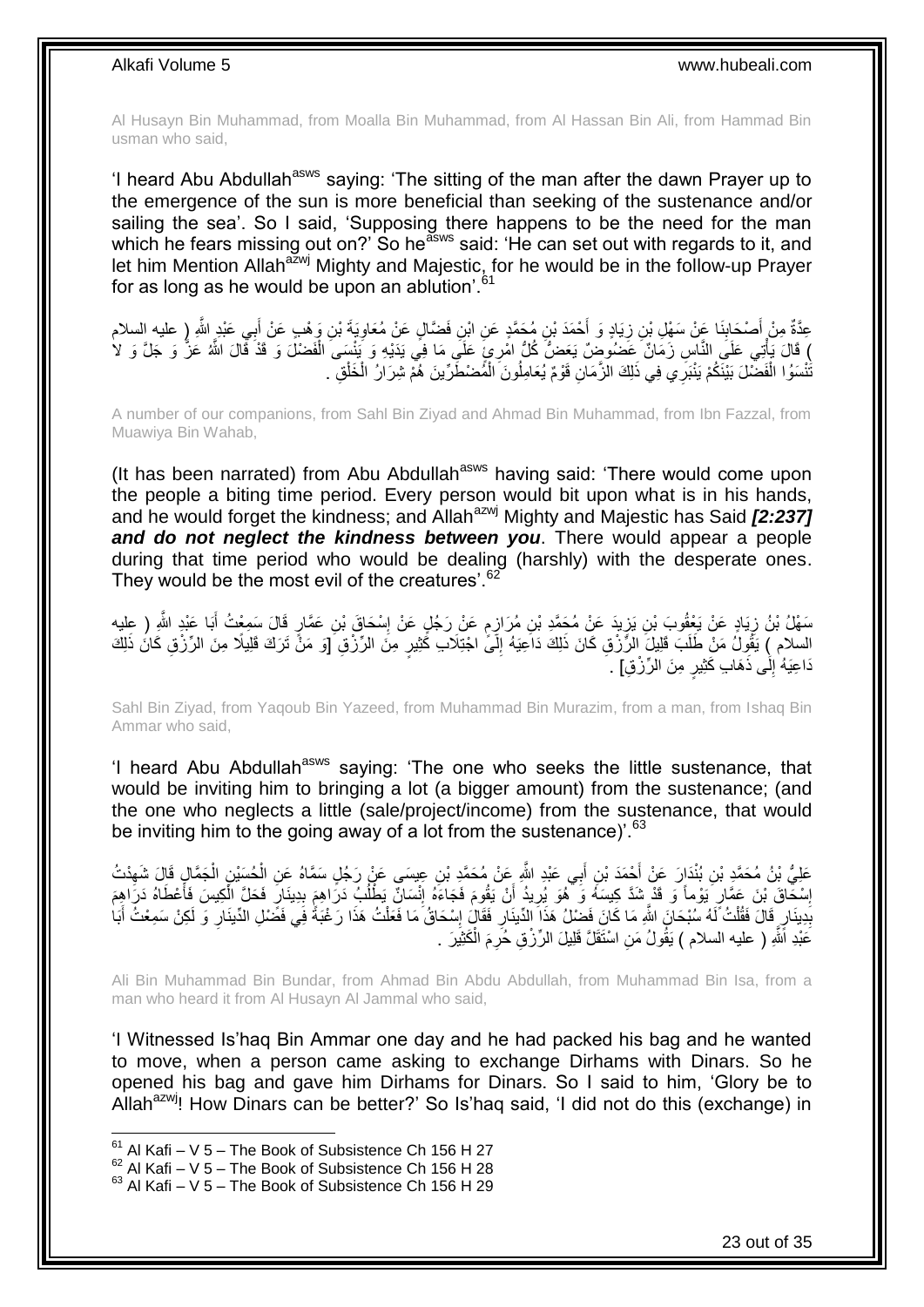my craving regarding the preference of the Dinar, but I heard Abu Abdullah<sup>asws</sup> saying: 'The one who belittles the little sustenance, would deprived of a lot'.<sup>64</sup>

أَحْمَدُ بْنُ مُحَمَّدٍ عَنْ مُحَمَّدٍ بْنِ عِسَى عَنْ أَبِي مُحَمَّدٍ الْغِفَارِيِّ عَنْ عَبْدٍ اللَّهِ رَسَل<br>أَحْمَدُ بْنُ مُحَمَّدٍ عَنْ مُحَمَّدٍ بْنِ عِسَى عَنْ أَبِي مُحَمَّدٍ الْغِفَارِيِّ عَنْ عَبْدِ اللَّهِ مَعْل ِ ِ ْ َ َ َ السلام ) قَالَ قَالَ رَسُولُ اللَّهِ (َ صلـى الله عليه ّو ألـه ) مَنْ أَعْيَتْهُ الْقُدْرَةُ فَلْيُرَبِّ صَغِيراً . ْ ْ َ

Ahmad Bin Muhammad, from Muhammad Bin Isa, from Abu Muhammad Al-Ghifary, from Abdullah Bin Ibrahim, from the one who narrated it,

(It has been narrated) from Abu Abdullah<sup>asws</sup> having said: 'Rasool-Allah<sup>saww</sup> said: 'The one who is tired of the power (authorities), so let him nourish the young (ones)'.

> زَ عَمَ مُحَمَّدُ بْنُ عِيسَى أَنَّ الْغِفَارِ يَّ مِنْ وُلْدِ أَبِي ذَرٍّ رَضِيَ اللَّهُ عَنْهُ . ْ ِ ْ اً

Muhammad Bin Isa has commented that Al-Ghifary is from the children of Abu  $Z$ arr<sup>as, 65</sup>

أَحْمَدُ بْنُ مُحَمَّدٍ عَنْ عُثْمَانَ بْنِ عِيسَى عَنْ أَبِي زُِهْرَةَ عَنْ أُمِّ الْجَسَنِ قَإِلَ مَرَّ بِيَ أَمِيرُ الْمُؤْمِنِينَ ( عليه السلام ) فَقَالَ أَيَّ ْ َ **∶** ْ ا<br>ا َ ْ َ نَسَيْءٍ تَصْنَعِينَ يَا أُمَّ الْحَسَنِ قُلْتُ أَغْزِلُ فَقَالَ أَمَاّ إِنَّهُ أَحَلُّ الْكَسْبِ أَوْ مِنْ أَحَلِّ الْكَسْب ْ ْ ا<br>ا ْ َ ْ َ ِ َ ِ َ

Ahmad Bin Muhammad, from Usman Bin Isa, from Abu Zahra, from Umm Al Hassan who said,

'Amir Al-Momineen<sup>asws</sup> passed by me, so he<sup>asws</sup> said: 'Which thing are you doing O Umm Al-Hassan?' I said, 'I am spinning (yarn)'. So he<sup>asws</sup> said: 'But, it is a sweet earning', or 'from the sweetest of earnings'.<sup>66</sup>

أَحْمَدُ بْنُ مُحَمَّدٍ عَنْ مُحَمَّدِ بْنِ عَلِيٍّ عَنْ عَلِيٍّ بْنِ أَسْبَاطٍ عَمَّنْ حَذَّثَهُ عَنْ جَهْمِ بْنِ حُمَيْدٍ الرَّوَّاسِيِّ قَالَ قَالَ أَبُو عَبْدِ الثَّهِ ( عليهم **∶** َ َ َ السِلام ) إِذَا رَأَيْتَ الرِّجُلَ يُخْرِجُ مِّنْ مَالِهِ فِي طَاعَةِ اللَّهِ عَزَّ وَ جَلَّ فَاعْلَمْ أَنَّهُ أَصَابَهُ مِنْ حَلالٍ ۖ وَ إِذَا أَخْرَجَهُ فِي مَعْصِيَةِ اللَّهِ َ َ ֦֧֦֦֦֦֦֢֦֦֦ׅ֦֝֝֝֜֝֝֜֡֜֝֜ َ َ عَزٌ وَ جَلٌّ فَاعْلَمْ أَنَّهُ أَصَابَهُ مِنَّ حَرَام . َ ٍ

Ahmad Bin Muhammad, from Muhammad Bin Ali, from Ali Bin Asbat, from the one who narrated it, from Jahm Bin Humeyd Al Rawwasy who said,

'Abu Abdullah<sup>asws</sup> said: 'When you see the man bring out from his wealth (to spend) in obedience to Allah<sup>azwj</sup> Mighty and Majestic, so know that he has earned it from Permissible means, and when he brings it would regarding disobedience to Allah<sup>azwj</sup> Mighty and Majestic, so know that he has earned it from Prohibited means'.<sup>67</sup>

أَحْمَدُ بْنُ مُحَمَّدِ بْنِ عِيسَى عَمَّنْ حَدَّثَهُ عَنْ أَبِي عَبْدِ اللَّهِ ( عليه السلام ) قَالَ قُلْتُ الرَّجُلُ يَخْرُجُ ثُمَّ يَقْدَمُ عَلَيْنَا وَ قَدْ أَفَادَ الْمَالَ<br>أَحْدَ بَنُ مُحَمَّدِ بْنِ عِيسَى عَمَّنْ ح َ ُ ْ َ  $\ddot{\phantom{0}}$ ْ َ الْكَثِيرَ فَلَا نَدْرِيِ اَكْتَسَبَهُ مِنْ حَلَالٍ أَوْ حَرَامٍ فَّقَالَ إِذَا كَانُ ذَلِكَ فَانْظُرْ ٰ فِي أَيِّ وَجْهٍ يُخْرِجُ نَفَقَاتِهِ فَإِنْ كَانَ يُنْفِقُ فِيمَا لَا يَنْبَغِي ٍ َ ِ ِ َ مِمَّا يَأْثُمُ عَلَيْهِ فَهُوَ حَرَامٌ . ٌٔ<br>ا .<br>ا

Ahmad Bin Muhammad Bin Isa, from the one who narrated it,

(It has been narrated) from Abu Abdullah $a$ <sup>asws</sup>, said, 'I said, 'A man went out, then he returned to us and he had benefited by a lot of wealth, but we do not know whether he earned it from Permissible means, or Prohibited?' So he<sup>asws</sup> said: 'If it was that, so

 $64$  Al Kafi – V 5 – The Book of Subsistence Ch 156 H 30

 $65$  Al Kafi – V 5 – The Book of Subsistence Ch 156 H 31

 $^{66}$  Al Kafi – V  $\frac{6}{5}$  – The Book of Subsistence Ch 156 H 32

 $67$  Al Kafi – V 5 – The Book of Subsistence Ch 156 H 33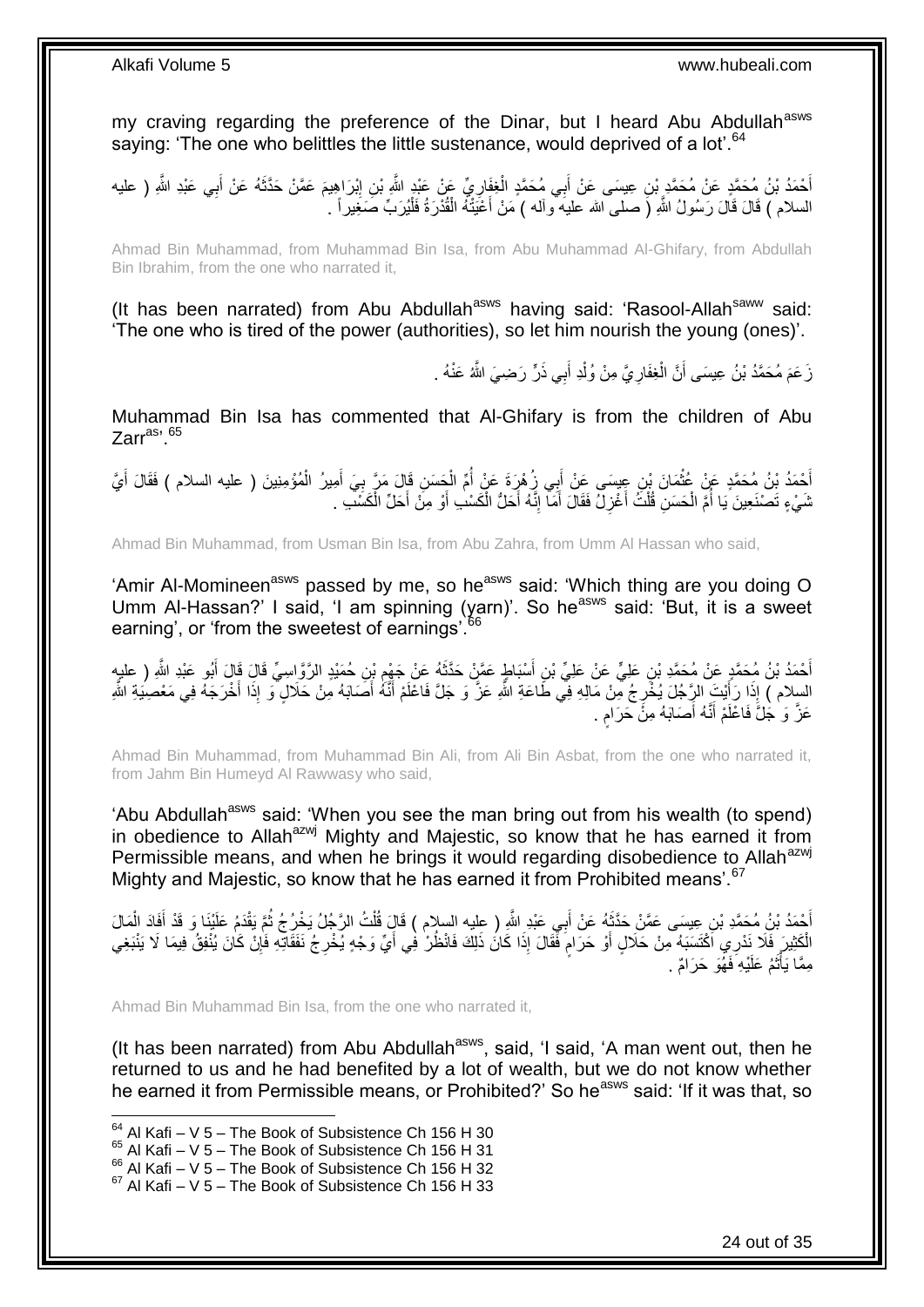look at for which aspect he takes his expenditure out. So if he were to spend on what is from the prohibited and sinful matters, so it is of Prohibited means'.<sup>68</sup>

عَلِيُّ بْنُ إِبْرَاهِيمَ عَنْ أَبِيهِ عَنِ النَّوْفَلِيِّ عَنِ السَّكُونِيِّ عَنْ أَبِي عَبْدِ النَّهِ ( عليه السلام ) قَالَ مَرَّ النَّنِبِيُّ ( صلى الله عليه وأله )<br>-َ **!** ِ ِ عَلَى رَجُلٍ وَ مَعَهُ ثَوْبٌ يَبِيعُهُ وَ كَانَ الرَّجُلُ طَوِيلًا ۖ وَ النُّوْبُ قَصِيراً فَقَالَ لَهُ اجْلِسْ فَإِنَّهُ أَنْفَقُ لِسِلْعَتِكَ ۚ ـُ َ ا∣<br>ِ∘ ة<br>ا **∶ !** ة<br>أ

Ali Bin Ibrahim, from his father, from Al Nowfaly, from Al Sakuny,

(It has been narrated) from Abu Abdullah<sup>asws</sup> having said: 'The Prophet<sup>saww</sup> passed by a man and with him were clothes he was selling, and the man was tall and the cloth was short, so he<sup>saww</sup> said to him: 'Be seated, for it is more beneficial for your commodity'.<sup>69</sup>

عَلِيُّ بْنُ إِبْرَاهِيمَ عَنْ أُبِيهِ عَنْ أَحْمَدَ بْنِ النَّصْلِ عَنْ عَمْرٍو بْنِ شِمْرٍ عَنْ جَابِرٍ عَنْ أَبِي جَعْفَرٍ ( عليه السلام ) قَالَ قَالَ رَسُولٍ<br>جَلِيُّ بْنُ إِبْرَاهِيمَ عَنْ أُبِيهِ عَنْ أَحْمَدَ بْنِ ال ِ َ َ ِ َ اللَّهِ ( صلَى الله عليه وَاله ) يَأْتِي عَلَى النَّاسِ زَمَانٌ يَشْكُونَ فِيهِ رَّبَّهُمْ قُلْتُ وَّ كَيْفَ يَشْكُونَ فِيهِهِ رَبَّهُمْ قُلْ يُقُولُ الرَّجُلُ وَ اللَّهِ ْ ْ مَا رَبُحْتُ شَيْئاً مُنْذُ كَذَا وَ كَذَا وَ كَمْ اَكُلُّ وَ لَاَ أَشْرَبُ إِلَّا مِنْ رَأْسِ مَالِي وَيْحَكَ وَ هَلْ أَصْلُ مَالِكَ وَ ذِرْوَتُهُ إِلَّا مِنْ رَبِّكَ . َ .<br>أ ِ َ ِ ِ

Ali Bin Ibrahim, from his father, from Ahmad Bin Al Nazar, from Amro Bin Shimr, from Jabir,

(It has been narrated) from Abu Ja'far $a<sup>asws</sup>$  having said: 'Rasool-Allah $a<sup>saww</sup>$  said: 'There would come a time upon the people, they would be complaining therein to their Lord<sup>azwj</sup>'. I said, 'And how would they be complaining therein to their Lord<sup>azwj</sup>?' He<sup>asws</sup> said: 'The man would be saying, 'By Allah<sup>azwj</sup>! I have not profited anything since such and such (a time), and I have neither eaten nor drunk except from the capital of my wealth'. (It would be said to them) Woe be unto you! And is the origin of your wealth and its peak except from your Lord<sup>azwj</sup>?'70

مُحَمَّدُ بْنُ يَحْيَى عَنْ أَحْمَدَ بْنِ مُحَمَّدٍ بْنِ عِيسَى عَنِ الْحَسَنِ بْنِ مَحْبُوبٍ عَنْ هِشَامٍ بْنِ سَالِمٍ عَنْ أَبِي بَصِيرٍ قَالَ سَمِعْتُ أَبَا ֧֖֧֖֖֖֖֖֧֖֖֖֖֧֧֧֧֧֧֧֧֧֧֧֧֧֧֧֧֧֚֚֚֚֚֚֚֚֚֚֚֝֝֟֓֝֓֝֓֝֬֟֓֝֬֟֓֝֬֝֓֝֓֝֬֝֓֝֬֝֬֝֓֝֬֝֬֓֝֬֝֬֝֬ م<br>ہ ْ َ َ جَعْفَرٍ ( عليه السلام ) يَقُولُ كَانَ عَلَى عَهْدِ رَسُولٍ اللّهِ ( صَلْمَ اللهِ عليهِ وآلِه ) مُؤْمِنٌ فَقِينٌ شَدِيدُ الْحَاجَةِ مِنْ أَهْلِ الصُفَّةِ وَ َ ْ كَانَ مُلَأزِماً لِرَسُولٍ اللَّهِ ( صلى الله عليه وآله ) عِنْدَ مَوَاقِيتِ الْصَّلَاةِ كُلِّهَا لَا يَفْقِدُهُ فِي شَيْءٍ مِنْهَا وَ كَانَ رَسُولُ اللَّهِ ( صلى ِّ الله عليه وآلله ) يَرِقُّ لَهُ وَ يَنْظُرُ إِلَى حَاجَتِهِ وَ غُرْبَتِهِ فَيَقُولُ يَا سَعْدُ لَوْ قَدْ جَاءَنِي شَيْءٌ لَأَغْنَيْنُكَ ∣∣<br>ِ∶ ِ

Muhammad Bin Yahya, from Ahmad Bin Muhammad Bin Isa, from Al Hassan Bin Mahboub, from Hisham Bin Salim, from Abu Baseer who said,

'I heard Abu Ja'far<sup>asws</sup> saying: 'During the era of Rasool-Allah<sup>saww</sup>, there was an extremely poor Believer who was needy to the people of the platform (A raised platform used by the Prophet<sup>saww</sup> as a welcoming point for newcomers or destitute), and he used to adhere to Rasool-Allah<sup>saww</sup> during the times of the Salat (Prayer), all of (the time), not missing out anything from these (Salat); and Rasool-Allah<sup>saww</sup> used to have compassion for him and would look into his needs and his poverty, and hesaww was saying: 'O Sa'ad! If somethings comes to mesaww, Isaww would make you needless'.

قَالَ فَأَبْطَأَ ذَلِكَ عَلَى رَسُولِ اللّهِ ( صلى الله عليه وأله ) فَاشْتَدّ غَمُّ رَسُولِ اللّهِ ( صلى الله عليه وأله ) لِسَعْدٍ فَعَلِمَ اللّهِ سُبْحَانَهُ َ َ مَا دَخَلَ عَلَى رَسُولِ اللَّهِ مِنْ غَمِّهِ لِسَعْدٍ فَأَهْبَطَ عَلَيْهِ جَبْرَئِيلَ ( عليه السلام ) وَ مَعَهُ دِرْهَمَانِ فَقَالَ لَهُ يَا مُحَمَّدُ إِنَّ اللَّهَ قَدْ عَلِمَ َ ِ َ مَا قَدْ دَخَلَكَ مِنَ الْغَمِّ لِسَعْدٍ أَ فَتُحِبُّ أَنْ تُغْنِيَهُ فَقَالَ نَعَمْ فَقَالَ لَهُ فَهَاكَ هَذَيْنِ الْذُرْ هَمَيْنِ فَأَعْطِهِمَاَ إِيَّاهُ وَ مُرْهُ أَنْ يَتَّحِرَ بِهِمَا ْ َ ِ ِ َ َ ِ

 $68$  Al Kafi – V 5 – The Book of Subsistence Ch 156 H 34

 $69$  Al Kafi – V 5 – The Book of Subsistence Ch 156 H 35

 $70$  Al Kafi – V 5 – The Book of Subsistence Ch 156 H 36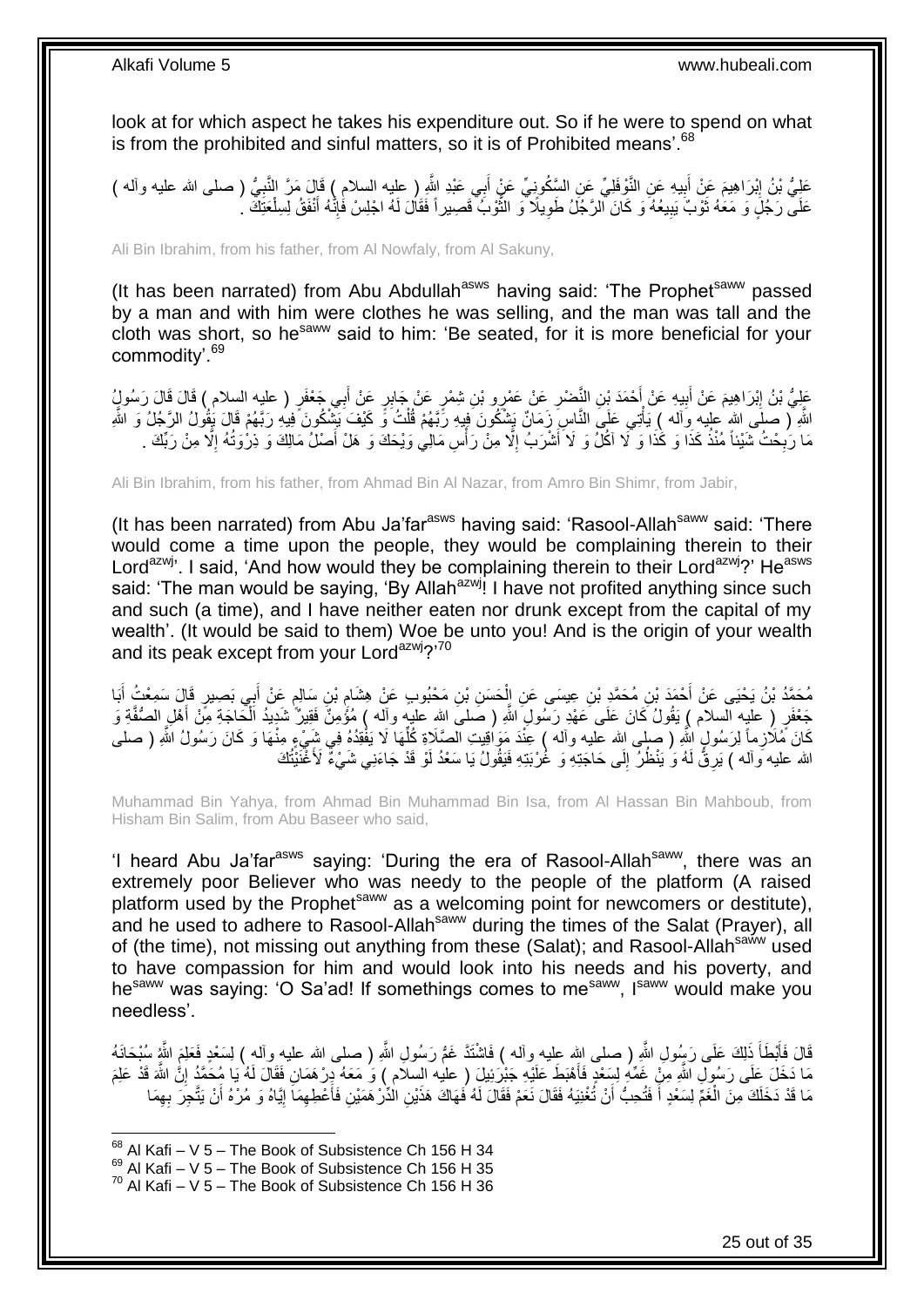He<sup>asws</sup> said: 'That was slow upon Rasool-Allah<sup>saww</sup>, so the gloom for Sa'ad was intense upon Rasool-Allah<sup>saww</sup>. So Allah<sup>azwj</sup> the Glorious Knew what had entered upon Rasool-Allah<sup>saww</sup> from his<sup>saww</sup> gloom for Sa'ad. So Jibraeel<sup>as</sup> descended and with him<sup>as</sup> were two Dirhams, and he<sup>as</sup> said to him<sup>saww</sup>: 'Allah<sup>azwj</sup> has Known of what has entered you<sup>saww</sup> from the gloom for Sa'ad. Would you<sup>saww</sup> like to have him enriched?' So he<sup>saww</sup> said: 'Yes'. So he<sup>as</sup> said: 'So give these two Dirhams to him and instruct him that he should do some business with these'.

قَالَ فَأَخَذَ رَسُولُ اللَّهِ ( صلى الله عليه وأله ) ثُمَّ خَرَجَ إِلَى صَلَاةِ الظُّهْرِ وَ سَعْدٌ قَائِمٌ عَلَى بَابٍ حُجُرَاتٍ رَسُولِ اللَّهِ ( صلى  $\frac{1}{2}$ ُ ا<br>است ِ اِلله عليه وِأله ) بَنِْتَظِرُهُ فَلَمَّا رَأِهُ رَسُولُ اللّهِ ( صلى الله عليه وأله ) قَالَ يَا سَعْدُ أَ نُخسِنُ النَّجَارَةَ فَقَالَ لَمُ سَعْدٌ وَ اللّهِ مَا ا<br>أ َمُّنِيَّحْتُ أَمْلِكُ مَالًا أَتَّجِرُ بِهِ فَأَعْطَاهُ النَّبِيُّ ( صلى الله عليهِ وآله ) الدِّرْ مَمَيْنِ وَ قَالٍ لَهُ اتَّجِرْ بِهِمَا وَ تَصرَّفُ لِرِّزْقِ اللَّهِ َ ِ **∶** َ **∶** َ ِ فَأَخَذَهُمَا سَعْدٌ وَ مَضمَى مَعَ النَّبِيِّ ( صلى الله عليه وآله ) حَتَّى صَلَّى مَعَهُ الظَّهْرَ وَ الْعَصْرَ فَقَالَ لَهُ النَّبِيُّ ( صلى الله عليه ْ ا<br>ا ِ وآله ) قُمْ فَاطْلُبِ الرِّزْقَ فَقَدْ كُنْثٌ بِحَالِكَ مُغْتَمَّاً ۚ ا سَعْدُ **∶** ُ

He<sup>asws</sup> said: 'So Rasool-Allah<sup>saww</sup> took them, then went out to the Noon Prayer, Sa'ad was standing at the door of the chamber of Rasool-Allah<sup>saww</sup> awaiting him<sup>saww</sup>. So when Rasool-Allah<sup>saww</sup> saw him, he<sup>saww</sup> said: 'O Sa'ad! Are you good at trading?' So Sa'ad said to him<sup>saww</sup>, 'By Allah<sup>azwj</sup>! I have not become an owner of wealth to trade with'. So the Prophet<sup>saww</sup> gave him the two Dirhams and said to him: 'Trade with these two, and disperse (to seek) the sustenance of Allah<sup>azwj</sup>'. So Sa'ad took them and went along with Rasool-Allah<sup>saww</sup> until he Prayed with him<sup>saww</sup> the Zohr and the Asr Prayers. So the Prophet<sup>saww</sup> said to him: 'Arise, and seek the sustenance, for Isaww have been concerned for you, O Sa'ad'.

قَالَ فَأَقْبَلَ سَعْدٌ لَا يَشْتَرِي بِدِرْهَمِ شَيْئٍاً إِلَّا بَاعَهُ بِدِرْ هَمَيْنِ وَ لَا يَشْتَرِي شَيْئاً بِدِرْهَمَيْنِ إِلَّا بَاعَهُ بِأَرْبَعَةِ دَرَاهِمَ فَأَقْبَلَتِ الدُّنْيَا<br>.  $\frac{1}{2}$ ِ ِ م **ِ** َ َ اُ ِ ِ عَلَى سَعْدٍ فَكَثُرَ مَتَاعُهُ ۖ وَ مَالُهُ وَ عَظُمَتُ تِجَارَتُهُ فَاتَّخَذَ عَلَى بَابِ الْمَسْجِدِ مَوْضَعاً وِّ جَلَسَ فِيهِ فَجَمَعَ تِجَارَتُهُ إِلَيْهِ وَ كَانَ ْ ٔ<br>ا روبو<br>سا لَ ِ َ سُولُ اللَّهِ ( صلى الله عليه وآله ) إِذَا أَقَامَ بِلَالٌ لِلصَّلَاةِ يَخْرُجُ وَ سَعْدٌ مَشْغُولٌ بِالدُّنْيَا لَمْ يَتَطَهِّرْ وَ لَمْ يَتَهَيَّأُ كَمَا كَانَ يَفْعَلُ قَبْلَ<br>ِ ِ َ ْ ِ أَنْ يَتَشَاغَلَ بِالذُّنْيَا فَكَانَ النَّبِيُّ , صَلَى الله عليه وآله ) يَقُولُ يَا سَعْدُ شَغَلَنْكَ الدُّنْيَا عَنِ الصَّلَاةِ فَكَانَ يَقُولُ مَا أَصْنَعُ أُضَيِّعُ **∶ ∶** ا<br>ا َ مَالِي هَذَا رَجُلٌ قَدْ بِعْتُهُ فَأَرِيَدٌ أَنْ أَسْتَوْفِيَ مِنْهُ وَ هَذَا رَجُلٌ قَدِ اشْتَرَيْتُ مِنْهُ فَأَرِيدُ أَنْ أَوفِيَهُ ُ َ ِ اُ َ اُ ِ ُ **∶** 

He<sup>asws</sup> said: 'So Sa'ad went and he did not buy anything with one Dirham except that he sold it for two Dirhams, and he did not buy anything for two Dirhams except that he sold it for four Dirhams. So the world turned towards Sa'ad and abundant was his wealth, and his business was great. So he took a place at the door of the Masjid and sat therein, and he gathered his business around him, and when Bilal called for the Prayer, Rasool-Allah<sup>saww</sup> came out and Sa'ad was busy with the (affairs of the) world, not having cleansed himself (with ablution) and not being welcoming like he used to do before but he became pre-occupied with the world. So the Prophet<sup>saww</sup> was saying: 'O Sa'ad! You are too pre-occupied with the world from the Prayer?' So he was saying, 'I do not want to waste my wealth. This man, I have sold to him and want payment from him, and this man, I have bought from him, so I want to pay him'.

قَالَ فَدَخَلَ رَسُوٍلَ اللَّهِ ( صلى الله عليه وآله ) مِنْ أَمْرِ سَعْدٍ غَمٌّ أَشَدُّ مِنْ غَهِّهِ بِفَقْرِهِ فَهَبَطَ عَلَيْهِ جَبْرَئِيلُ ( عليه السلام ) فَقَالَ **ٍ** َ **ٍ** َ يَا مُحَمَّدُ إِنَّ اللَّهِ قَدْ عَلِمَ غَمَّكَ بِسَعْدٍ فَأَيَّمَا أَحَبُّ إِلَيْكَ حَالُهُ الْأُولَى أَوْ حَالُهُ هَٰذِهِ فَقَالَ لَهُ النَّبِيُّ ( صِلى الله عليه وأله ) يَا َ َ ِ י<br>י ِ ُ َ ا<br>ا لَ ِ جَبْرَئِيلُ بَلَّ حَالُهُ الْأُولَى قَدْ أَذْهَبَتْ دُّنْيَاهُ بِآخِرَتِهِ فَقَالَ لَهُ جَبْرَئِيلٌ ( عليه السلام ) إِنَّ حُبَّ الدُّنْيَا ۖ وَ الْأَمْوَالِ فِتْنَةٌ وَ مَشْغَلَةٌ عَنِ ِ **∶ ٔ** َ ُ الْآخِرَةِ قُلْ لِسَعْدٍ يَرُدُّ عَلَيْكَ الدِّرْهَمَيْنِ اللَّذَيْنِ دَفَعْتَهُمَا إِلَيْهِ فَإِنَّ أَمْرَهُ سَيَصِبِيرُ إِلَى الْحَالَةِ الَّتِي كَانَ عَلَيْهَا أَوَّلًا ِ َ ِ لَ ِ َّ َ َّ ْ

He<sup>asws</sup> said: 'So sadness entered into Rasool-Allah<sup>saww</sup> from the affair of Sa'ad which was more intense than his<sup>saww</sup> sadness with his poverty. So Jibraeel<sup>as</sup> descended and he<sup>as</sup> said: 'O Muhammad<sup>saww</sup>! Allah<sup>azwj</sup> has Known your<sup>saww</sup> sadness with Sa'ad.

26 out of 35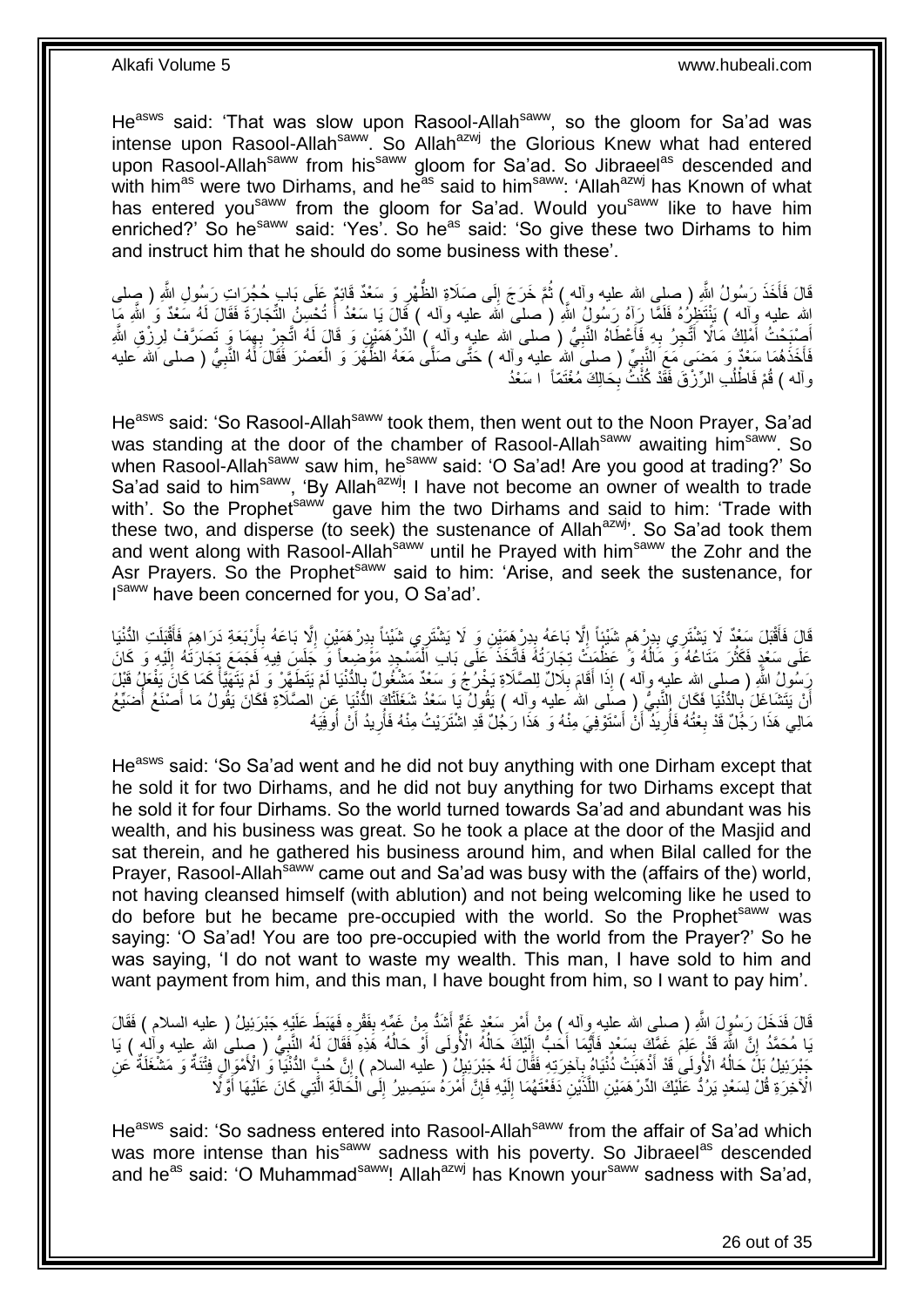so which of the two states of his is more beloved to you<sup>saww</sup>, the former or this state of his'. So the Prophet<sup>saww</sup> said to him: 'O Jibraeel<sup>as</sup>! But, his former state, for his world has done away with his Hereafter'. So Jibraeel<sup>as</sup> said to him<sup>saww</sup>: 'The love of the world and the wealth is a trial and pre-occupies from the Hereafter. Tell Sa'ad to return to you<sup>saww</sup> the two Dirhams which you<sup>saww</sup> had handed over to him, so his affair would come to be in the state which was upon him formerly'.

قَالَ فَخَرَجَ النَّبِيُّ ( صلى الله عليه وآله ) فَمَرَّ بِسَعْدٍ فَقَالَ لَهُ يَا سَعْدُ أَ مَا تُرِيدُ أَنْ تَرُدَّ عَلَيَّ الدِّرْ هَمَيْنِ اللَّذَيْنِ أَعْطَنْتُكَهُمَا فَقَالَ **ِ ∶** َ َّ َ ِ َ سَعْدٌ بَلَى ۖوَ مِاَئَتَيْنِۢ فَقَالَ لَهُ لَسْتُ أُرِيِدُ مِنْكَ يَا سَعْدُ إِلَّا الدِّرْهَمَيْنِ فَأَعْطَاهُ سَعْدٌ دِرْهَمَيْنِ قَالَ فَأَدْبَرَتَ الدُّنْيَا عَلَى سَعْدٍ حَتَّى َ ِ ِ .<br>ا َ ذَهَبَ مَا كَانَ جَمَعَ وَ عَادَ إِلَى حَالِهِ اَلَّتِي كَانَ عَلَيْهَا . َّ ِ

He<sup>asws</sup> said: 'So the Prophet<sup>saww</sup> went out and passed by Sa'ad, and he<sup>saww</sup> said to him: 'O Sa'ad! Do you want to return to me the two Dirham which Isaww had given to you?' So Sa'ad said, 'Yes, and two hundred (even)'. So he<sup>saww</sup> said to him: 'Isaww do not want from you, O Sa'ad, except for the two Dirhams'. So Sa'ad gave him<sup>saww</sup> the two Dirhams. So the world turned its back upon Sa'ad until the entirety of whatever he had went away, and he returned back to his state which was upon him (formerly)'. $71$ 

عِدَّةٌ مِنْ أَصْحَابِنَا عَنْ سَهْلِ بْنِ زِيَادٍ وَ أَحْمَدَ بْنِ مُحَمَّدٍ جَمِيعاً عَنِ ابْنِ مَجْبُوبٍ عَنْ عَبْدِ اللَّهِ بْنِ سِنَانٍ عَنْ أَبِي عَبْدِ اللَّهِ ( عليه َ ِ ¦ َ َ السلام ) قَالَ كُلُّ شَيْءٍ يَكُونُ فِيهِ حَلَالٌ وَ حَرَامٌ فَهُوَ حَلَالٌ لَكَ أَبَداً حَتَّى أَنْ تَعْرِفَ الْحَرَامَ مِنْهُ بِعَيْنِهِ ۚ فَتَدَعَهُ ۚ أَ ْ **∶** َ َ

A number of our companions, from Sahl Bin Ziyad, and Ahmad Bin Muhammad, altogether from Ibn Mahboub, from Abdullah Bin Sinan,

(It has been narrated) from Abu Abdullah<sup>asws</sup> having said: 'Everything in which is the Permissible and the Prohibited, so it is Permissible to you forever until you come to recognise the Prohibition from it exactly, so you should leave it.<sup>72</sup>

عَلِيُّ بْنُ إِبْرَاهِيمَ [عَنْ أَبِيهِ] عَنْ هَارُونَ بْنِ مُسْلِمٍ عَنْ مَسْعَدَةَ بْنِ صَدَقَةَ عَنْ أَبِي عَبْدِ اللَّهِ ( عليه السلام ) قَالَ سَمِعْتُهُ يَقُولُ<br>مَمَّةٍ َ ٍ **!** َ ِ كُلُّ تَنسِّيءٍ َهُوَ لَكَ حَكَالٌ حَتَّى تَعْلَمَ أَنَّهُ حَرَامٌ بِعَيْنِهِ فَتَدَعَهُ مِنْ قِبَلِ نَفْسِكَ وَ ذَلِكَ مِنَّنُ النُّوْرِب يُكُونُ قَدِ اشْتَرَيْتُهُ وَ هُوَ سَرِقَةٌ أَو ِ َ ِ َ ِ َّ ْ الْمَمْلُوكِ عِنْدَكَ وَ لَعَلَّهُ ۚ حُنٌّ قَدْ بَاعَ نَفْسَهُ أَوْ خُدِعَ فَبِيعَ أَوْ قُهِرَ ۚ أَوِ امْرَأَةٍ تَحْتَكَ وَ هِيَ أُخْتُكَ أَوْ رَضِيعَتُكَ وَ 'الْأَشْيَاءُ كُلُّهَا عَلَى َ ِ َ ِ َ **!** َ َّ ْ َ ُّ هَذَا حَتَّى يَسْتَبِينَ لَكَ غَيْرُ ذَلِكَ أَوْ تَقُومَ بِهِ الْبَيِّنَةُ ۚ ۖ ْ ِ ِ

Ali Bin Ibrahim, from his father, from Haroun Bin Muslim, from Mas'ada Bin Sadaqa,

(It has been narrated) from Abu Abdullah<sup>asws</sup>, said, 'I heard him<sup>asws</sup> saying: 'Everything is Permissible for you until you know that it is Prohibited exactly, so leave it from yourself, and (for example) that is like the cloth which you happened to have bought it but it turned out to be stolen, or (for example) the owned slave with you and perhaps he is free and has sold himself, or has been cheated and was sold, or compelled, or a woman under you (wife) but she is your (half/foster) sister, or is the one breast-fed by your mother or sister or wife.., and all such things likewise, until it becomes clear that they are otherwise or testimony proves otherwise<sup>'.73</sup>

<sup>&</sup>lt;sup>71</sup> Al Kafi – V 5 – The Book of Subsistence Ch 156 H 37

 $72$  Al Kafi – V  $5$  – The Book of Subsistence Ch 156 H 38

 $73$  Al Kafi – V 5 – The Book of Subsistence Ch 156 H 39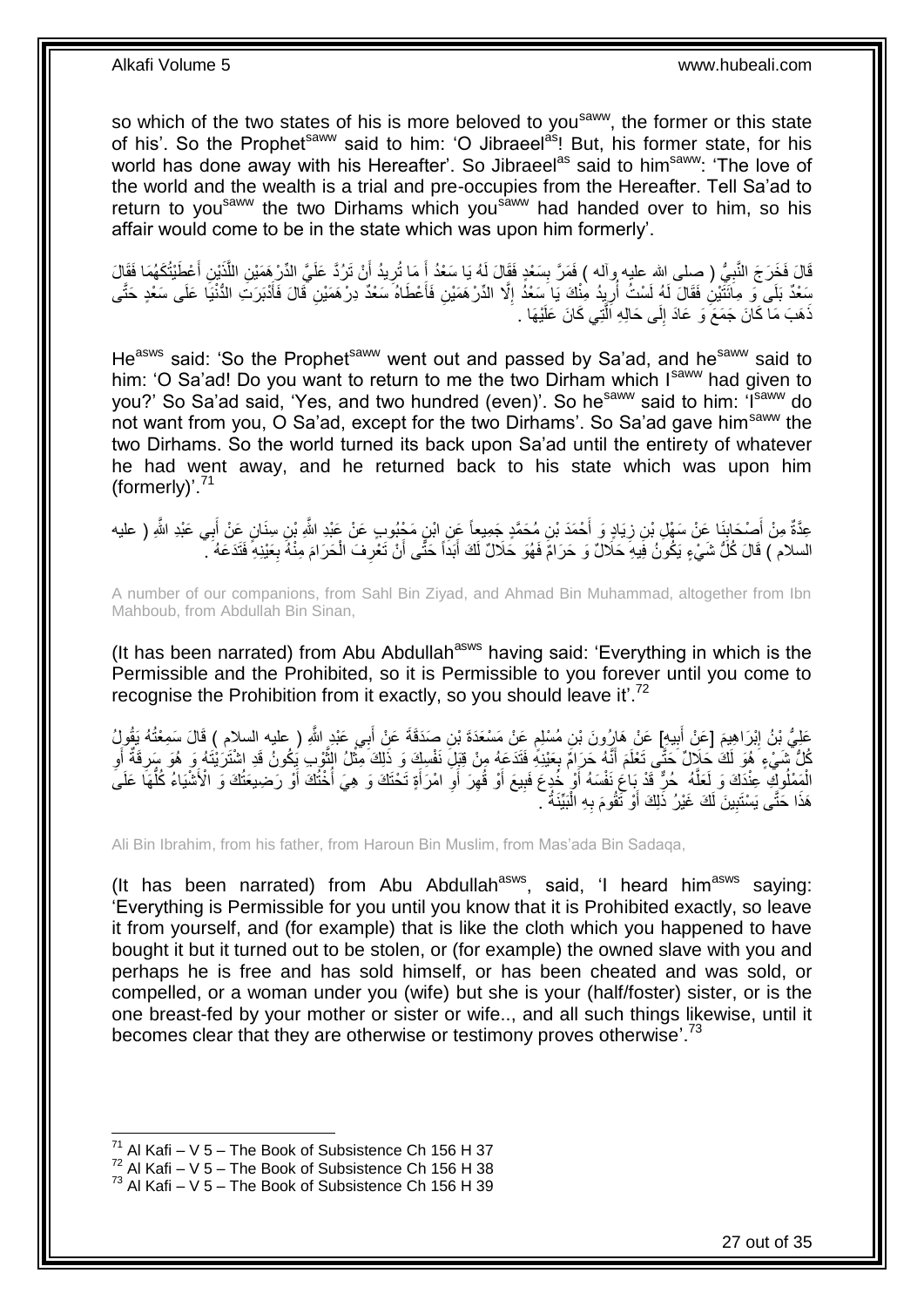عِدَّةٌ مِنْ أَصْحَابِنَا عَنْ سَهْلِ بْنِ زِيَادٍ عَنِ الْهِّنْثِمِ بْنِ أَبِي مَسْرُوقٍ النَّهْدِيِّ عَنْ مُوسَى بْنِ عُمَرَ بْنِ بَزِيعٍ قَالَ قُلْتُ لِلرِّضَا ( ِ َ ْ ِ ِ َ ْ **≀** ِ عليه السلام ) جُعِلْتُ فِذَاكَ إِنَّ النَّاسَ رَوَوْا أَنَّ رَسُولَ اللَّهِ ( صلَّى الله عليه وآله ) كَانَ إِذَا أَخَذَ فَبِي طَرِّيقٍ رَجَعَ فِي غَيْرِهِ<br>يَكِن يَسونُ بِنَ يَعْدَ يَعْدَلَ إِنَّ أَيُّنُوْ إِنَّ يَعْدُوْ و َ יִי, ِ فَكَذَا كَانَ يَفْعَلُ قَالَ فَقَالَ نَعَمْ وَ أَنَا أَفْعَلُهُ كَثِيراً فَافْعَلْهُ ثُمَّ قَالَ لِي أَمَا إِنَّهُ أَرْزَقُ لَكَ . َ ُ ْ ٔ<br>ا َ َ َ

A number of our companions, from Sahl Bin Ziyad, from Al haysam Bin Abu Masrouq Al Nahdy, from Musa Bin Umar Bin Bazie who said,

'I said to Al-Reza<sup>asws</sup>, 'May I be sacrificed you<sup>asws</sup>! The people are reporting that whenever Rasool-Allah<sup>saww</sup> took to a road, would return via another (path), so that is what he<sup>saww</sup> used to do'. So he<sup>asws</sup> said: 'And I<sup>asws</sup> (also) do it many a time, therefore do it'. Then he<sup>asws</sup> said to me: 'However, it is (upon, it brings in) more sustenance for him'.<sup>74</sup>

عَذْهُ عَنِ الْعَبَّاسِ بْنِ عَامِرٍ عَنْ أَبِي عَبْدِ الرَّحْمَنِ الْمَسْعُودِيِّ عَنْ حَفْصِ بْنِ عُمَرَ الْبَجَلِيِّ قَالَ شَكَوْتُ إِلَى أَبِي عَبْدِ اللَّهِ ( عِليه ْ ْ َ ْ َ ِ السلامِ ) حَالِي وَ انْتِشَارَ أَمْرِي عَلَّيَّ قَالَ فَقَالَ لِي إِذَا قَدِمْتُ الْمُوفَةَ فَبِعْ وِسَادَةً مِنْ بَيْتِكَ بِعَشَرَةِ دَرَاهِمَ وَ اذْتُح إِخْوَانَكَ وُ أَعِدَّ َ َ **∶** ِ ِ ِ هُمْ طَـٰعَاٰماً وَ سَلْـهُمْ يَدْعُونَ اللَّهَ لَكَ لَ ْ لَ

From him, from Al Abbas Bin Aamir, from Abu Abdul Rahman Al Masoudi, from Hafs Bin Umar Al Bajaly who said,

'I complained to Abu Abdullah<sup>asws</sup> of my state and the breakdown of my affairs upon me. So he<sup>asws</sup> said to me: 'When you proceed to Al-Kufa, so sell a pillow from your house for ten Dirhams and invite your brethren, and prepare a meal for them, and ask them to be supplicating to Allah<sup>azwj</sup> for you'.

َّقَالَ فَفَعَلْتُ وَ مَا أَمْكَنَنِي ذَلِكَ حَتَّى بِعْتُ وِسَادَةً وَ اتَّخَذْتُ طَعَاماً كَمَا أَمَرَنِي وَ سَأَلْتُهُمْ أَنْ يَدْعُوا اللَّهَ لِي قَالَ فَوَ اللَّهِ مَا مَكَثْتُ َ ْ ĺ َ **ٔ ∶** ្ត<br>ខ្ َ ْ **ٔ** إِنَّا فَلِيلًا جَتَّى أَتَانِِي غَرِيمٌ لِي فَدَقَّ الْبَابَ عَلَيَّ وَ صَالَحَنِي مِنْ مَالٍ لِي كَثِيرٍ كُنْتُ أَحْسُبُهُ نَحْواً مِنْ عَشَرَةِ آلَافِ دِرْهَمٍ قَالَ ثُمَّ ِ َ ِ ر<br>: م<br>وا َ ْ أَقْبَلَتِ الْأَشْيَاءُ عَلَيَّ . َ

He (the narrator) said, 'So I did, and that was not possible for me until I had to sell a pillow, and I took some food just as he<sup>asws</sup> had ordered me to, and I asked them that they should supplicate to Allah<sup>azwj</sup> for me. So, by Allah<sup>azwj</sup>, it was not except for a little while until a debtor came over to me, so he knocked upon the door to me, and reconciled with me from some wealth for me which was a lot. I had reckoned it to be approximately ten thousand Dirham. Then the things turned towards me (in my favour)'.<sup>75</sup>

عِدَّةٌ مِنْ أَصْحَابِنَا عَنْ سَهْلِ بْنِِ زِيَادٍ وَ أَحْمَدَ بْنِ مُحَمَّدٍ جَمِيعاً عَنِ ابْنِ مَحْبُوبٍ عَنْ سَمَاعَةَ قَالَ قَالَ أَبُو عَبْدِ اللَّهِ ( صلوات ِ **ِ** َ الله عليه ) لَيْسَ بِوَلِيٍّ لِي مَنْ أَكَّلَ مَالَ مُؤْمِنٍ حَرَاماً . َ **∣** 

A number of our companions, from Sahl Bin Ziyad, and Ahmad Bin Muhammad, altogether from Ibn Mahboub, from Sama'at who said,

'Abu Abdullah<sup>asws</sup> said: 'He is not upon my<sup>asws</sup> Wilayah, the one who unlawfully consumes the wealth of a Believer<sup>' 76</sup>

<sup>&</sup>lt;sup>74</sup> Al Kafi – V 5 – The Book of Subsistence Ch 156 H 40

 $75$  Al Kafi – V 5 – The Book of Subsistence Ch 156 H 41

 $76$  Al Kafi – V 5 – The Book of Subsistence Ch 156 H 42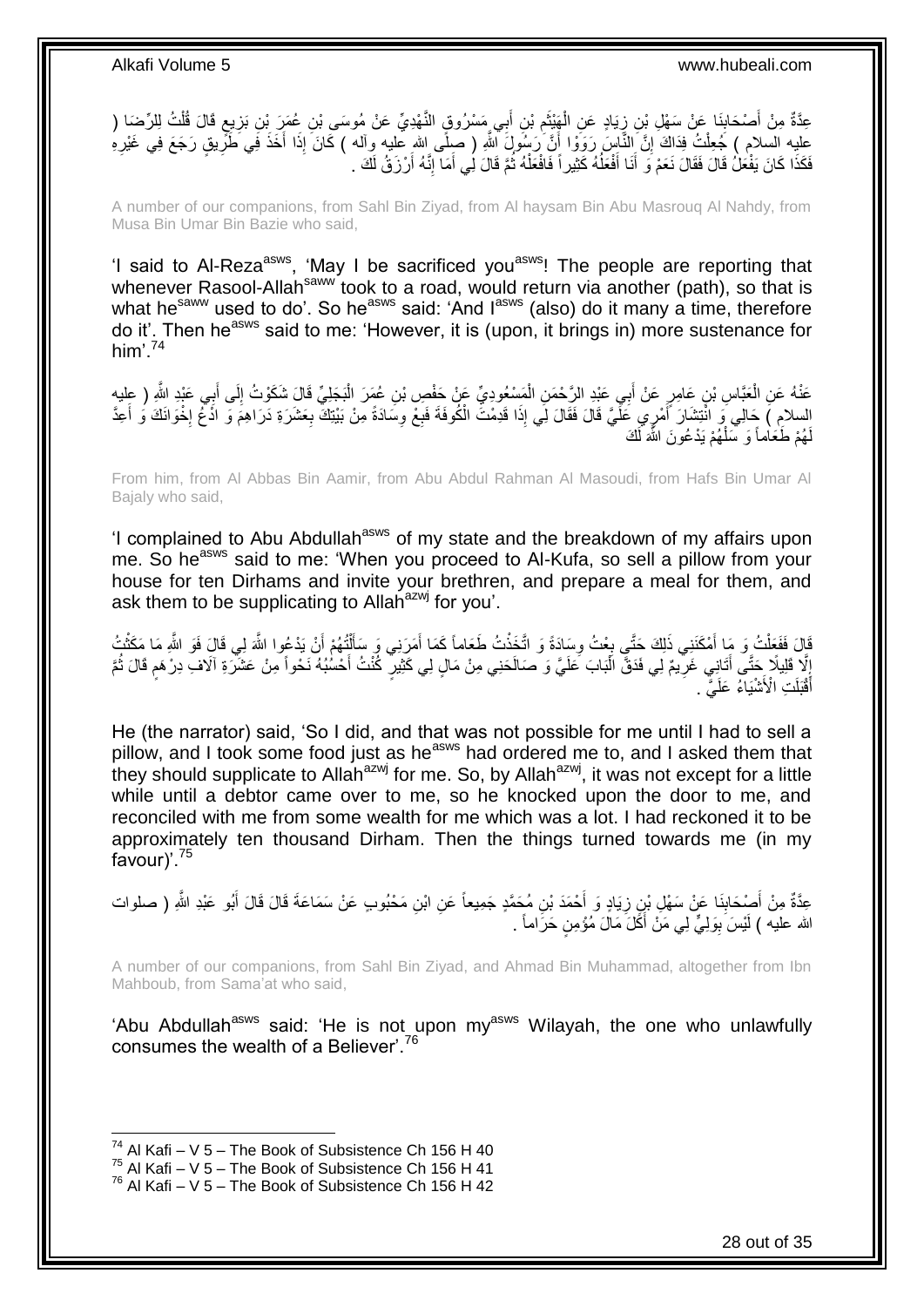مُحَمَّدُ بْنُ جَعْفَرٍ أَبُو الْعَبَّاسِ الْكُوفِيُّ عَنْ مُحَمَّدِ بْنِ عِيسَى بْنِ عُبَيْدٍ وَ عَلِيُّ بْنُ إِبْرَِاهِيمَ جَمِيعاً عَنْ عَلِيِّ بْنِ مُحَمَّدٍ الْقَاسَانِيِّ قَالَ<br>ِ ِ ْ َ ْ كَتَبْتُ إِلَيْهِ يَعْنِيَ أَبَإِ الْحَسَنِ الثَّالِثَ ( عليه السلام ) وَ أَنَا بِالْمَدِينَةِ سَنَةَ إِخْدَى وَ ثَلَاثِينَ وَ مِائَتَيْنِ جُعِلْتُ فِذَاكَ رَجُلًا أَمَرَ رَجُلًا ِ ْ ِ َ َّ ْ َ لَ  $\frac{1}{2}$ َ ْ ِّ شَتْهَا مَّا عَا أَوْ غَيْرَ ذَلِكَ فَاشْتَرَاهُ فَسُرِقٍّ مِنْهُ أَوْ قُطِعَ عَلَيْهِ الطَّرِيقُ مِنْ مَالِ مَنْ ذَهَبَ الْمَتَاعُ مِنْ مَالِ الْأَمِرِ أَوْ مِنْ مَالِ<br>يَشْتَهُدٍ مَنَ مَالِ الْأَمِرِ أَوْ مِنْ مَالِ ْ ِ َ ; َ أ الْمَأْمُورِ فَكَتَبَ ( سلام الله عليه ) مِنْ مَالِ الْأَمِرِ . ِ **∶** ْ ْ

Muhammad Bin Ja'far Abu Al Abbas Al Kufy, from Muhammad Bin Isa Bin Ubeyd, and Ali Bin Ibrahim, altogether from Ali Bin Muhammad Al Qasany who said,

'I wrote to him<sup>asws</sup>, meaning Abu Al-Hassan<sup>asws</sup> the  $3<sup>rd</sup>$ , and I was in Al-Medina in the year two hundred and thirty one: 'May I be sacrificed for you<sup>asws</sup>! A man instructed a man to buy some goods for him, or other than that. So he bought it but it was stolen from him, or the road was cut-off upon him (by a bandit). From whose assets is this loss, it is from the assets of the one who asked to buy or the one who bought the goods?' So he<sup>asws</sup> wrote: 'From the wealth of the instructor'.<sup>77</sup>

عِدَّةٌ مِنْ أَصْحَابِنَا عَنِْ سَهْلِ بِنِ زِيَادٍ عَنْ يَعْقُوبَ بْنِ يَزِيدَ عَنِ ابْنٍ أُخْتِ الْوَلِيدِ بْنِ صَبِيحٍ عَنْ خَالِهِ الْوَلِيدِ عَنْ أَبِي عَبْدِ اللَّهِ ( ٍ ِ ْ ِ ِ ِ َ َ ْ السلام ) قَالَ إِنَّ مِنَ النَّاسِ مَنْ جُعِلَ رِزْقُهُ فِي الَسَّيْفِ وَ مِنْهُمْ مَنْ جُعِلَ رِزْقُهُ فِيَّ الثَّجَارَةِ وَ مِنْهُمْ مَنْ جُعِلَ رِزْقُهُ فِيَ ِ ِ יִי, لسَانه

A number of our companions, from Sahl Bin Ziyad, from Yaqoub Bin Yazeed, from a cousing of Al Waleed Bin Sabeeh, from his maternal uncle Al Waleed,

(It has been narrated) from Abu Abdullah<sup>asws</sup> having said: 'From the people is one whose sustenance has been Made to be in the sword, and from them is the one whose sustenance is in the business, and from them is one whose sustenance is Made to be in his tongue' (negotiator).<sup>78</sup>

سَهْلُ بْنُ زِيَادٍ عَنْ يَحْيَيِ بْنِ الْمُبَارَكِ عَنْ إِبْرَاهِيمَ بْنِ صَالِحٍ عَنْ رَجُلٍ مِنَ الْجَعْفَرِيِّينَ قَالَ كَانَ بِالْمَدِينَةِ عِنْدَنَا رَجُلٌ يُكَنَّى أَبَا<br>أَيْضَاءُ الْمَسْئِمَةِ ِ ْ ٍ ِ ْ ِ ْ ِ َ أَقَمْقَامٍ وَ كَانَ مُحَارَفاً فَأَتَى أَبَا الْحَسَنِ ( عَلَيه السلامَ ) فَشَكًّا إِلَيْهِ حِرْفَتَهُ وَ أَخْبَرَهُ أَنَّهُ لَا يَتَوَجَّهُ فَبِي حَاجَةٍ فَيُقْضَى لَهُ فَقَالَ لَهُ َ َ لَ ِ ْ َ َ ِ أَبُوِ الْكَسَنِ ( عليه السلام ) قُلْ فِي آخِرِ دُعَائِكَ مِنْ صَلَاةِ الْفَجْرِ سَبْحَانَ اللَّهِ الْعَظِيمِ أَسْتَغْفِرُ اللَّهَ وَ أَسْأَلُهُ مِنْ فَضْلِهِ عَشْرَ ِ ا<br>ا ُ َ َ َ ِ ْ ِ ْ َم َّرا ٍت

Sahl Bin Ziyad, from Yahya Bin Al Mubarak, from Ibrahim BiN Salih, from a man from Al Jafariyyeen who said,

'In Al-Medina there was a man with us whose teknonym was Abu Al-Qamaam, and he was unfortunate. So he went over to Abu Al-Hassan<sup>asws</sup> and complained to him<sup>asws</sup> of his bad luck, and informed him<sup>asws</sup> no matter where he diverts himself, his need does not get fulfilled for him. So Abu Al-Hassan<sup>asws</sup> said to him: 'Say at the end of your supplication from the Dawn Prayer,

> 'سُبْحَانَ اللَّهِ الْعَظِيمِ أَسْتَغْفِرُ اللَّهَ وَ أَسْأَلُهُ مِنْ فَضْلِهِ' ا<br>ا َ َ َ ِ ْ

'Glory be to Allah<sup>azwj</sup>, the Magnificent. I seek Forgiveness of Allah<sup>azwj</sup> and ask Him<sup>azwj</sup> from His<sup>azwj</sup> Grace' – ten times'.

قَالَ أَبُو الْقَمْقَامِ فَلَزِمْتُ ذَلِكَ فَوَ اللَّهِ مَا لَبِثْتُ إِلَّا قَلِيلًا حَتَّى وَرَدَ عَلَيَّ قَوْمٌ مِنَ الْبَادِيَةِ فَأَخْبَرُونِي أَنَّ رَجُلًا مِنْ قَوْمِي مَاتَ وَ لَمْ ْ ِ ْ **ِ** ِ ِ ْ َ َ َ ُبِعْرَفْ لَهُ وَارِنَثٌ غَيْرِي فَانْطَلَقْتُ فَقَبَضْتُ مِيَرَاثَهُ وَ أَنَا مُسْتَغْنٍ . ِ َ َ

 $77$  Al Kafi – V 5 – The Book of Subsistence Ch 156 H 43

 $78$  Al Kafi – V 5 – The Book of Subsistence Ch 156 H 44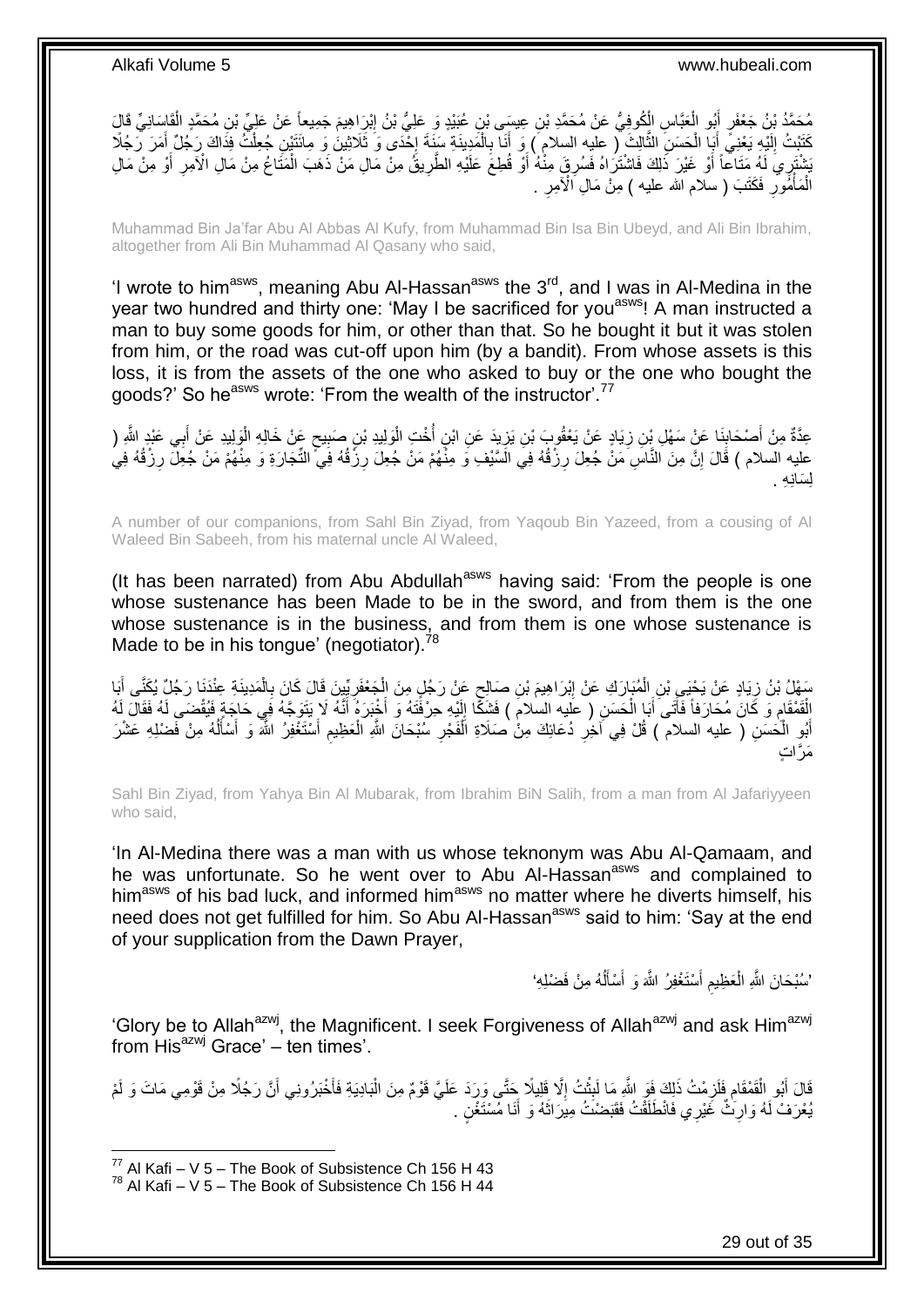Abu Al-Qamqaam said, 'So I necessitated that, and by Allah<sup>azwj</sup>, it did not remain except for a little while until a group of people from Al-Badiyya came over to me and informed me that a man from my people had died and no inheritors were recognised for him apart from myself. So I went over and took possession of my inheritance, and I am now self-sufficient'.<sup>79</sup>

عَذْهُ عَنِ ابْنِ مَحْبُوِبٍ عَنْ سَعْدَانَ عَنْ مُعَاوِيَةَ بْنِ عَمَّارٍ قَالَ قَالَ أَبُو عَبْدِ اللَّهِ ( عِليه السلام ) لَا تُمَانِعُوا قَرْضَ الْخَمِيرِ وَ<br>وَمُنْ ِ ِ ْ الْخُبْزِ وَ اقْتِبَاسَ النَّارِ فَإِنَّهُ يَجْلِبُ الرِّزْقَ عَلَى أَهْلِ الْبَيْتِ مَعَ مَا فِيهِ مِنْ مَكَارِمِ الْأَخْلَاقِ . ِ **∶** :<br>ا َ ِ ِ ِ

From him, from Ibn Mahboub, from Saa'dan, from Muawiya Bin Ammar who said,

'Abu Abdullah<sup>asws</sup> said: 'Do not prevent lending of the yeast and the bread and the igniter of the fire, for it brings the sustenance upon the family along with whatever is therein from the prestigious manners'.<sup>80</sup>

عِدَّةٌ مِنْ أَصْحَابِنَا عَنْ أَحْمَدَ بْنِ أَبِي عَبْدِ اللَّهِ عَنْ أَبِيهِ عَمَّنْ حَذَّثَهُ عَنْ عَمْرِهِ بْنِ أَبِي الْمِقْدَامِ عَنِ الْحَارِثِ بْنِ حَضِيرٍةَ الْأَزْدِيِّ<br>يَذِينَ مَنْ أَصْلَحُوا بِنَاءِ الْمَجْمَد َ ِ َ ِ ْ ِ ْ َ َ **!** َ َ َفَالَ وَجَدَ رَجُلٌ رِكَازاً عَلَى عَهْدِ أَمِيرِ الْمُؤْمِنِينَ رُ عليه السلامِ ) فَابْتَاعَهُ أَبِيَ مِنْهُ بِثَلَاثِمِاَتُةِ دَرْهَمٍ وَ مِائَةِ شُتْبِعٍ فَلَامَتْهُ ِ َ ْ ِ َ ِ ٍ م اُمِّي وَ قَالَتْ أَخَذْتَ هَٰذِهِ بِثَلَاّتِمِائَةِ شَاةٍ أَوْ لَادُهَا مِآئَةٌ وَ أَنْفُسُهَا مِائَةٌ وَ مَا فِي بُطُّورِنِهَا مِائَةٌ َ **∣ ٔ** َ ُ

A number of our companions, from Ahmad Bin Abu Abdullah, from his father, from the one who narrated it, from Amro Bin Abu Al Miqdam, from Al Haris Bin Hazeera Al Azdy who said,

'A man found some treasure in the era of Amir Al-Momineen<sup>asws</sup>. So my father bought it from him for three hundred Dirhams and one hundred sheep followed by their young. So my mother blamed him and she said, 'You have taken this for three hundred sheep – one hundred of their children, and one hundred of their own selves, and one hundred for what was in their bellies'.

َقَالَ فَلَامَ أَبِي فَانْطِلَقَ لِيَسْتَقِلِهُ فَأَبَى عَلَيْهِ الرَّجُلُ فَقَالَ خُذْ مِنِّي عَشْرَ شِبَاهٍ خُذْ مِنِّي عِشْرِينَ شَاةً فَأَعْيَاهُ فَأَخَذَ أَبِي الرِّكَازَ وَ َ َ َ **∶ ٔ** ْ َ ِ َ أَخْرَ جَ مِنْٰهُ ۚ قِيمَةَ أَلْفِ شَاةٍ فَأَتَاهُ الْآخَرُ ۚ فَقَالَ خُذْ غَنَمَكَ وَ ائْتِنِي مَا شِئْتَ فَأَبَى فَعَالَجَهُ فَأَعْيَاهُ ۖ فَقَالَ لَأُضِرَّنَّ بِكَ َ **ٔ** اَ ْ َ ِ َ

So my father was regretful, and he went in order to reduce it, but the man refused to him and said, 'Take ten sheep from me, take twenty sheep from me'. So he tired him, So my father took the treasure and took out from it the price of a thousand sheep. So the other one came over to him and said, 'Take your sheep and give me whatever you so desire to'. But he refused, so he discussed with him until he tired him. So he said, 'I will harm you'.

فَاسْتَعْدَى إِلَي أُمِيرٍ الْمُؤْمِنِينَ ( عِليهِ السِلام ) عَلَى أَبِي فَلَمَّا قَصَّ أَبِي عَلَى ۖ أُمِيرِ الْمُؤْمِنِينَ ( صلوات الله عليه ) أَمْرَهُ قَالَ ْ ِ َ َ َ ْ ِ َ  $\frac{1}{2}$ َ لِصَاحِبِ الْرِّكَازِ أَدَّ خُمُسَ مَا أَخَذْتَ فَإِنَّ الْخُمُسَ عَلَيْكَ فَإِنَّكَ أَنْتَ الَّذِي ۖ وَجَدْتَ الرِّكَازَ وَ لَيْسَ عُلَى الْآخَرِ شَيْءٌ لِأَنَّهُ إِنَّمَا أَخَذَ َّ َ ِ ِ ْ َ َ ِ ِ َ ِ نْمَنَ غَنَمِهِ . َ

So he antagonised upon my father to Amir Al-Momineen<sup>asws</sup>. So when my father related his story to Amir Al-Momineen<sup>asws</sup> of his matter, he<sup>asws</sup> said to the owner of the treasure: 'Pay a fifth of whatever you have taken, for the fifth (tax) is upon you,

 $^{79}$  Al Kafi – V 5 – The Book of Subsistence Ch 156 H 45

 $80$  Al Kafi – V 5 – The Book of Subsistence Ch 156 H 46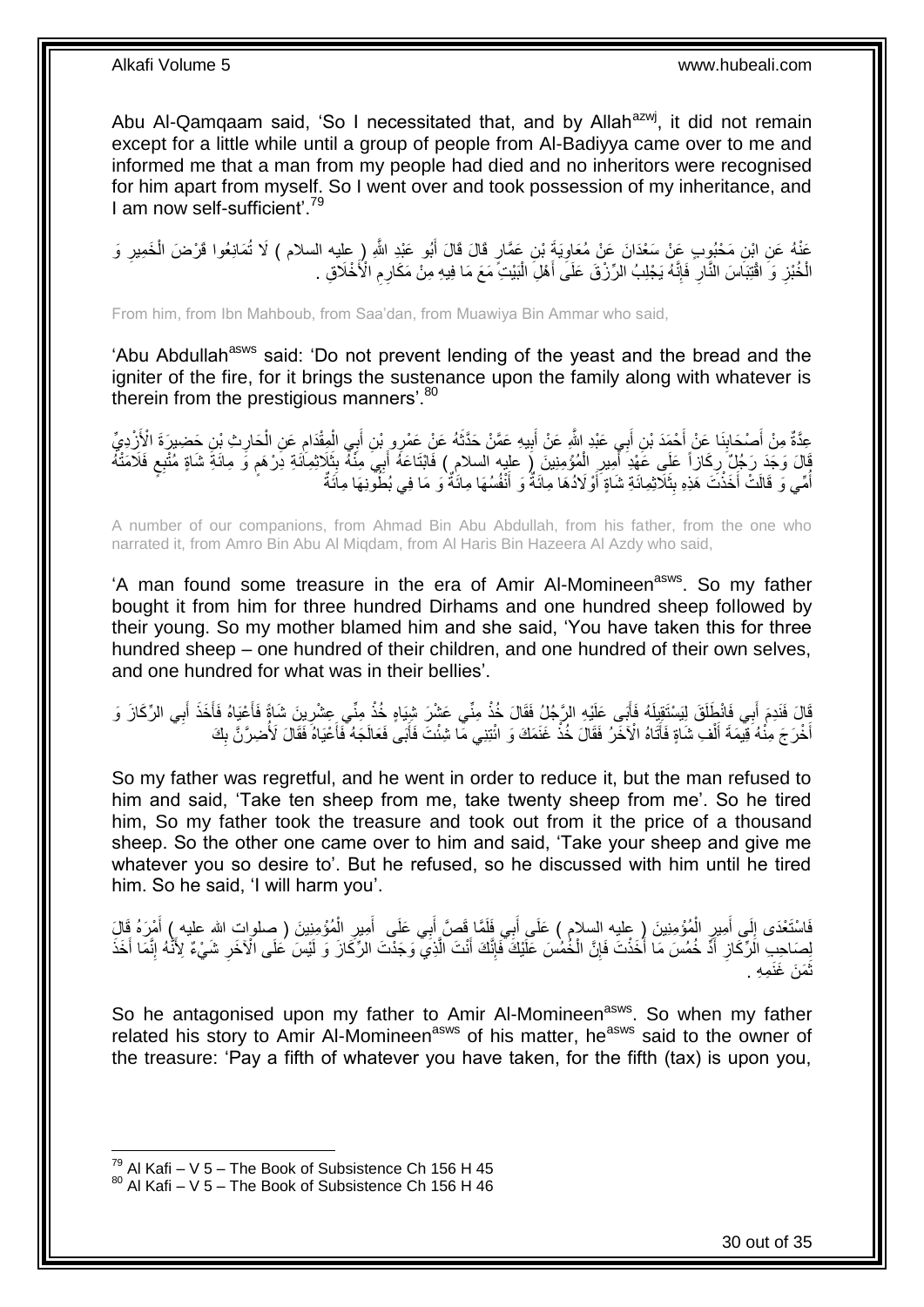for you are the one who found the treasure, and there is nothing upon the other one because he, rather (had paid) the price of (the treasure from) his sheep'.<sup>81</sup>

عَلِيُّ بْنُِ إِبْرَاهِيمَ عَنْ أَبِيهِ عَنْ هَارُونَ بْنِ مُسْلِمٍ عَنْ مَسْعَدَةَ بْنِ صَدَقَةَ عَنْ أَبِي عَبْدِ اللَّهِ إِ حابِيهِ السلام ) قَالَ سُئِلَ رَجُلٌ لَهُ َ ٍ **!** مَالٌ عَلَى رَجُلٍ مِنْ قِبَلِ عِينَةٍ عَيَّنَهَا إِيَّاهُ فَلَمَّا كُلَّ عَلَيْهِ الْمَالُ لَمْ يَكُنْ عِنْدَهُ مَآ يُعْطِيهِ فَأَرَادَ أَنْ يُقَلِّبَ عَلَيْهِ وَ يَرْبَحَ أَ يَبِيعُهُ ْ **֓**ׇ֚֓ ِ َ ِّ َ َ لِّؤُلُوْاً وَ غَيْرَ ذَلِّكَ مَا يَسْوَى مِاَئَةَ دِرْهَمٍ بِأَلْفِ دِرْهَمٍ وَ يُؤَخِّرَهُ قَالَ لَا بَأْسَ بِذَلِكَ قَدْ فَعَلَ ذَلِكَ أَبِي رَضِيَ الثَّهُ عَنْهُ وَ أَمَرَنِيَ أَنْ ْ ֧֖֧֚֚֓֝֝֝ ْ َ **∶** ٍ َ َ َ أَفْعَلَ ذَلِكَ فِي شَيْءٍ كَانَ عَلَيْهِ . َ

Ali Bin Ibrahim, from his father, from Haroun Bin Muslim, form Mas'ada Bin sadaqa,

(It has been narrated) from Abu Abdullah<sup>asws</sup> having said: 'A man asked him<sup>asws</sup>, and for him was some wealth upon a man from on credit which he had lent to him. So when the (payment) of the goods was due upon him, he did not give it to him. So he wanted that it be turned over for him, and he would profit him. Can he sell a pearl or other than that what would be equal to one hundred Dirhams, from one thousand Dirhams and delay it (the payment)?' He<sup>asws</sup> said: 'There is no problem with that. My<sup>asws</sup> father<sup>asws</sup> had done that, may Allah<sup>azwj</sup> be Please with him<sup>asws</sup>, and had instructed me<sup>asws</sup> that  $I^{asws}$  should do that with regards to anything which was upon him<sup>asws, 82</sup>

عِدَّةٌ مِنْ أَصْبِحَابِذَا عَنْ سَهْلِ بْنِ زِيَادٍ عَنِْ عَلِيٍّ بْنِ سُلَيْمَانَ عَنْ أَحْمَدَ بْنِ الْفَضْلِ [عَنْ] أَبِي عَمْرٍو الْحَذَّاءِ قَالَ سَاءَتْ حَالِي َ ْ َ **∶** ِ َ ْ فَكَتَبْتُ إِلَى أَبِي جَعْفَرٍ ( عليه الُسلَام ) فَكَتَبَ إِلَّيَّ أَدِمْ قِرَاءَةَ إِنَّا أَرْسَلْنا نُوحاً إِلى قَوْمِهِ لَ ِ َ ِ ِ ْ اُ ِ َ

A number of our companions, from Sahl Bin Ziyad, from Ali Bin Suleyman, from Ahmad Bin Al Fazl, from Abu Amro Al Haza'a who said,

'My situation worsened, so I wrote to Abu Ja'far<sup>asws</sup>. So he<sup>asws</sup> wrote to me: '[71:1] *Surely We sent Nuh to his people*' (the Chapter).

قَالَ فَقَرَأْتُهَا حَوْلًا فَلَمْ أَرَ شَيْئاً فَكَتَبْتُ إِلَيْهِ أُخْبِرُهُ بِسُوءِ حَالِي وَ أَنِّي قَدْ قَرَأْتُ إِنَّا أَرْسَلْنا نُوحاً إِلى قَوْمِهِ حَوْلًا كَمَا أَمَرْتَنِي وَ ِ َ ِ ِ المعدِّد السياسية في المستشركة المستشركة المستشركة المستشركة المستشركة المستشركة المستشركة المستشركة المستشركة<br>المستشركة المستشركة المستشركة المستشركة المستشركة المستشركة المستشركة المستشركة المستشركة المستشركة المستشركة لَ  $\frac{1}{2}$ ْ َ ِ ْ َ لْمْ أَرَ شَيْئاً قَالَ فَكَتَبَ إِلَيَّ قَدْ وَفَى لَكَ الْحَوْلُ فَانْتَقِلْ مِنْهَا إِلَى قِرَاءَةِ إِنَّا أَنْزَلْنَاهُ ْ َ ِ ِ ْ لَ ِ

He (the narrator) said, 'So I recited it for a year but I did not see anything. So I wrote to him informing himasws of my evil condition, and that I had recited '*[71:1] Surely We*  **sent Nuh to his people**' (the Chapter) for a year just as you<sup>asws</sup> had instructed me, but I did not see anything' (improvement in my situation). So he<sup>asws</sup> wrote to me: 'The year has passed for you, so transfer from it to the recitation of *[97] We have indeed revealed this* (the Chapter)'.

قَالَ فَفَعَلْتُ فَمَا كَانَ إِلَّا يَسِيِراً حَتَّى بَعَثَ إِلَيَّ ابْنُ أَبِي دَاوُدَ فَقَضَى عَنِّي دَيْنِي وَ أَجْرَى عَلَيَّ وَ عَلَى عِيَالِي وَ وَجَّهَنِي إِلَى َ لَ  $\frac{1}{2}$ ِ ْ ِ الْبَصْرَةِ فِي وَكَالَتِهِ بِبَابِ كَلَّاءَ وَ أَجْرَى عَلَيَّ خَمْسَمِائَةِ دِرْهَم :<br>ا ֧֖֧֖֚֚֚֓֝֬֝ **∣** 

He (the narrator) said, 'So I did it, and it was only a short time until Ibn Abu Dawood sent to me, so he paid of my debts form me and (made an income) to flow upon me and my dependants, and diverted me to Al-Basra regarding to his representation at Baab Kala'a, and made to flow Five hundred Dirhams upon me (as a salary).

 $81$  Al Kafi – V 5 – The Book of Subsistence Ch 156 H 47

 $82$  Al Kafi – V 5 – The Book of Subsistence Ch 156 H 48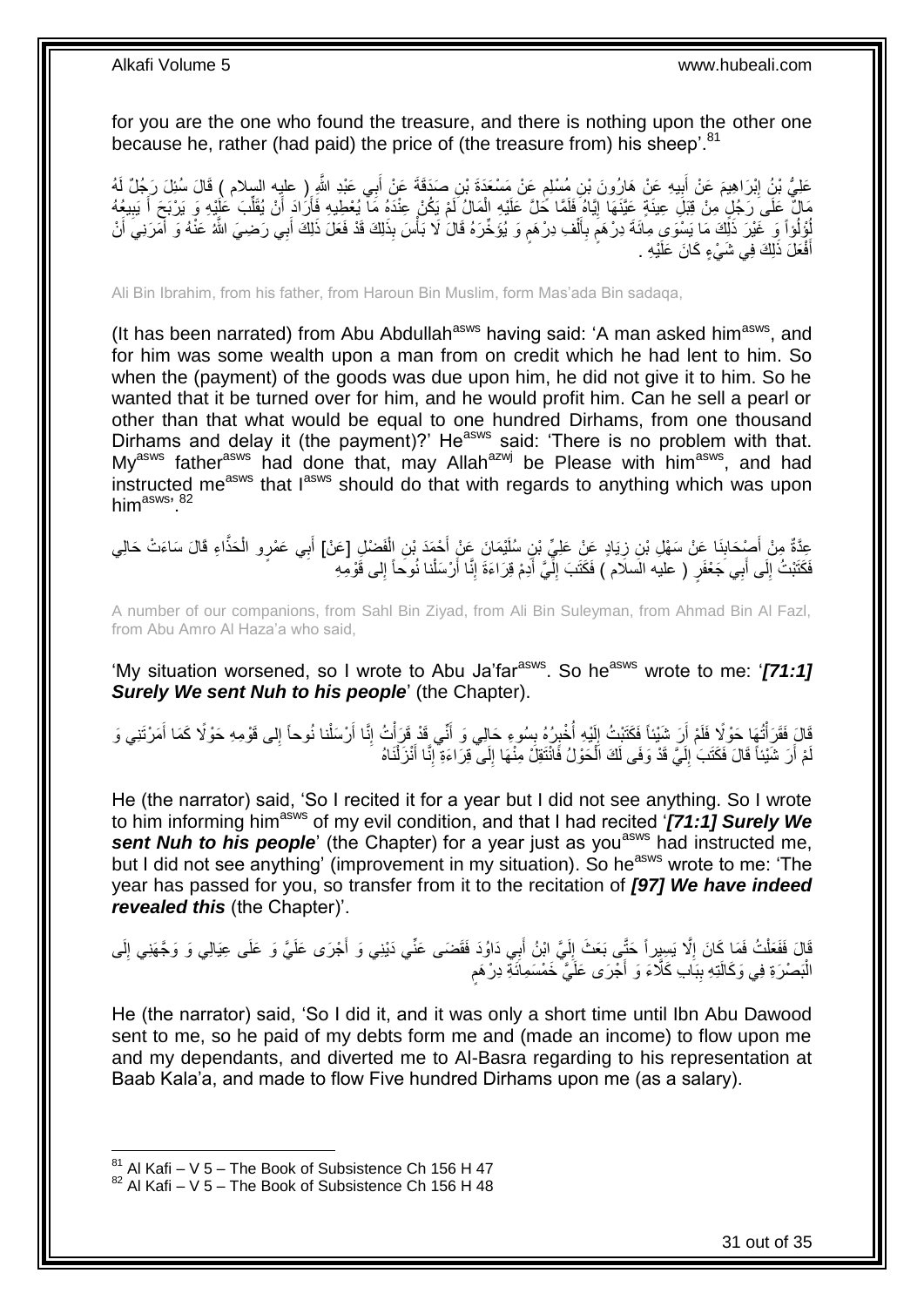ِ كَتَبْتُ مِنَ الْبَصْرَةِ عَلَى يَدَيْ عَلِيِّ بْنِ مَهْزِيَارَ إِلَي أَبِي الْحَسَنِ ( عليه السلام ) إِنِّي كُنْتُ سَأَلْتُ أَبَاكَ عَنْ كَذَا وَ كَذَا وَ<br>وَيَذَبَّبُ مِنَ الْبَصْرَةِ عَلَى يَدَيْ عَلِيِّ بْنِ مَهْزِيَ ِ ْ َ ِ **∶** :<br>ا َ ْ َ نْدَوْتُ إِلَيْهِ كَذَا وَ إِنِّي قَدْ نِلْتُ الَّذِي أَحْبَبْتُ فَأَحْبَبْتُ أَنْ تُخْبِرُِنِي يَا مَوْلَايُ كَيْفَ أَصْنَعُ فِي قِرَاءَةِ إِنَّا أَنْزَلْنَاهُ أَقْتَصِرُ ِ َ َ ا<br>ا َّ ْ יִי (ו لَ  $\frac{1}{2}$ َ ْ َ ِ َ عَلَيْهَا وَخُدَهَا فِي فَرَائِضِيَ وَ ۚ غَيْرِ هَا أَمْ أَقْرَأَ مَعَهَا غَيْرَ هَا أَمْ لَهَا حَدٌّ أَعْمَلُ بِهِ ِ َ َ المناسبة المستشفى.<br>وفيات َ َ ِ

I wrote from Al-Basra upon the hands of Ali Bin Mahziyar, to Abu Al-Hassan<sup>asws</sup>: 'I had asked your<sup>asws</sup> father<sup>asws</sup> about such and such, and I complained to him<sup>asws</sup> of such and such, and I have obtained that which I like. So I would like it if you<sup>asws</sup> could inform me, O my Master<sup>asws</sup>, how I should deal regarding the recitation of Chapter 97. Shall I confine upon it along in my Obligatory Prayers and others, or shall I recite others along with it, or is there a limit for it I can work with'.

فَوَقَّعَ ( عليه السلام ) وَ قَرَأْتُ النَّوْقِيعَ لَا تَدَعُ مِنَ الْقُرْآنِ قَصِيرَهُ وَ طَوِيلَهُ وَ يُجْزِئُكَ مِنْ قِرَاءَةِ إِنَّا أَنْزَلْنَاهُ يَوْمَكَ وَ لَيْلَنَكَ مِائَةَ ِ ِ ْ ْ ْ َ ِ مَرٌةٍ .

So he<sup>asws</sup> signed, and I read the letter: 'Do not leave from the Quran, the short of it and the long of it, and it would suffice you from the recitation of Chapter 97, in your day and in your night, one hundred times'.<sup>83</sup>

مَهْلُ بْنُ زِيَادٍ عَنٍْ مَنْصُورِ بْنِ الْعَبَّاسِ عَنْ إِسْمَاعِيلَ بْنِ سَهْلٍ قَالَ كَتَبْتُ إِلَى أَبِي جَعْفَرٍ ( صلوات الله عليه ) إنِّي قَدْ لَزِمَنِي **∶** ِ ِ َ ِ ∣l<br>∶ ْ ِ َنْيْنٌ فَادِحٌ فََكَتَبَ أَكْثِرْ مِنَ اِلِّاسْتَغْفَارِ وَ رَطِّبٌ لِسَانَكَ بِقِرَاءَةِ إِنَّا أَنْزَلْنَاهُ . ْ َ ِ **!** ِ

Sahl Bin Ziyad, from Mansour Bin Al Abbas, from Ismail Bin Sahl who said, 'I wrote to Abu Ja'far<sup>asws</sup>,

'Excessive debts have bound me'. So he<sup>asws</sup> wrote: 'Frequent from the seeking of Forgiveness, and moisten your tongue with the recitation of *[97] We have indeed*  revealed this (the Chapter)<sup>'.84</sup>

َسَهْلُ بْنُ زِيَادٍ عَنْ مُحَمَّدِ بْنِ عِيسَى بْنِ عُبَيْدٍ عَنِ الْحَسَنِ بْنِ عَلِيِّ بْنٍ يَقْطِينٍ عَنِ الْفَضْلِ بْنِ كَثِيرٍ الْمَدَائِنِيِّ عَمَّنْ ذَكَرَهُ عَنْ ْ ْ **∤** ْ أَبِي عَبْدِ اللَّهِ إِ صلوات الله عليه ) أَنَّهُ دَخَلَ عَلَيْهِ بَعْضٍ أَصْحَابِهِ فَرَأَى عَلَيْهِ قَفِيصَا فِيهِ فَبِّ قَدْ رَّقَعَهُ فَجَعَلْ بَنْظُرُ إِلَيْهِ فَقَالَ َ لَ ِ ِ َ هُ أَبُو عَبْدِ اللَّهِ ( عليه السلام ) مَا لَكَ تَنْظُرُ فَقَالَ لَهُ جُعِلْتُ فِدَاكَ قَبٍّ يُلْقَى فِي قَمِيصِكَ فَقَالَ لَهُ اصْرِبْ يَدَكَ إِلَى هَذَا الْكِتَابِ ْ ْ َ لَ لَ ِ ِ ْ فَاقْرَأْ مَا فِيهِ وَ كَانَ بَيْنَ يَدَيْهِ كِتَابٌ أَوْ قَرِيبٌ مِنْهُ فَنَظَرَ الرَّجُلُ فِيهِ فَإِذَا فِيهِ لَا ْإِيمَانَ لِمَنْ لَا حَيَاءَ لَهُ وَ لَا مَالَ لِمَنْ لَا تَقْدِيرَ لَهُ ֖֧֦֧֦֧֦֧֦֧֦֧֦֧֦֧ׅ֧֦֧ׅ֧֦֧֦֧֦֧֦֧֦֧֦֧֦֧֦֧֦֧֦֧֦֧֦֧֦֧֦֧֦֧֦֧֚֜֓֓֜֓֓֓֞֡<br>֧֜֩֞֘ **∶** ْ وَ لَا جَدِيدَ لِمَنْ لَا خَلَقَ لَهُ .

Sahl Bin Ziyad, from Muhammad Bin Isa Bin Ubeyd, form Al Hassan Bin Ali Bin Yaqteen, from Al Fazl Bin Kaseer Al Madainy, from the one who mentioned it,

(It has been narrated) from Abu Abdullah<sup>asws</sup>, one of his<sup>asws</sup> companions had come over to him<sup>asws</sup>, so he saw a shirt to be upon him<sup>asws</sup> wherein was a cut which had been patched over. So he went on looking at it, so Abu Abdullah<sup>asws</sup> said to him: 'What is the matter with you, looking?' May I be sacrificed for you<sup>asws</sup>! There is a patch attached in your<sup>asws</sup> shirt'. So he<sup>asws</sup> said to him: 'Extend your hand to this book and read what is in it', and the book was in front of him, or near to him. So the man looked into it, and there was (written) in it: 'There is no faith for the one who has no shame for him, and there is no wealth for the one who has no management for him, and there is nothing new for the one who has nothing old for him'.<sup>85</sup>

 $83$  Al Kafi – V 5 – The Book of Subsistence Ch 156 H 49

 $84$  Al Kafi – V  $5$  – The Book of Subsistence Ch 156 H 50

<sup>85</sup> Al Kafi – V 5 – The Book of Subsistence Ch 156 H 51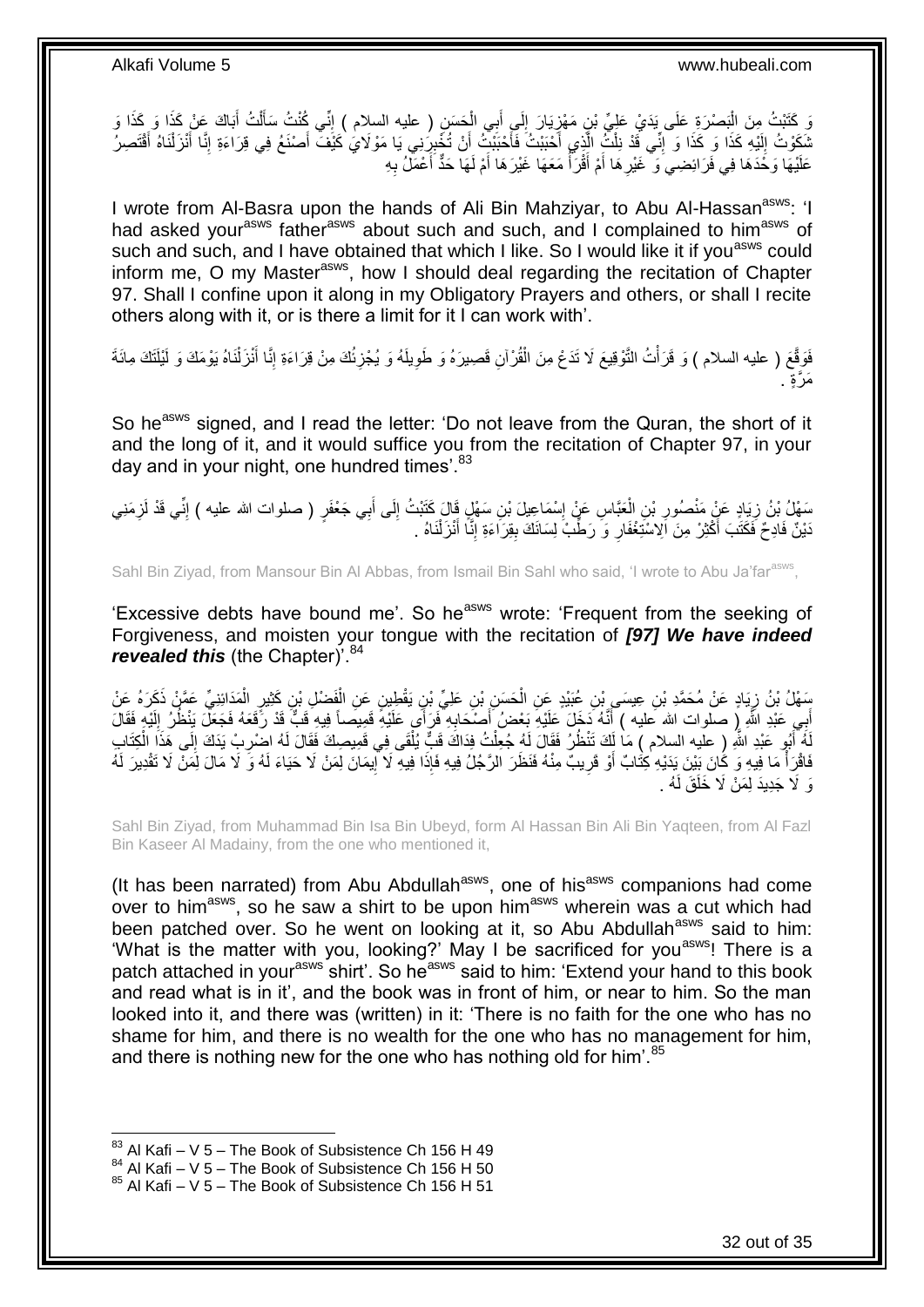أَبُو عَلِيٍّ الْأَشْعَرِ يُّ عَنِ الْجَسَنِ بْنِ عَلِيٍّ الْكُوفِيِّ عَنِ الْعَبَّاسِ بْنِ مَعْرُوفٍ عَنْ رَجُلٍ عَنْ مَنْذَلِ بْنِ عَلِيٍّ الْعَنْزِيِّ عَنْ مُحَمَّدِ بْنِ ْ ْ ِ ِ ْ مُطَّرِّفٍ ۖ عَنْ مِسْمَعٍ عَنِّ الْأَصْبَعِ بْنِ نُبَأَتَةَ قَالَ قَمِّلَ أَمِيرُ الْمُؤْمِنِيَّنَ ( عَليه السلام ) قَالَ رَسُولُ اللَّهِ ( صلى اللَّه عليه وآله ) إِذَا ْ َ ِ ٍ عَضِبَ اللَّهُ عَلَى أَمَّةٍ وَ لَمْ يُنْزِلُّ بِهَا الْعَذَابِ غَلَثْ أَسْعَارُهَا وَ قَصُرَتْ أَعْمَارُهَا وَ لَمْ تَرْبَحْ تُجَارُهَا وَ لَمْ تَرْكُ ثِمَارُها وَ لَمْ ْ <u>:</u> ِ ُ َ َ َّغْزُرْ أَنْهَارُهَا وَ حُبِسَ عَنْٰهَا أَمْطَارُهَا وَ سُلِّطَ عَلَيْهَا شِرَارُهَا . َ **ِ** َ

Abu Ali Al Ashary, from Al Hassan Bin Al Al Kufy, from Al Abbas Bin Marouf, from A man from Mandal Bin Ali Al Anzy, from Muhammad Bin Motraf, from Misma'a, from Al Asbagh Bin Nubata who said,

'Amir Al-Momineen<sup>asws</sup> said: 'Rasool-Allah<sup>saww</sup> said: 'Whenever Allah<sup>azwj</sup> is Angered upon a community and the Punishment has not descended with it, their prices become expensive (high inflation), and their life-spans become shorter, and their merchants do not make a profit, and their fruits are not clean, and their rivers are not abundant, and their rains are withheld from them, and their evil ones become dominant over them'.<sup>86</sup>

عَلِيُّ بْنُ إِبْرَاهِيمَ عَنْ أَبِيهِ عَنِ ابْنِ أَبِي عُمَيْرٍ عَنْ إِبْرَاهِيمَ بْنِ عَبْدِ الْحَمِيدِ عَنْ مُصْنَعَبٍ بْنِ عَبْدِ اللَّهِ النَّوْفَلِيِّ عَمَّنْ رَفَعَهُ قَالَ ْ ِ َ **!**  ِ قَدِمَ أَعْرَابِيٌّ بِإِبْلِ لَهُ عَلَى عَهْدِ رَسُولِ اللَّهِ ( صَلى اللهِ عليه وآله ) فَقَالَ لَهُ يَا رَسُولَ اللَّهِ بِعْ لِي إِبِلِي هَذِهِ فَقَالَ لِهُ رَسُولُ اللَّهِ ( **!** ِ ِ **∶** ا<br>ا ِ ِ ِ صلى الله عليهَ وَاله ) لَسَّتُ بِبَيَّاحٍ فِي الْأَسْوُاقِ قَالَ فَأَشِرْ عَلَّيَّ فَقَالَ لَهُ بِعْ هَذَا الْجَمَلَ بِكَذَا وَ بِعْ َهَذِهِ النَّاقَةَ بِكَذَا حَتَّى وَصَفَ ْ ِ َ ;<br>; **∣** ِ ِ ِ لُه كُلَّ بَعِيرٍ مِنْهَا لَ

Ali Bin Ibrahim, from his father, from Ibn Abu Umeyr, from Ibrahim Bin Abdul Hameed, from Mus'ab Bin Abdullah Al nowfaly, from the one who raised it who said,

'A Bedouin came over upon a camel of his, in the era of Rasool-Allah<sup>saww</sup>, so he said to him<sup>saww</sup>, 'O Rasool-Allah<sup>saww</sup>! Sell this camel of mine for me'. So Rasool-Allah<sup>saww</sup> said to him: 'Isaww am not a seller in the market'. He said, 'So indicate to me (how to sell)'. So he<sup>saww</sup> said to him: 'Sell this camel with such and such, and sell this shecamel with such and such', until he<sup>saww</sup> had described each of the camels from it.

فَخَرَجَ الْأَعْرَابِيُّ إِلَى السُّوِقِ فَبَاعَهَا ثُمَّ جَاءَ إِلَى رَسُولِ اللَّهِ ( صلى الله عليه وأله ) فَقَالٍ وَ الَّذِي بَعَثَكَ بِالْحَقِّ مَا زَادَتْ  $\frac{1}{2}$ ا با الله ا  $\frac{1}{6}$ **∶** ْ **∶** َ َّ دِرْ هَمَّأٍ وَ ۖ لَا نَقَصَّتُ ۖ دِرْ هَما مَمَّا قُلْتَ لِي فَاسْتَهْدِنِي يَا رَسُولَ اللَّهِ قَالَ لَا قَالَ بَلَى يَا رَسُولَ اشْهِ فَلَمْ يَزَلْ يُكَلِّمُهُ حَتَّى قَالَ لَهُ أَهْدِ ْ َ ِّ لَنَا نَاقَةً وَ لَا تَجْعَلْهَا وَلْهَى . ْ ْ

So the Bedouin went out to the market, and he sold them. Then he came over to Rasool-Allah<sup>saww</sup>, so he said, 'By the One<sup>azwj</sup> Who Sent you<sup>saww</sup> with the Truth, there was neither increase one Dirham nor reduced by one Dirham from what you<sup>saww</sup> had said to me, therefore accept my gift O Rasool-Allah<sup>saww</sup>!' He<sup>saww</sup> said: 'No'. He said, 'Yes, O Rasool-Allah<sup>saww</sup>!' So he did not cease to speak to him<sup>saww</sup> until he<sup>saww</sup> said: 'Gift to me a she-camel and do not make it leave its young'. $87$ 

عِدَّةٌ مِنْ أَصْحَابِنَا عَنْ سَهْلٍ بْنِ زِيَادٍ عَنْ يَعْقُوبَ بْنِ يَزِيدَ عَنْ زَكَرِيًّا الْخَزَّازِ عَنْ يَحْيَي الْحَذَّاءِ قَالَ قُلْتُ لِأَبِي الْحَسَنِ ( عليه ْ ¦ ْ **∶** ֦֧֦֧ ِ **∣** ْ ْ السلامِ ) رُبَّمَا اَشْتَرَيْتُ الشَّيْءَ بِحَضْرَةٍ أَبِي فَأَرَى مِنْهُ مَا أَغْنَمُّ بِهِ فَقَالَ تَتَكَّبُهُ وَ لَا تَشْتَرِ بِحَضْرِيَةٍ فَإِذَا كَانَ لَكَ عَلَى رَجُلٍ َ َ َ ِ ِ ِ حَقٌّ فَقُلْ لَهُ فَلْيَكْتُبْ وَ كَتَبَ ۖفُلاَنُ بْنُ فُلَانٍ بِخَطِّهِ وَ أَشْهَدَ اللَّهَ ٰعَلَى نَفْسِهِ وَ كَفَى بِاللَّهِ شَهِيَداً فَإِنَّهُ يُقْضَىَى فِي حَيَاتِهِ أَوْ بَعْدً ِ َ ِ ا<br>ا ا∣<br>ِ∘ ِ َو . َفاِت ِه

A number of our companions, from Sahl Bin Ziyad, from Yaqoub Bin Yazeed, from Zakariyya Al Khazzaz, from Yahya Al Haza'a who said,

 $86$  Al Kafi – V 5 – The Book of Subsistence Ch 156 H 52  $87$  Al Kafi – V 5 – The Book of Subsistence Ch 156 H 53

1

33 out of 35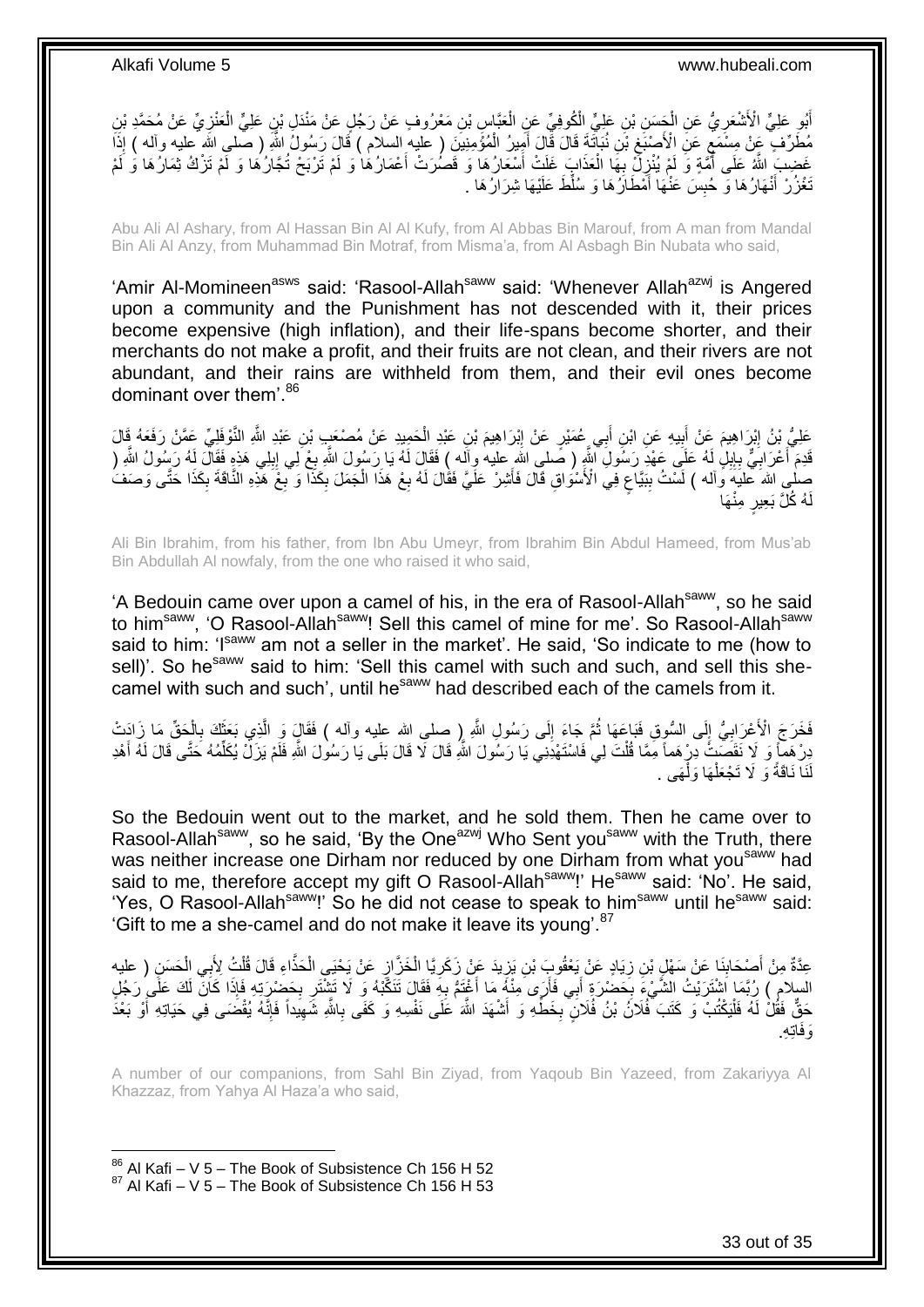'I said to Abu Al-Hassan<sup>asws</sup>, 'Sometimes I buy the thing in the presence of my father, so I see from him what I get saddened with'. So he<sup>asws</sup> said: 'Avoid him and do not buy in his presence. So when there was a right for you upon a man, so say to him, 'So let us write (an agreement)', and let so and so write in his own handwriting, and keeps Allah<sup>azwj</sup> as a witness upon himself and suffice with Allah<sup>azwj</sup> as a Witness, for he would fulfil it during his lifetime or after his death'.<sup>88</sup>

سَفْلُ بْنُ زِيَادٍ عَنْ عَلِيٍّ بْنِ بِلَالٍ عَنِ الْحَسَنِ بْنِ بَسَّامٍ الْجَمَّالِ قَالَ كُنْتُ عِنْدَ إِسْحَاقَ بْنِ عَمَّارٍ الصَّيْرَفِيِّ فَجَاءَ رَجُلٌ يَطْلُبُ ِ ْ ֧֖֧֚֚֓֝֝֝ ْ **∶ ∶** ُ عَلَّةً بِدِينَارٍ وَ كَانَ قَدْ أَغْلَقَ بَابَ الْحَانُوتِ وَ خَتَمَ الْكِيسُ فَأَعْطَاهُ غَلَّةً بِدِينَارٍ فَقُلْتُ لَهُ وَيْحَكَ يًا إِسْحَاقُ رُبِّمَا حَمَلْتُ لَكَ مِنَ ْ **!** َّ َ ْ ْ َ ِ َّ ْ ِ السَّفِيذَةِ أَلْفَ أَلْفٍ دِرْ هَمٍ قَالَ فَقَالَ لِي تَرَى كَانَ لِي هَذَا لَكِنِّي سَمِعْتُ أَبَا عَبْدِ ٱللَّهِ ( عليه السلام ) يَقُولُ مَنِ اسْتَقَلَّ قَلِيلَ الرِّزْقِ ٍ ْ َ ْ َ َ حُرِمَ كَثِيرَهُ ثُمَّ الْنَفَتَ إِلَّيَّ فَقَالَ يَا إِسّْحَاقُ لَا تَسْتَقِلُّ قَلِيلَ الرِّرْْقِ فَتُحْرَمَ كَثِيرَهُ . **֡** لَ ∣l<br>∶ ْ ُ

Sahl Bin Ziyad, from Ali Bin Bilal, from Al Hassan Bin Bassam the camelier who said,

'I was in the presence of Is'haq Bin Ammar the money-changer, so a man came over seeking some grains with one Dinar, and he had closed the door of the shop and sealed the bag, but, he (still) gave him some grains for one Dinar'. So I said to him, 'Woe be unto you, O Ishaq! Sometimes I carry for you from the ship, thousands and thousands of Dirhams'. So he said to me, 'I used to view it like this, but I heard Abu Abdullah<sup>asws</sup> saying: 'The one who belittles a little sustenance, would be denied a lot of it'. Then he turned towards me, so he said, 'O Ishaq! Do not belittle the little sustenance, for you would be denied a lot of it'.<sup>89</sup>

حُمَيْدُ بْنُ زِيَادٍ عَنْ عُبَيْدٍ اللَّهِ بْنِ أَحْمَدَ عَنِ ابْنِ أَبِي عُمَيْرٍ عَنِ الْحُسَيْنِ بْنِ أَحْمَدَ الْمِنْقَرِيِّ عَنْ زُرَارَةَ عَنْ أَبِي عَبْدِ اللَّهِ ( عليه ِ َ ِ ْ َ ْ َ السلام ) قَالَ َإِنَّ مِنَ الرِّزْقِ مَا يُيَبِّسُ الْجِلَّدَ عَلَى الْعَظْمِ ۚ ۚ ِ ْ ْ ْ ِ

Humeyd Bin Ziyad, from Ubeydullah Bin Ahmad, from Ibn Abu Umeyr, from Al Husayn Bin Ahmad Al Minqary, from Zurara,

(It has been narrated) from Abu Abdullah<sup>asws</sup> having said: 'Earning from certain kinds of profession (trade) dries up the skin upon the bones (hard to earn).<sup>90</sup>

أَحْمَدُ بْنُ مُحَمَّدٍ الْعَاصِمِيُّ عَنْ عَلِيِّ بْنِ الْحَسَنِ النَّيْمِيِّ عَنْ عَلِيِّ بْنِ أَسْبَاطٍ عَنْ رَجُلٍ عَنْ أَبِي عَبْدٍ اللَّهِ ( عليه السلام ) قَالَ َ َ َ ْ ا<br>ا َنَكَرْتُ لَّهُ مِصْرَ فَقَالَ قَالَ رَسُولُ اللَّهِ (ِ َصلى الله عِليه وآله ) اطَّلُبُوا بِهَا الزَّرْقَ وَ لاَ تَطْلُبُوا بِهَا الْمَكْثَ نُّمَّ قَالَ أَبُو عَبْدِ اللَّهِ ( ِ ُ َ  $\ddot{\phantom{a}}$ ْ **∶** عليه السلام ) مِصْرُ الْحُثُوفَ ثَقَيَّضُ لَمَهَا قَصِيرَةُ الْأَعْمَارِ . **∶** ْ

Ahmad Bin Muhammad Al Aasimy, from Ali Bin Al Hassan Al Taymi, from Ali Bin Asbat, from a man,

(It has been narrated) from Abu Abdullah<sup>asws</sup> having said: 'I mentioned Egypt to him<sup>asws</sup>, so he<sup>asws</sup> said: 'Seek the sustenance with it, but do not seek the staying with it'. Then Abu Abdullah<sup>asws</sup> said: 'Egypt is the harsh (place), the young ones break down there.<sup>91</sup>

أَحْمَدُ بْنُ مُجَمَّدٍ الْعَاصِمِيُّ عَنْ مُحَمَّدِ بْنِ أَحْمَدَ النَّهْدِيِّ عَنْ مُحَمَّدِ بْنِ عَلِيٍّ عَنْ شَرِيفِ بْنِ سَابِقٍ عَنِ الْفَضْلِ بْنِ أَبِي قُرَّةَ عَنٍْ َ ْ ِ َ َ أَبِي عَبْدِ اللَّهِ ( عليه السلام ) قَالَ أَتَتِ الْمَوَالِي أَمِيرَ الْمُؤْمِنِينَ ( عليه السلام ) فَقَالُوا نَشْكُو إِلَيْكَ هَؤُلَاءِ الْعَرَبَ َإِنَّ رَسُولَ اللَّهِ ْ َ ْ َ َ ِ ْ لَ ِ

 $88$  Al Kafi – V 5 – The Book of Subsistence Ch 156 H 54

 $89$  Al Kafi – V 5 – The Book of Subsistence Ch 156 H 55

 $^{90}$  Al Kafi – V 5 – The Book of Subsistence Ch 156 H 56

 $91$  Al Kafi – V 5 – The Book of Subsistence Ch 156 H 57